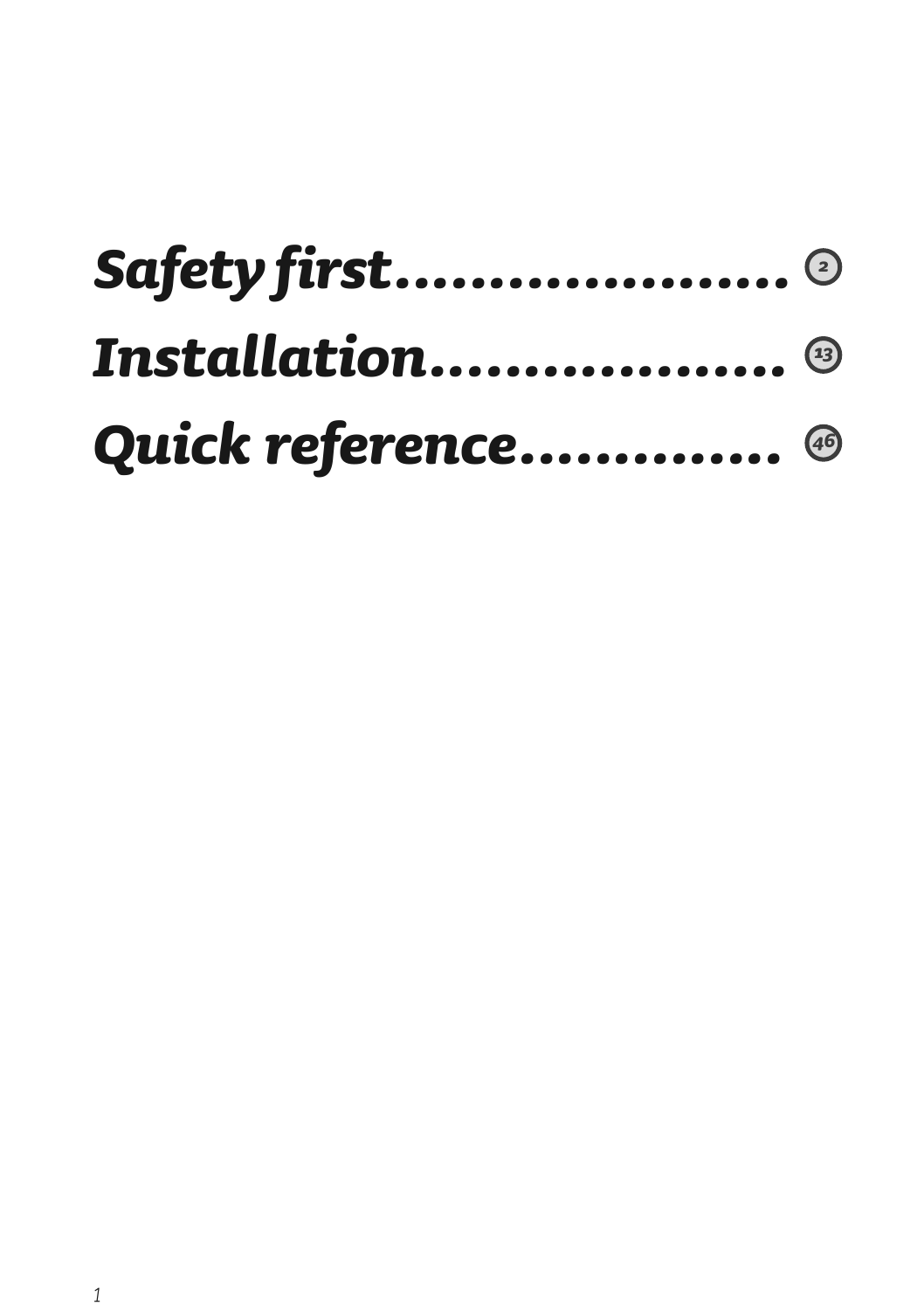*Safety first*

IMPORTANT! READ CAREFULLY BEFORE USE KEEP FOR FUTURE REFERENCE

- *Warning decal definitions* 1
- $\overline{a}$ *Safety warnings & precautions*
	- *Safety features*



Do not allow children to use or operate the mower. Children must be supervised at all times.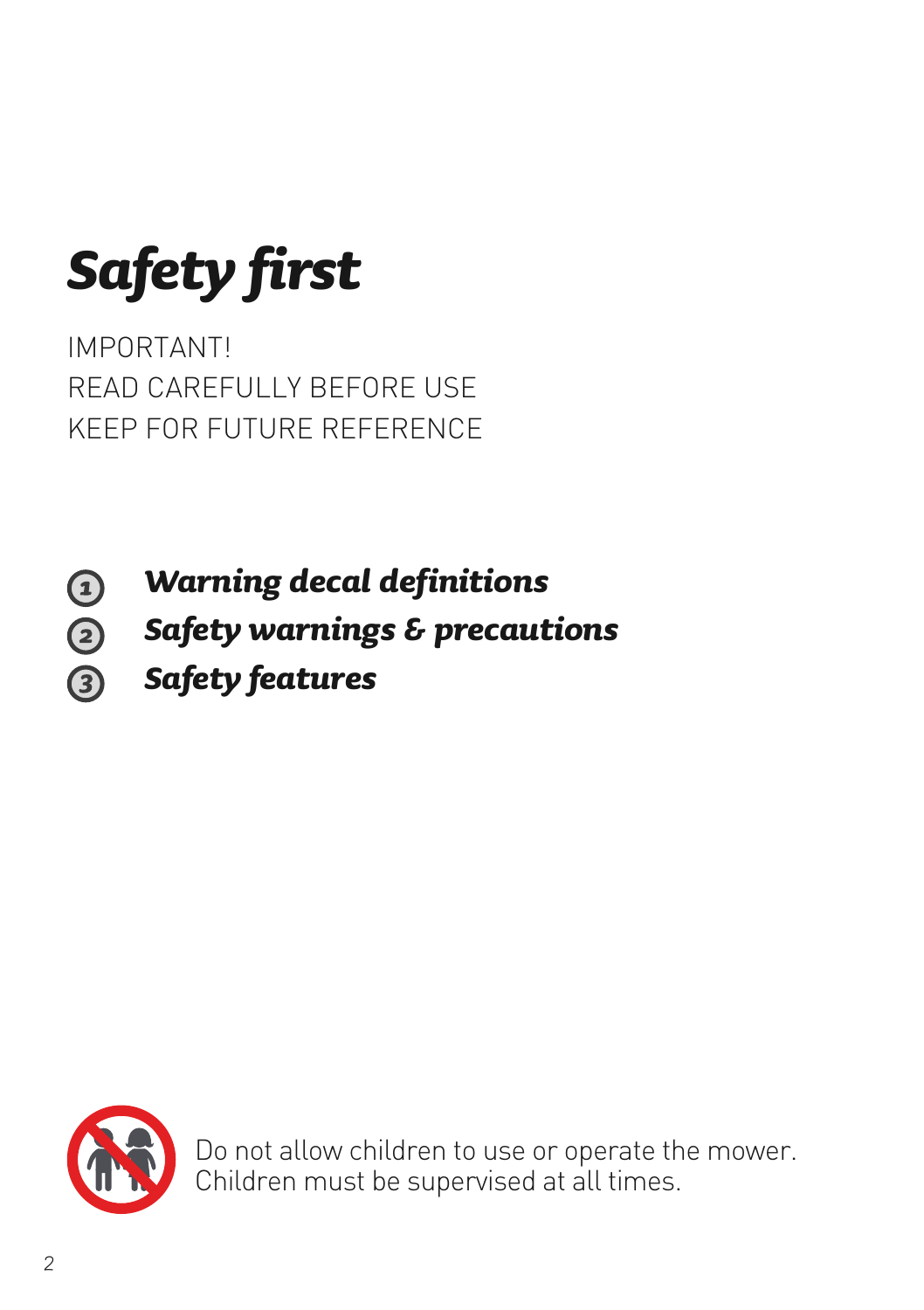

- 1.This is a dangerous power tool. Exercise care when operating and follow all safety instructions and warnings.
- 2.Read the Safety Manual carefully before operating your mower.
- 3.Be careful of thrown objects during operation.
- 4.Keep a safe distance from the mower while it is operating. Keep people, especially children, pets and bystanders away from the area where the mower is operating.
- 5.CAUTION Do not touch rotating blade. Keep hands and feet away and do not lift the mower from the ground.
- 6.Activate the disabling device before working on or lifting the mower (see Section 3.b).
- 7.Do not ride the mower.



Do not dispose of the mower or any of its parts as unsorted municipal waste. They should be collected separately.



This product conforms to applicable EU directives.



This symbol indicates that the mains electricity is double insulated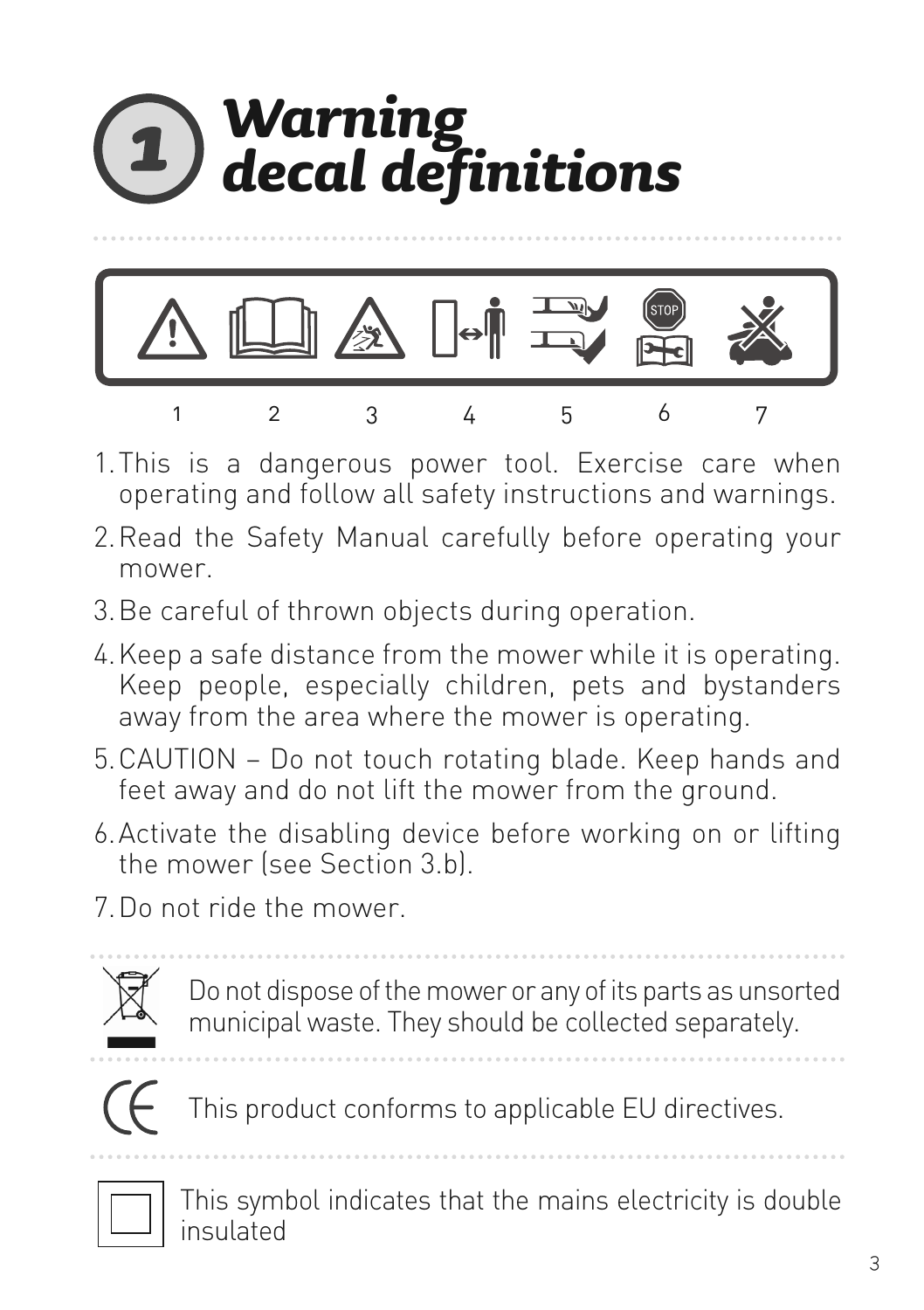### *Safety warnings &*   $\mathbf{2)}$ *precautions*

### *A. Before you begin*

- 1. Read this Safety Manual carefully before operating the mower to become familiar with its controls and proper use.
- 2. Never allow children, persons with reduced physical, sensory or mental capabilities or lack of experience and knowledge or people unfamiliar with these instructions to use the machine. Local regulations may restrict the age of the operator.
- 3. You are responsible for accidents or for harm to other people or their property.
- 4. It is your responsibility to inform your neighbors about the risks, and that it is forbidden to enter your lawn while the mower is operating.
- 5. If your lawn is open to the street and/or your neighbors, you must be present during the mower's operation to prevent others from accessing your lawn. Alternatively, you must protect / fence your lawn so that others do not access the mower during operation.

### *B. Preparations*

- 1. Ensure the correct installation of the Perimeter Wire, as instructed.
- 2. Inspect periodically the area where the mower is used and remove all stones, sticks, cones, wires and other foreign objects.
- 3. Periodically visually inspect to verify that the blade is not worn or damaged. Replace a worn or damaged blade (Part No. MRK6101A).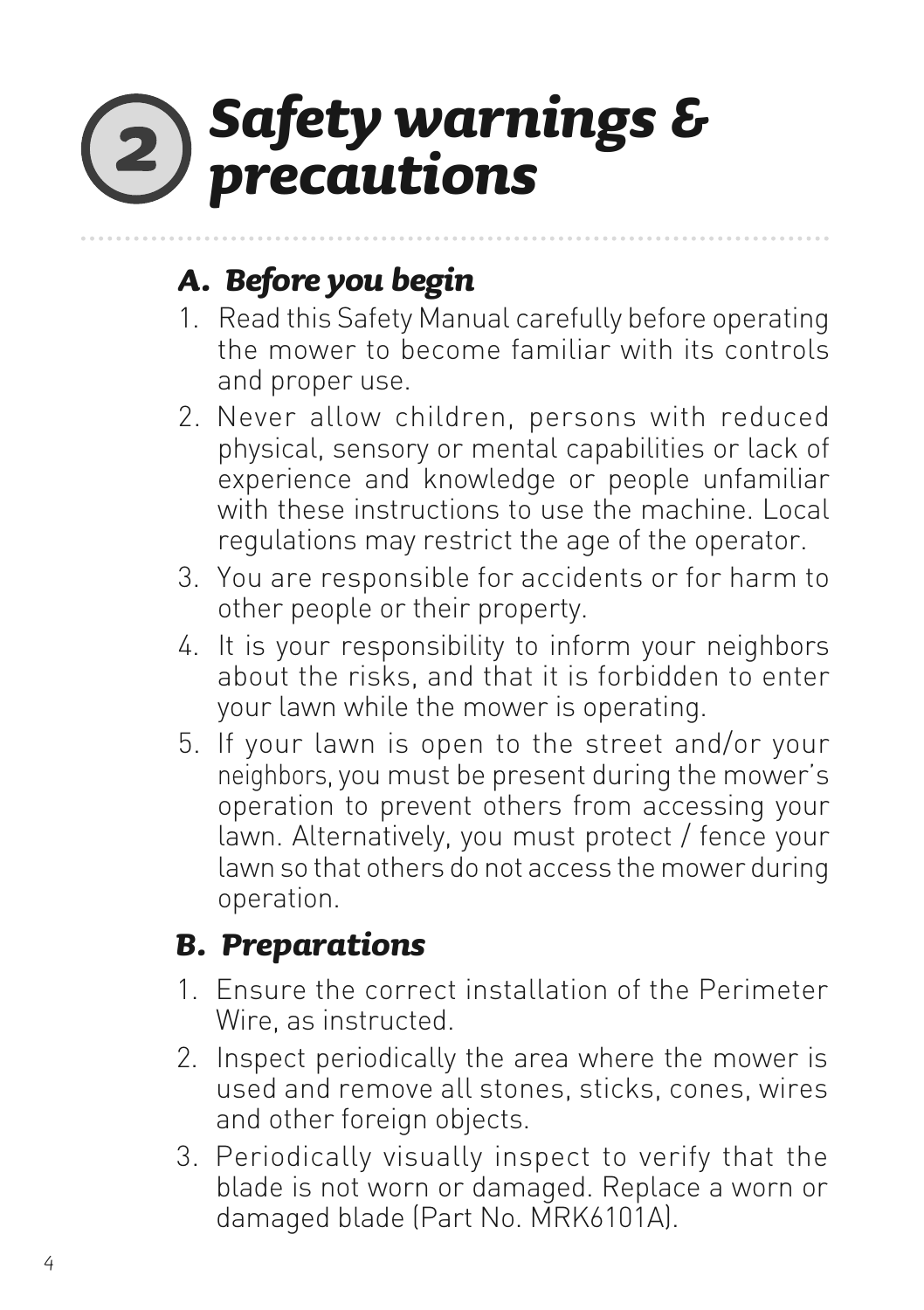### *C. Operation*

### **IMPORTANT SAFETY WARNING!**

Do not leave the mower to operate unattended if you know that there are pets, children or people in the vicinity. Never mow while people (especially children) or pets are nearby.

- 1. Do not operate the mower if any safety feature or any part is damaged, worn or inoperable.
- 2. Keep hands and feet away from the cutting blade and other moving parts.
- 3. Always switch off the Safety Switch before lifting it or planning to operate any adjustments.
- 4. Never pick up or carry the mower while the motors are running.
- 5. Do not touch the blade before it has completely stopped rotating.
- 6. Do not use the mower for any purpose other than cutting lawn.
- 7. Keep all guards, shields, safety devices, and sensors in place. Repair or replace damaged parts, including decals.
- 8. Set the weekly program at times when there are no people on the grass.
- 9. Do not connect a damaged power cord to the supply, or touch a damaged cord before it is disconnected from the supply as it can lead to contact with live parts.
- 10.Keep the extension power cord away from the blade to prevent the mower from damaging it. A damaged power cord can lead to contact with live parts.
- 11.If the power cord becomes damaged or entangled during use, detach it from the mains by pulling the plug from the socket.
- 12.In the event of accident or breakdown whilst the mower is operating, immediately press the red STOP button.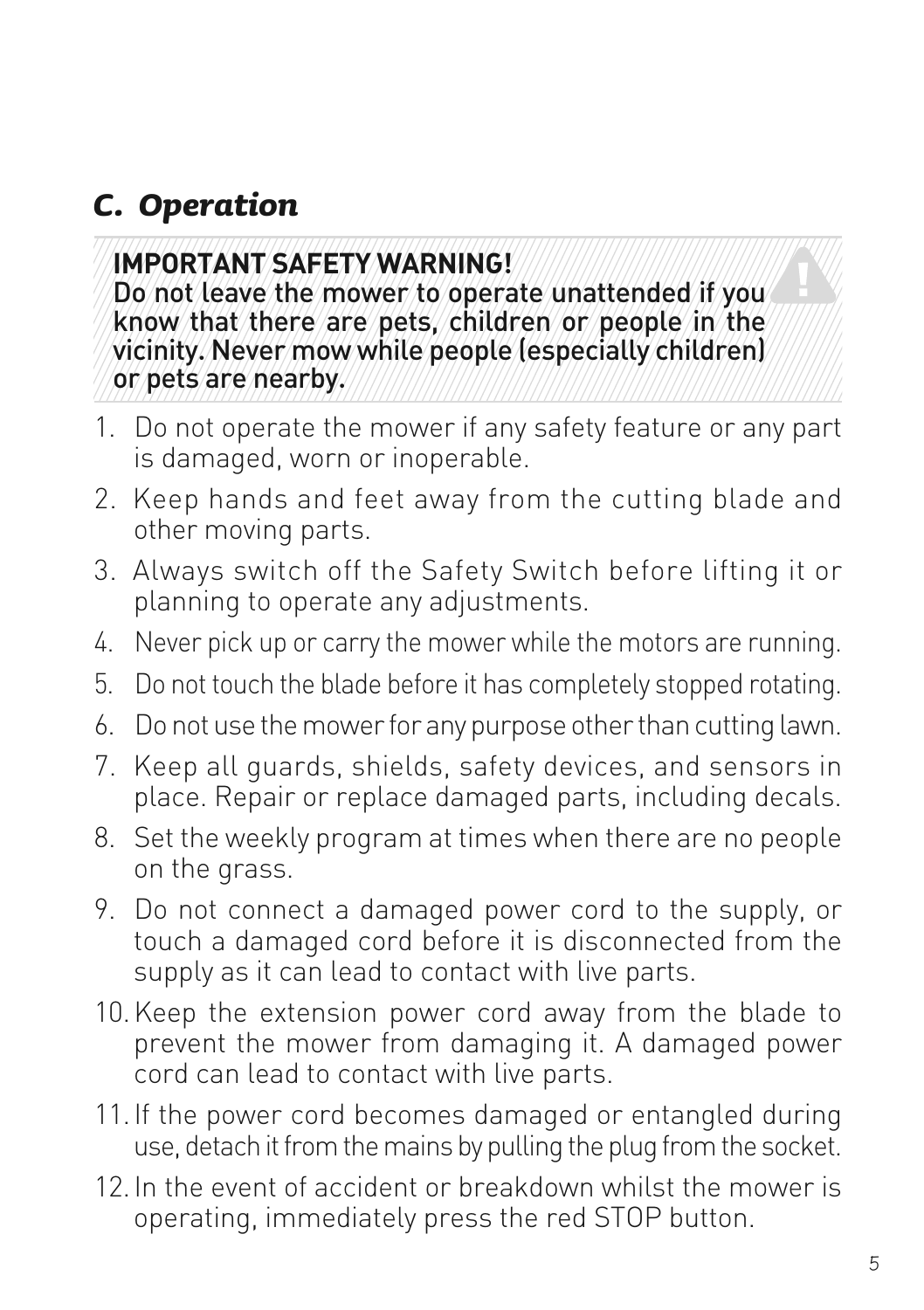### *D. Transportation*

Within the working area:

- 1. Press the STOP button to stop the mower.
- 2. Use the Remote Control. (available as an accessory or via the mobile App) to drive it from one place to another.
- 3. In case of different ground height level, switch off the Safety Switch, and carry the mower by its carrying handle (lift the STOP button for that).



Long distances:

When transporting your mower over long distances, switch off the Safety Switch.



IMPORTANT! It is recommended to keep the original packaging for shipping purposes.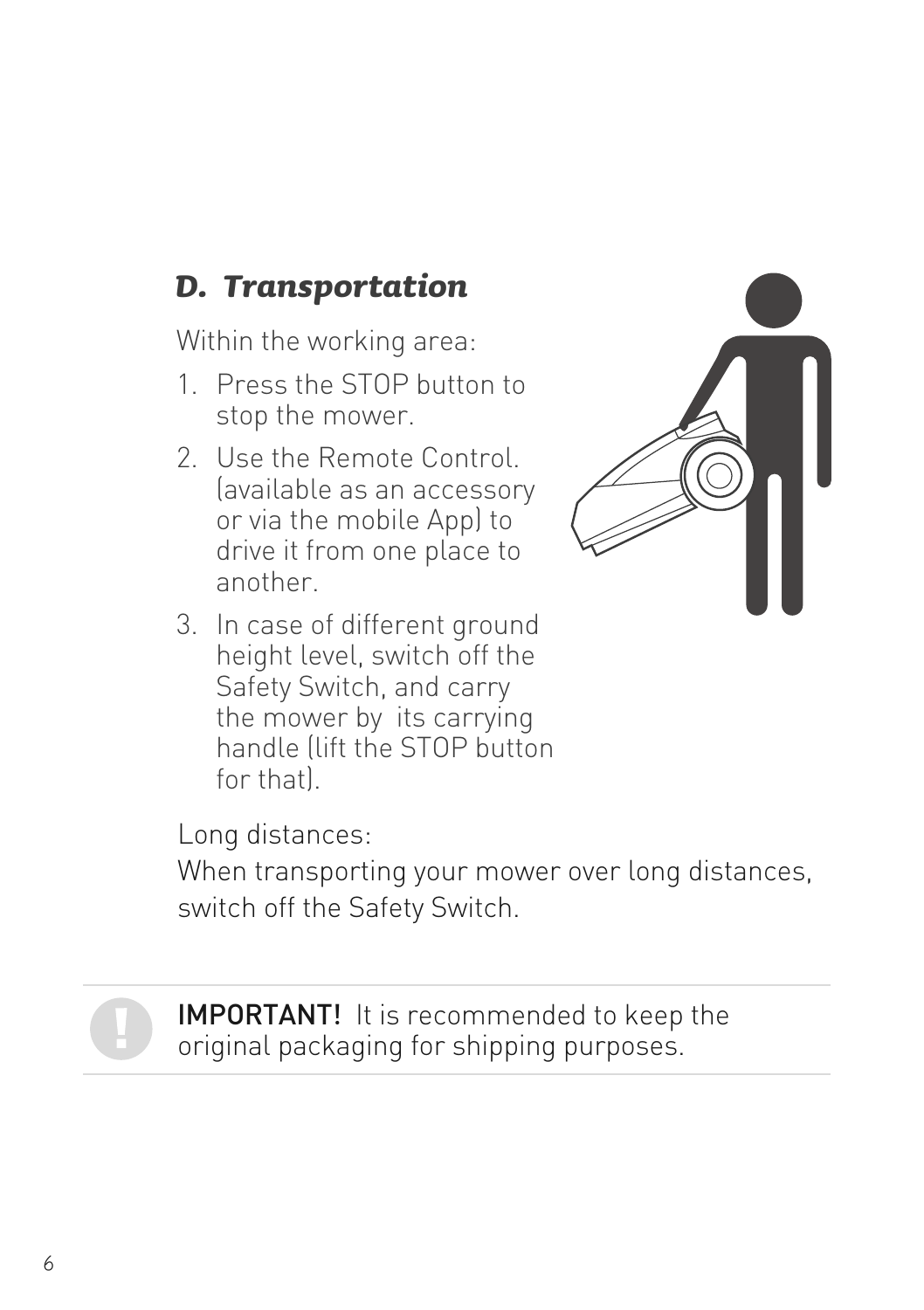### *E. Using the remote control (manual mowing)*

- 1. Mow only in daylight or in good artificial light, and avoid operating on wet grass.
- 2. Do not operate the mower barefoot or wearing open sandals. Always wear substantial footwear and long trousers; always make sure of your footing on slopes.
- 3. Use extreme caution when reversing the direction of the mower towards you.
- 4. Always switch on the motor according to the instructions while standing away from the blade.
- 5. Do not mow manually in slopes greater than 15 degrees or where a firm footing is not possible.

### *F. Batteries*

- 1. Do not open or damage the battery pack.
- 2. The Battery Pack contains electrolytes. In case of an electrolyte leakage from the Battery Pack, the following actions should be taken:
	- Skin contact: Wash the contact areas off immediately with water and soap.
	- Eye contact: Immediately flush the eyes with plenty of clean water for at least 15 minutes, without rubbing.
	- Get medical assistance.
- 3. Ensure that the battery is charged using the correct charger recommended by the manufacturer. Incorrect use may result in electric shock, overheating or leakage of corrosive liquid from the battery.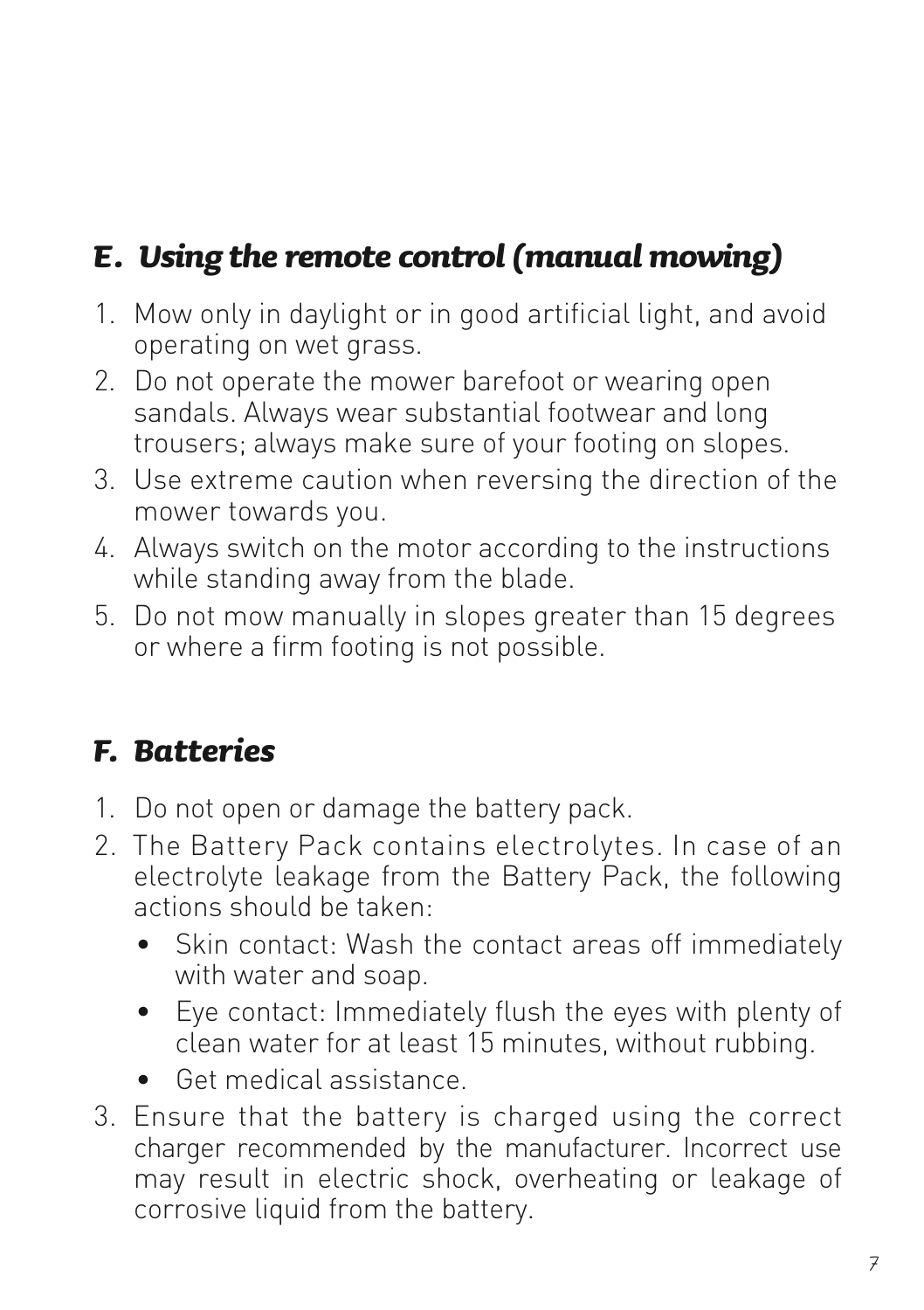### *G. Maintenance and special instructions*

- 1. Always switch off the Safety Switch before clearing blockage/checking/cleaning/working on the mower, or after striking a foreign object to inspect the machine for damage. Never attempt to service or adjust the mower while it is in operation.
- 2. In case of abnormal vibrations, stop the mower, switch off the Safety Switch and check for any damage of the blade. Replace a worn or damaged blade (Part No. MRK6101A) to preserve balance. If the vibration continues, call for service.
- 3. Use heavy gloves when inspecting or servicing the blade.
- 4. Do not perform maintenance barefoot or wearing open sandals. Always wear suitable work shoes and long trousers.
- 5. Replace worn or damaged parts for your safety.
- 6. Use only original equipment and accessories. It is not permitted to modify the original design of the mower. All modifications are made at your own risk.
- 7. Ensure that only replacement cutting means of the right type (Part No. MRK6101A) are used.
- 8. Maintenance/servicing/cleaning of the mower should be according to manufacturer's instructions.
- 9. Keep all nuts, bolts and screws tight to be sure the machine is in safe working condition.

### WARNING!

When there is a risk of a lightning storm, disconnect the Perimeter Wire from the Base Station /Perimeter Switch and the Power Supply 230 V/120 V plug from the power outlet.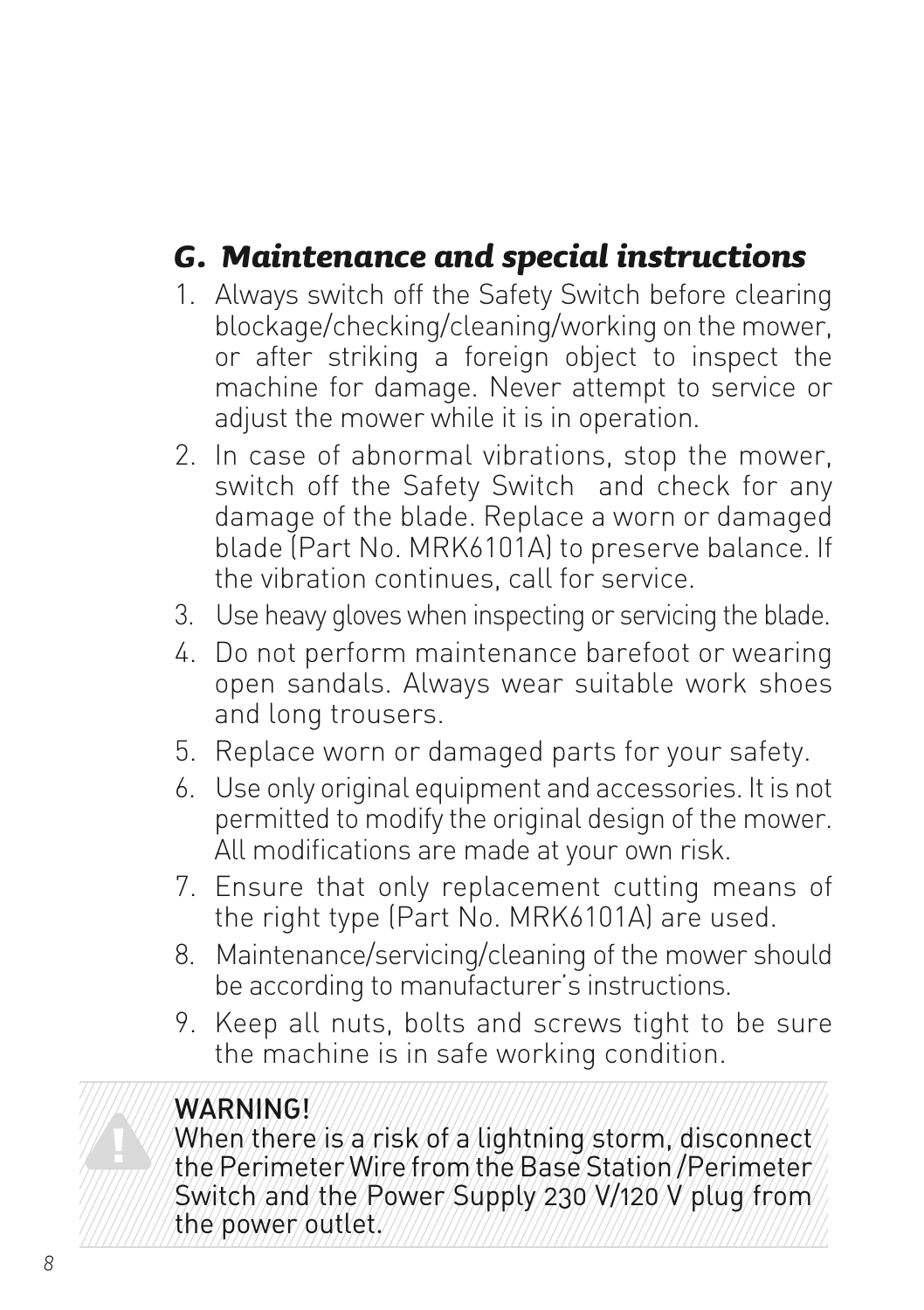### *H. Product end of use*

- 1. The mower and its accessories should be collected separately at the end of their life to prevent waste electrical and electronic equipment from ending up in landfill sites. and to protect and improve the quality of the environment.
- 2. Do not dispose of the mower or any other of its parts (including the Power Supply and Base Station) as unsorted municipal waste - they should be collected separately.
- 3. Ask your local distributor/dealer about return and collection systems availability.
- 4. Do not dispose of the battery pack in a fire, and do not place used batteries in your household trash.
- 5. The battery must be collected, recycled, or disposed of in an environmentally sound manner.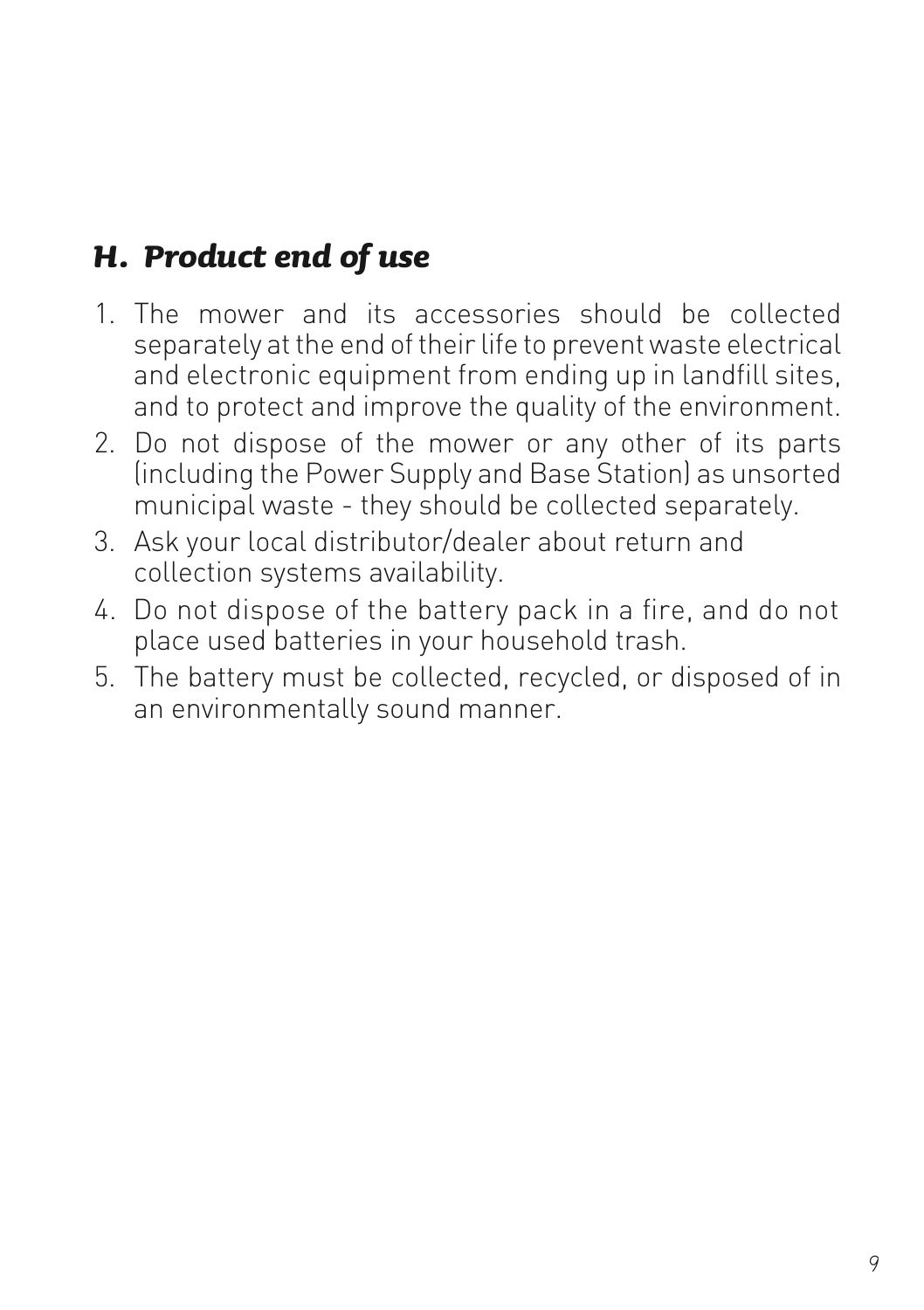

### WARNING!

Your mower is equipped with numerous built-in safety features. However, the mower is a hazardous device with a sharp blade, which can cause major injury to anyone who comes in contact with it. Therefore, it is absolutely forbidden to be on the lawn while the mower is working. Alternatively, halt the mower's operation when people (especially children) or pets are to stay or play on the lawn.

### *A. Child Lock*

The Child Lock prevents unintended operation of the mower by an accidental press of one of the buttons. Only pressing two buttons in the right order will initiate the operation. It is required to activate the Child Lock feature if children under age 6 may come in contact with the mower.

### *B. Anti-Theft/Disabling Device*

The Anti-Theft/Disabling Device system function will prevent anyone from using or driving the mower unless they have a valid code to enter. You will be prompted to enter a four digit code of your choice to use as your personal security code. It is highly recommended to activate this feature to prevent operation of the mower by children or people who are unfamiliar with the mower or not allowed to use it.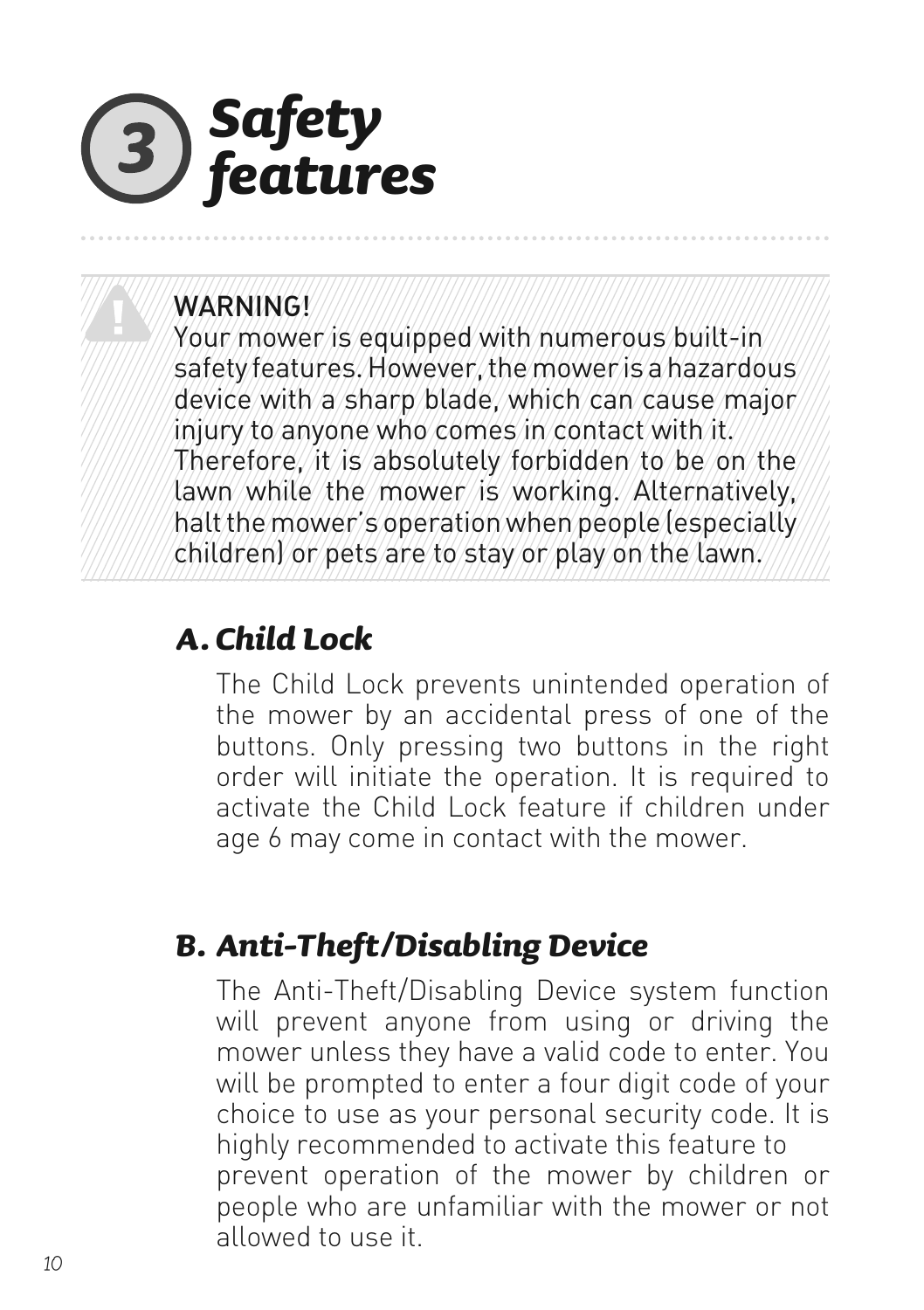### *C. Lift Sensor*

If the mower is raised from the ground during the blade's operation, the blade will stop rotating immediately.

### *D. Tilt Sensor*

If the mower is tilted up towards a vertical position, the blade will stop immediately.

### *E. Obstruction Sensor*

Your mower detects interfering obstacles in its way during operation. When the mower collides with an obstacle, it will stop the rotation of the blade immediately, will stop movement in that direction and reverse itself away from the obstacle.

### *F. Emergency Stop Button*

Pressing the STOP button at any time during operation will stop the mower and the blade immediately.

### *G. Safety Switch*

Switching off the Safety Switch will prevent any operation of the mower. It is required to switch it off before lifting the mower and before any maintenance is done.

### *H.Base Station/Perimeter Switch and Perimeter Wire*

The mower cannot operate without a Perimeter Wire installed and activated through the Base Station/Perimeter Switch. In the event the Perimeter Wire signal is turned off, the mower will stop operating.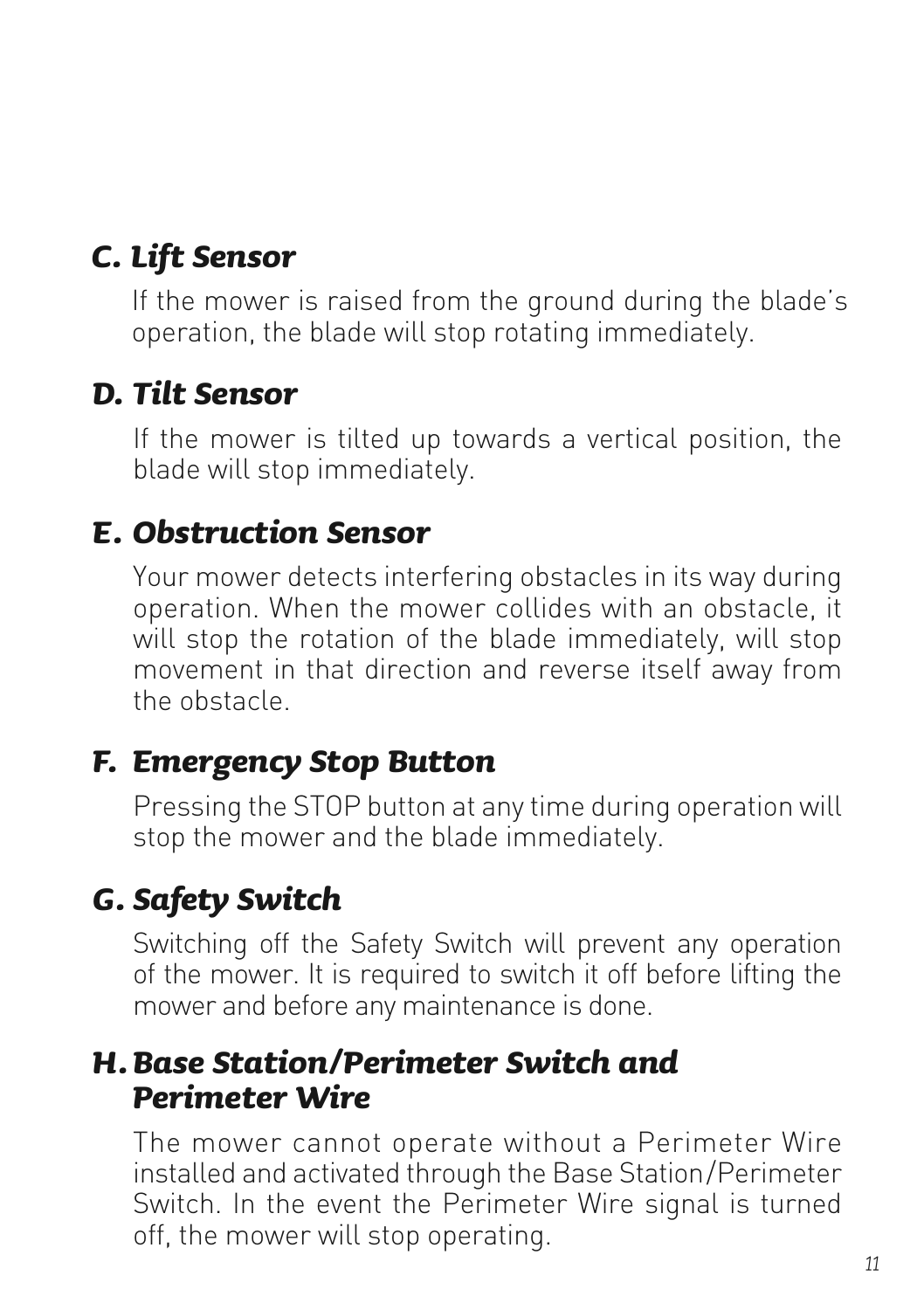# *Let's get started. Can't wait to mow your lawn.*

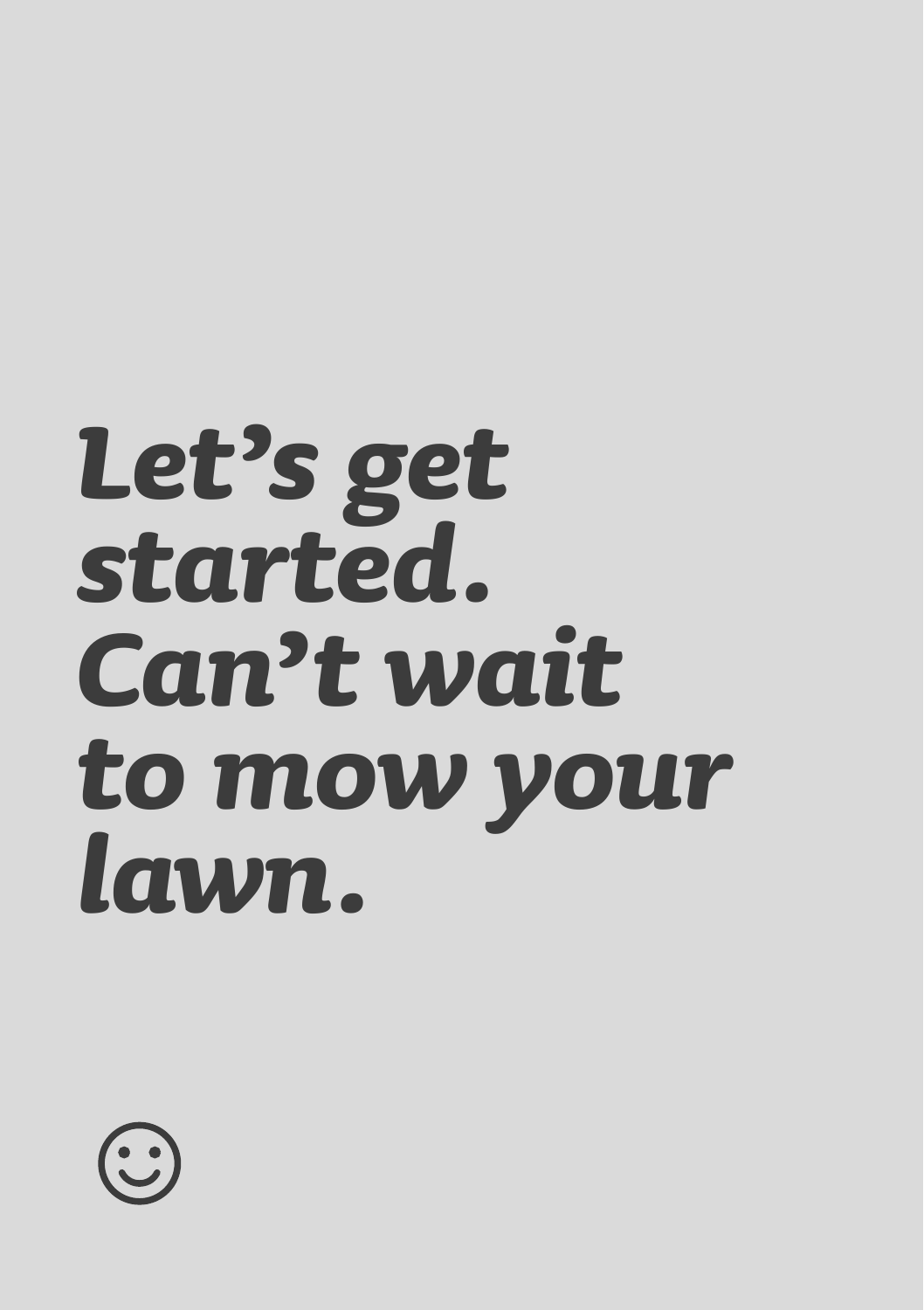### *Welcome to a friendly home*

Congratulations on on your purchase! You are just a few steps away from meeting your best team player. Very soon you will come to count on your new friend to do a perfect job.

It will independently depart from its base on predetermined days and times, mow your lawn and return to base for charging.

A preinstalled perimeter wire sets the boundaries (a "virtual wall") for your mower. It will be laid around the edges of your lawn and objects that you want to protect.



The mower moves randomly within its working area, as defined by the perimeter wire. This kind of random movement provides the perfect cut and ensures complete coverage of your lawn.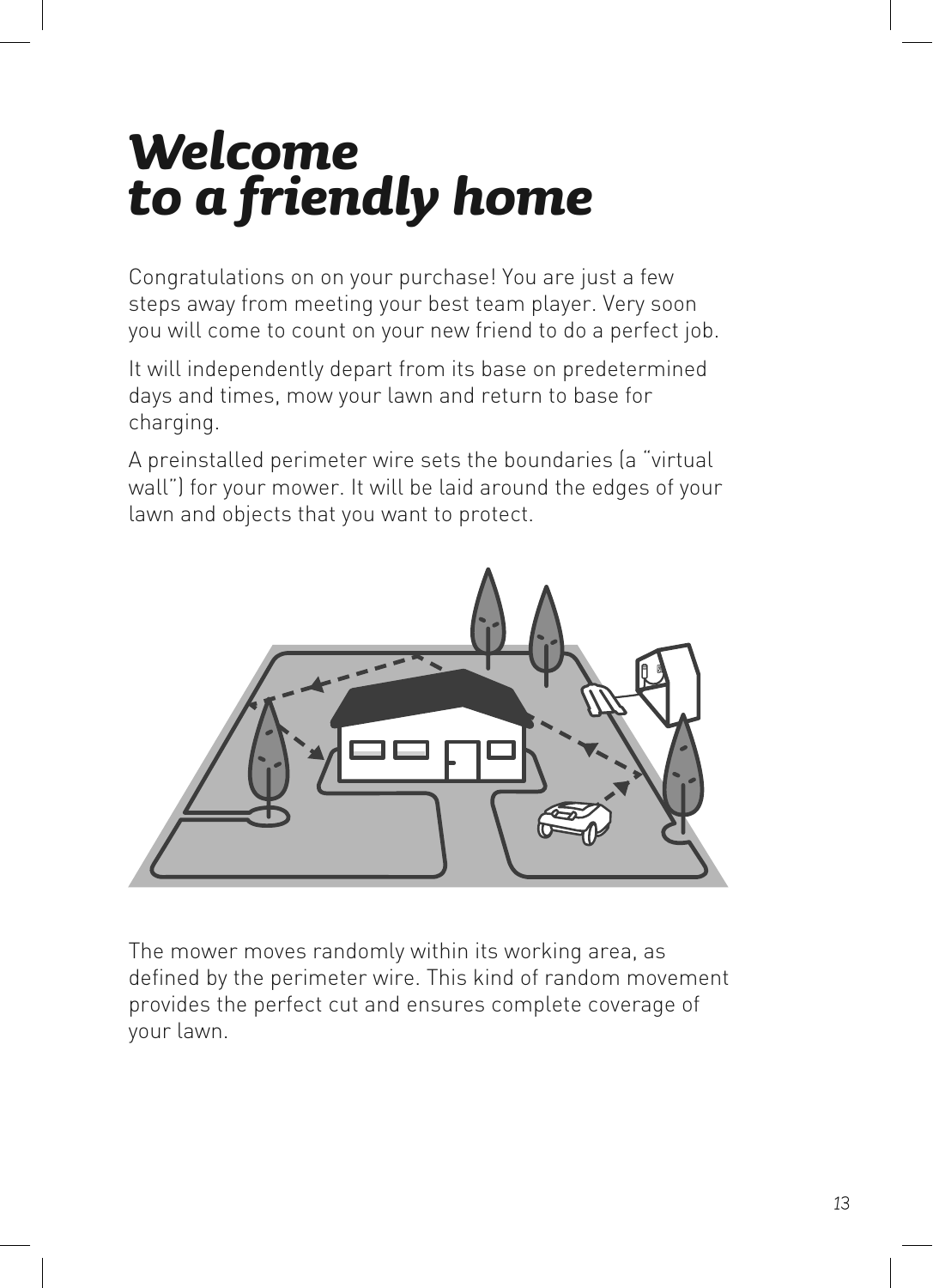In addition, it follows the perimeter wire, when it mows the edges of your lawn to give it a perfect finish.

Good-looking lawns are achieved by consistent mowing, which is exactly what a robotic mower provides.

After following the clear installation instructions, you will be ready to enjoy your free time, while your new friend looks after your lawn.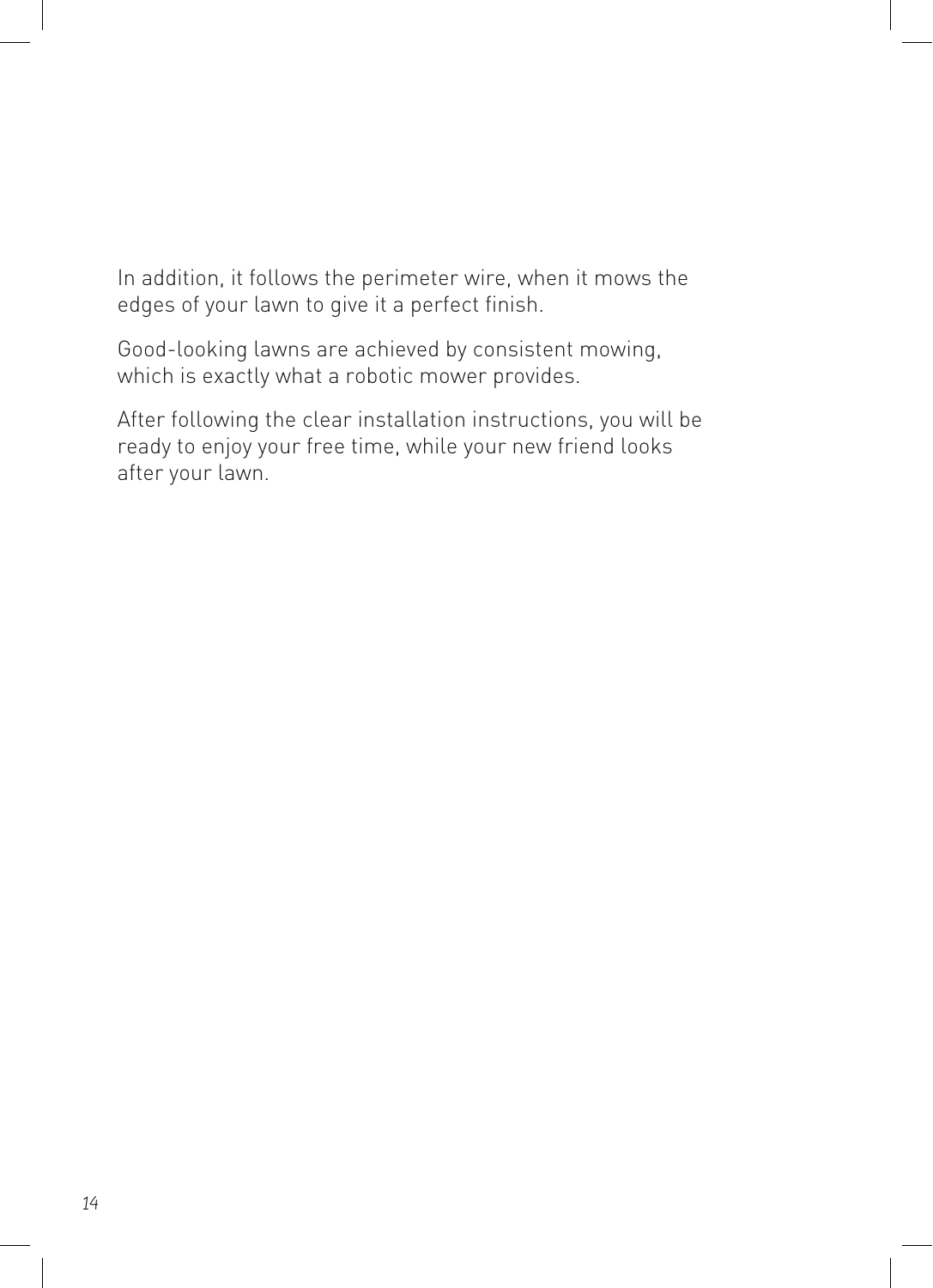### *So where are we headed?*

Correct installation of your mower will ensure maximum results. This is what it takes to prepare it to do a perfect job for you:

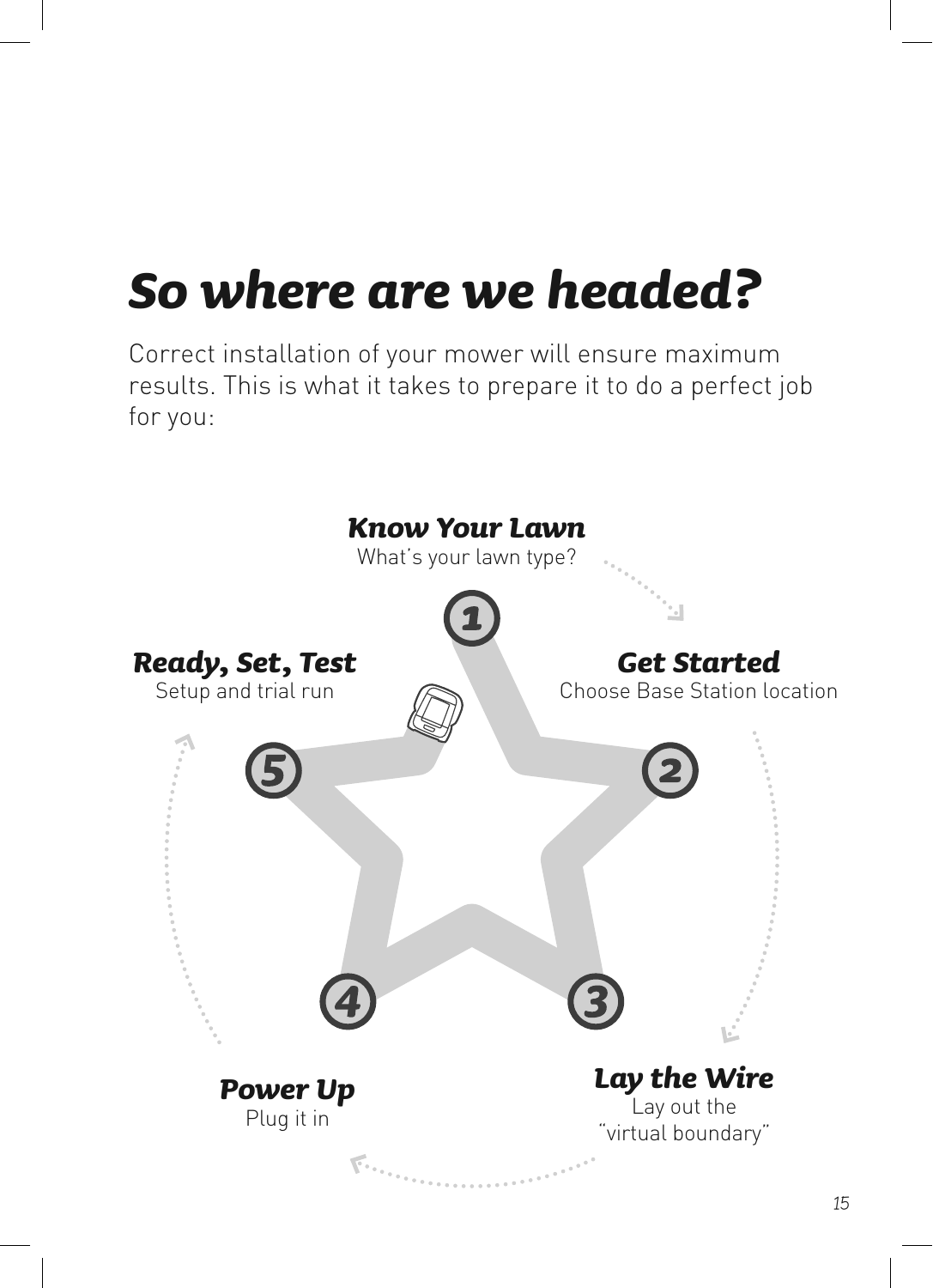### *What's in the Box*



**The product** Your new Robotic Mower



**Base Station** This is where the mower recharges itself



**Power Supply** The power supply for charging your mower



**Extension Cable** 20 m (65 ft) low voltage cable to connect the mower to the Power Supply unit



**Perimeter Wire** Marks the working area for the mower



**User Guide**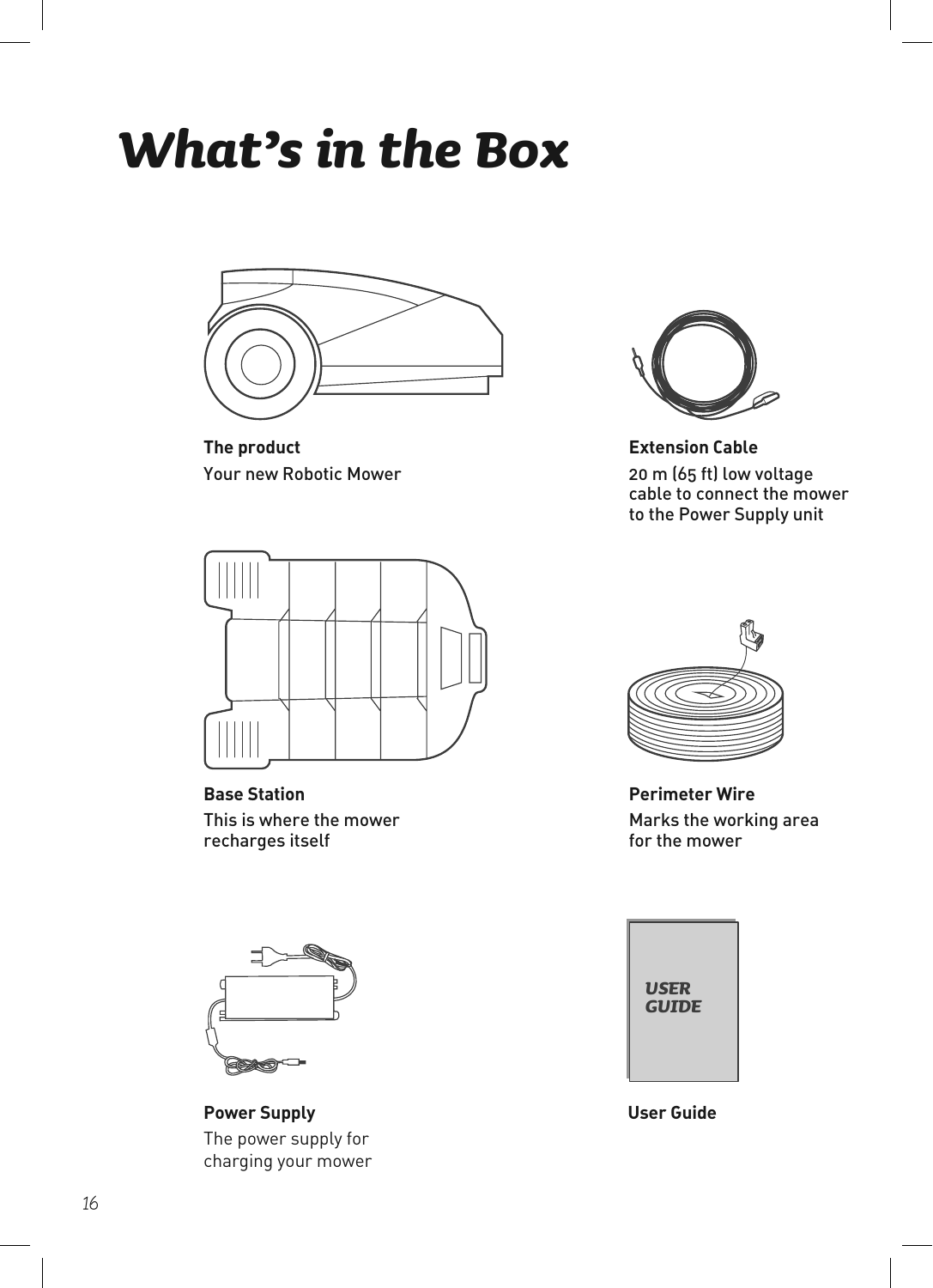





**Spare Plot Connector** For connecting the Perimeter Wire to the Base Station

For securing the wire to the ground

**Base Station Stakes (x6)** For affixing the Base Station to the ground

![](_page_16_Picture_5.jpeg)

**Wire Connectors**

For splicing the Perimeter Wire in case of a cut

![](_page_16_Picture_8.jpeg)

For preventing battery discharge during storage

|               |                         |                        | Wall Edge 40cm (15.5") |
|---------------|-------------------------|------------------------|------------------------|
|               |                         | Wall Edge 32cm (12.6") |                        |
| Wire position | Narrow Pass 14cm (5.5") | <b>BURDHAMMADE</b>     |                        |
|               |                         |                        |                        |

#### **RoboRuler**

For measuring the Perimeter Wire's distance from the lawn's edge

**Wire Pegs**

![](_page_16_Picture_13.jpeg)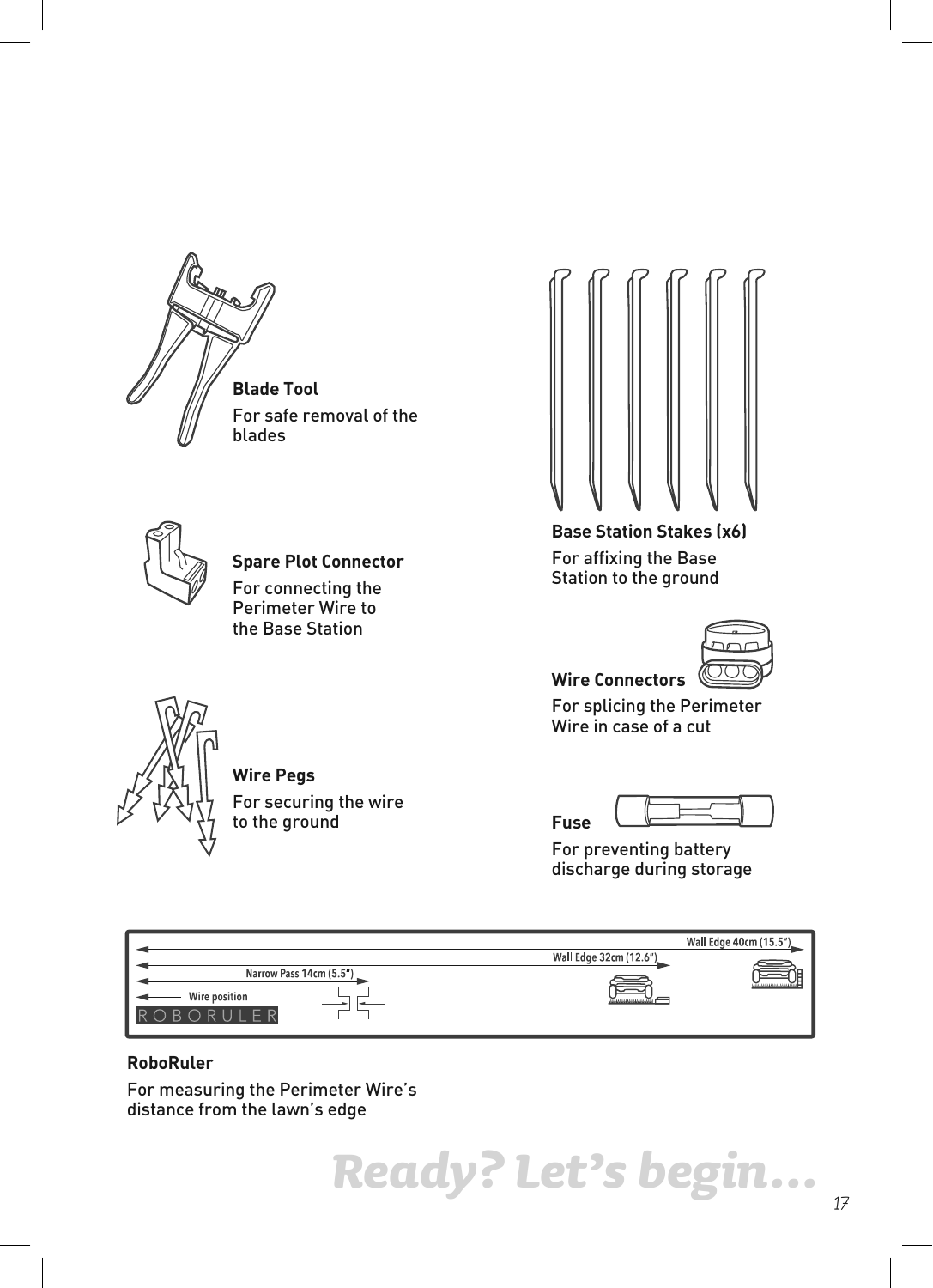### *Know Your Lawn*

Understanding your lawn will save you unnecessary mistakes and make the installation process easier and more straight-forward.

> You can also skip some later sections in this manual that are not relevant to your lawn type.

So, what does your lawn look like?

### *Type A Main Zone only*

Your lawn area is one continuous zone and all areas of the lawn are wide enough for the mower to navigate through (at least 4 m (14 ft) wide at its narrowest point).

![](_page_17_Picture_6.jpeg)

### *Type B Main Zone + Sub Zone*

Your lawn consists of more than one zone. These zones are connected by a narrow passage (1.5-4 m / 4.5-14 ft wide). The mower can drive between these zones to mow the entire area.

![](_page_17_Picture_9.jpeg)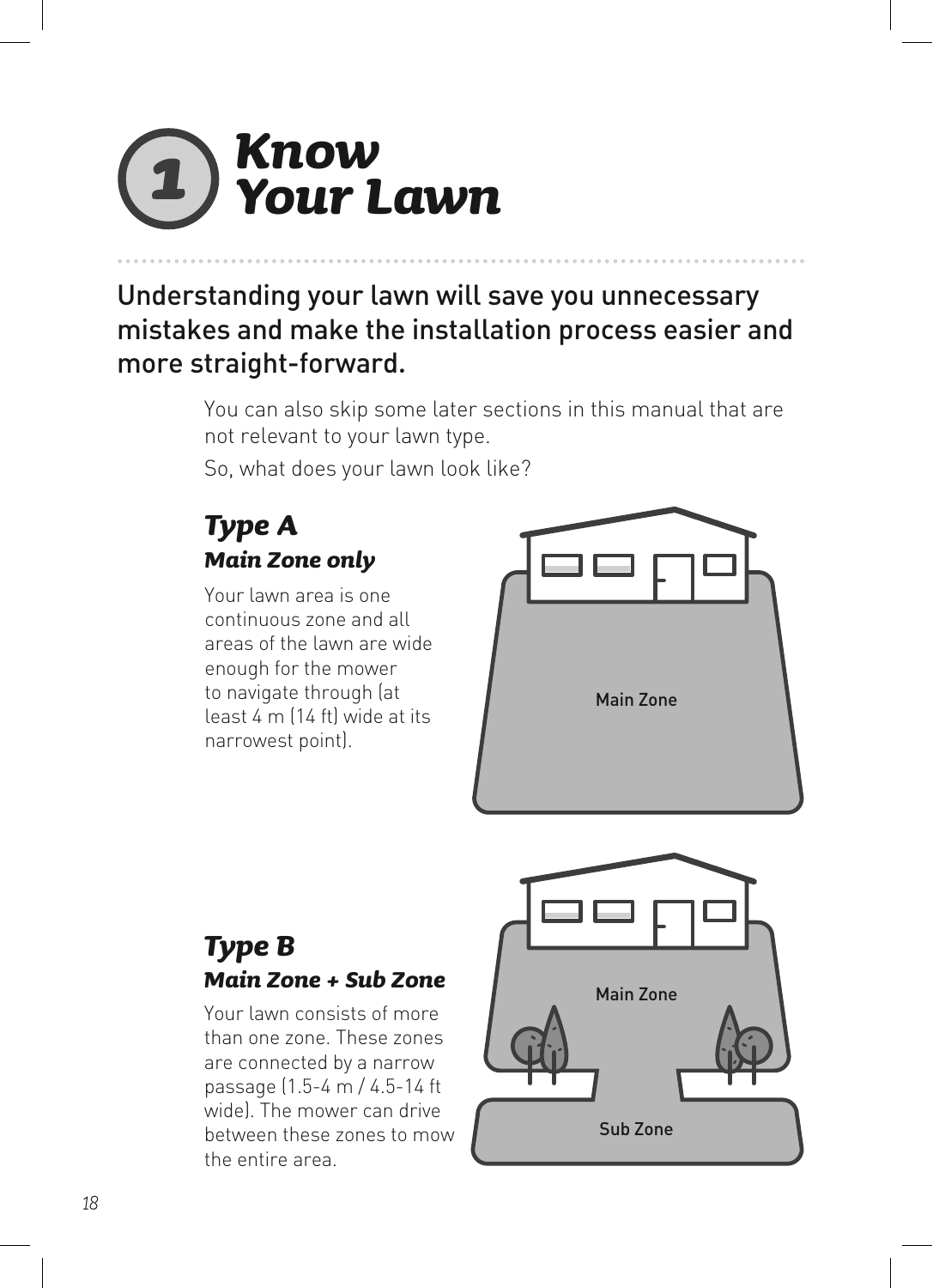![](_page_18_Picture_0.jpeg)

## Main Zone Sub Zone Separated Zone

### *Type C Main Zone + Separated Zone*

Your lawn consists of two or more zones that are not connected (separated by a fence, sidewalk, pathway or other obstacle). The mower cannot drive between these zones.

### *Type D Main Zone + Sub Zone + Separated Zone*

Some areas of your lawn are connected to the Main Zone by a narrow pass (up to 4 m / 14 ft wide) and some areas are totally separated from the Main Zone by a fence, sidewalk, pathway or other obstacle, and the mower can't drive between them.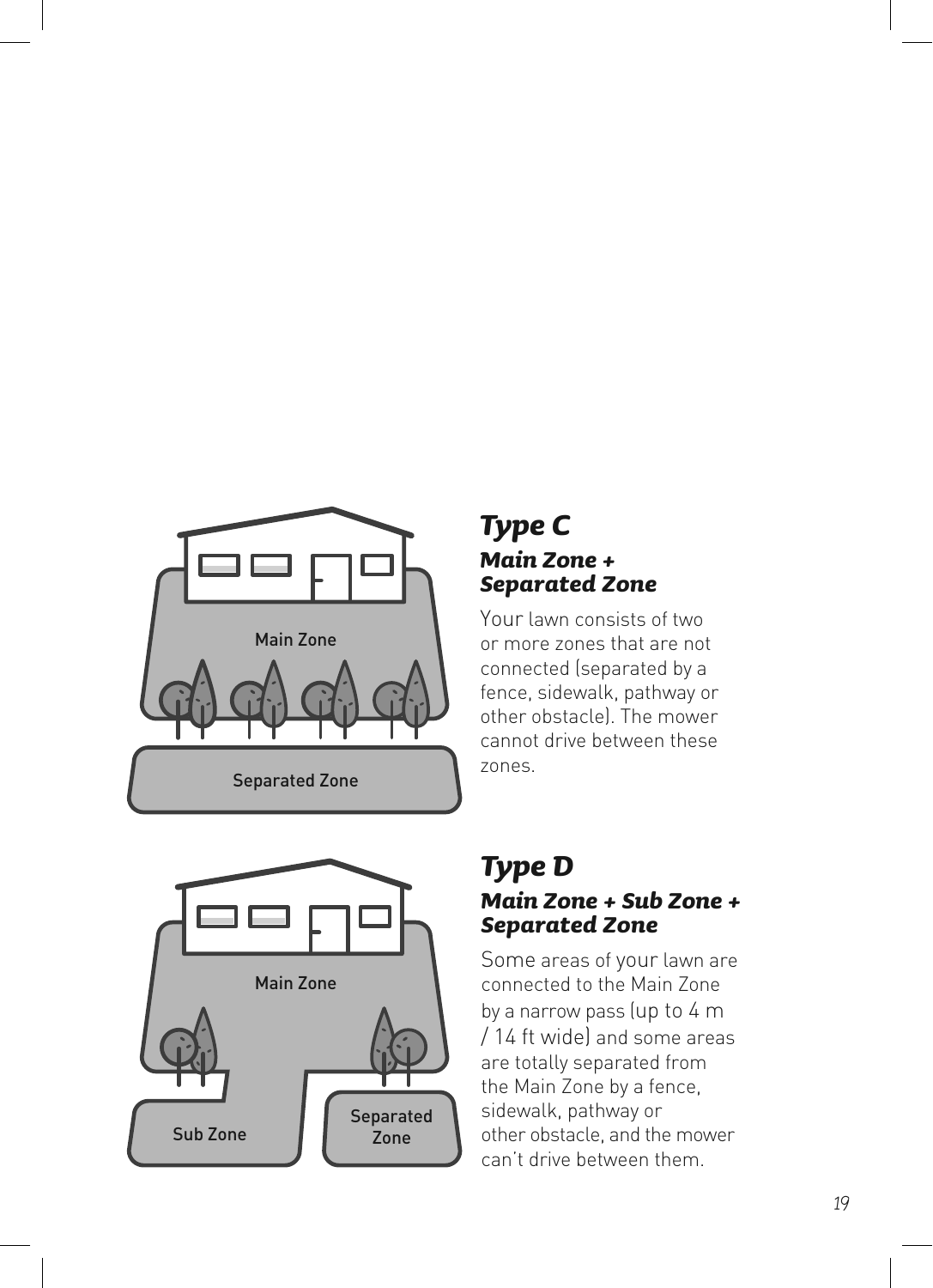![](_page_19_Picture_0.jpeg)

### Choose locations for the Base Station & Power Supply unit

The Base Station is where your mower recharges, and where the perimeter wire starts and ends. In this installation step, you are going to determine a proper location for the Base Station.

![](_page_19_Picture_3.jpeg)

The Base Station will be installed at a later stage, after the Perimeter Wire is in place.

### *Where should you place your Base Station?*

![](_page_19_Figure_6.jpeg)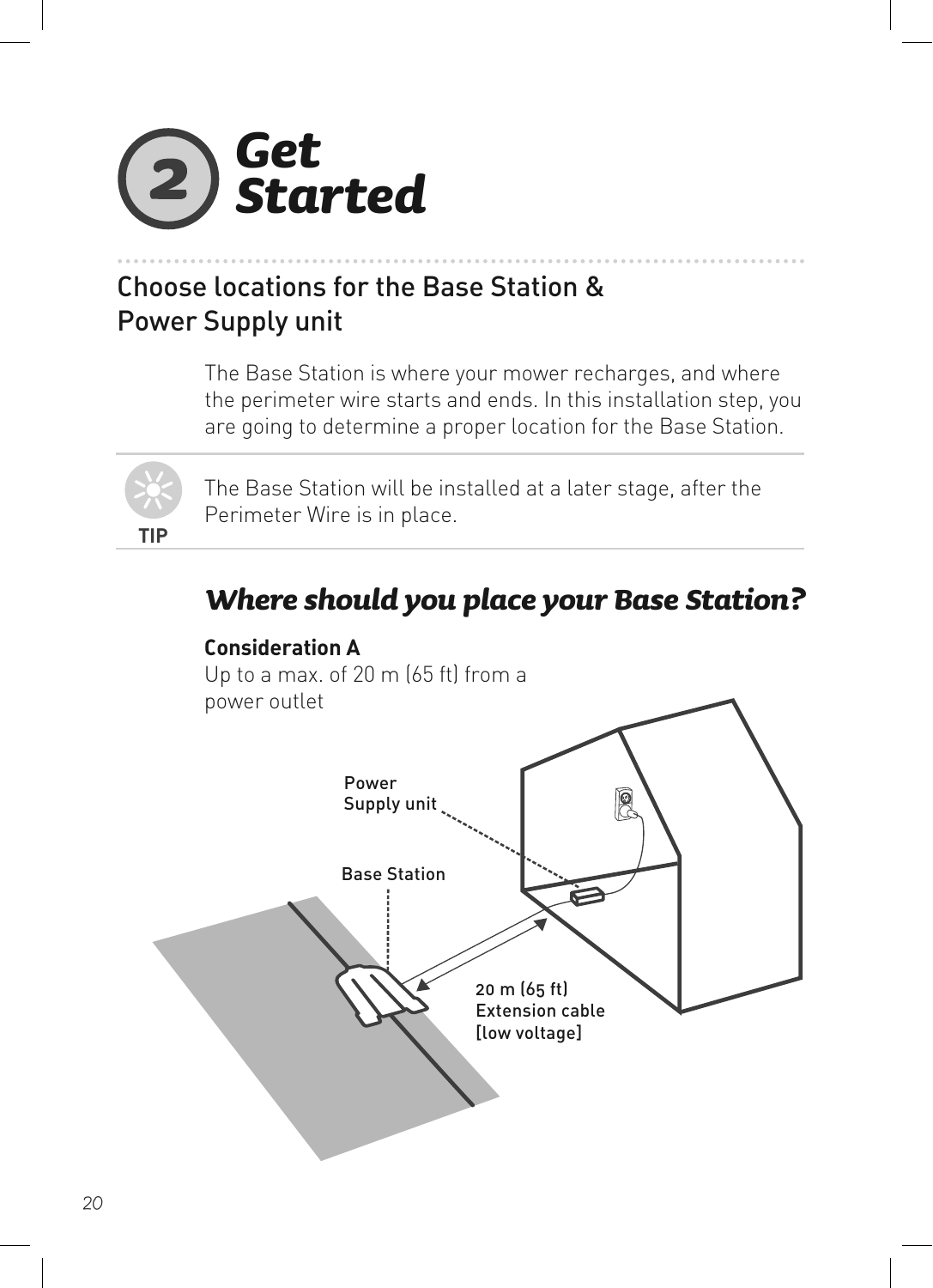![](_page_20_Figure_0.jpeg)

• If there are additional zones in your lawn, place the Base Station within the largest zone

![](_page_20_Picture_2.jpeg)

- **TIPS** • Make sure the ground is even and flat, and that there are no slopes
- Keep a minimum of 1 meter / 3.3 feet from a sprinkler head to avoid damaging the mower's internal components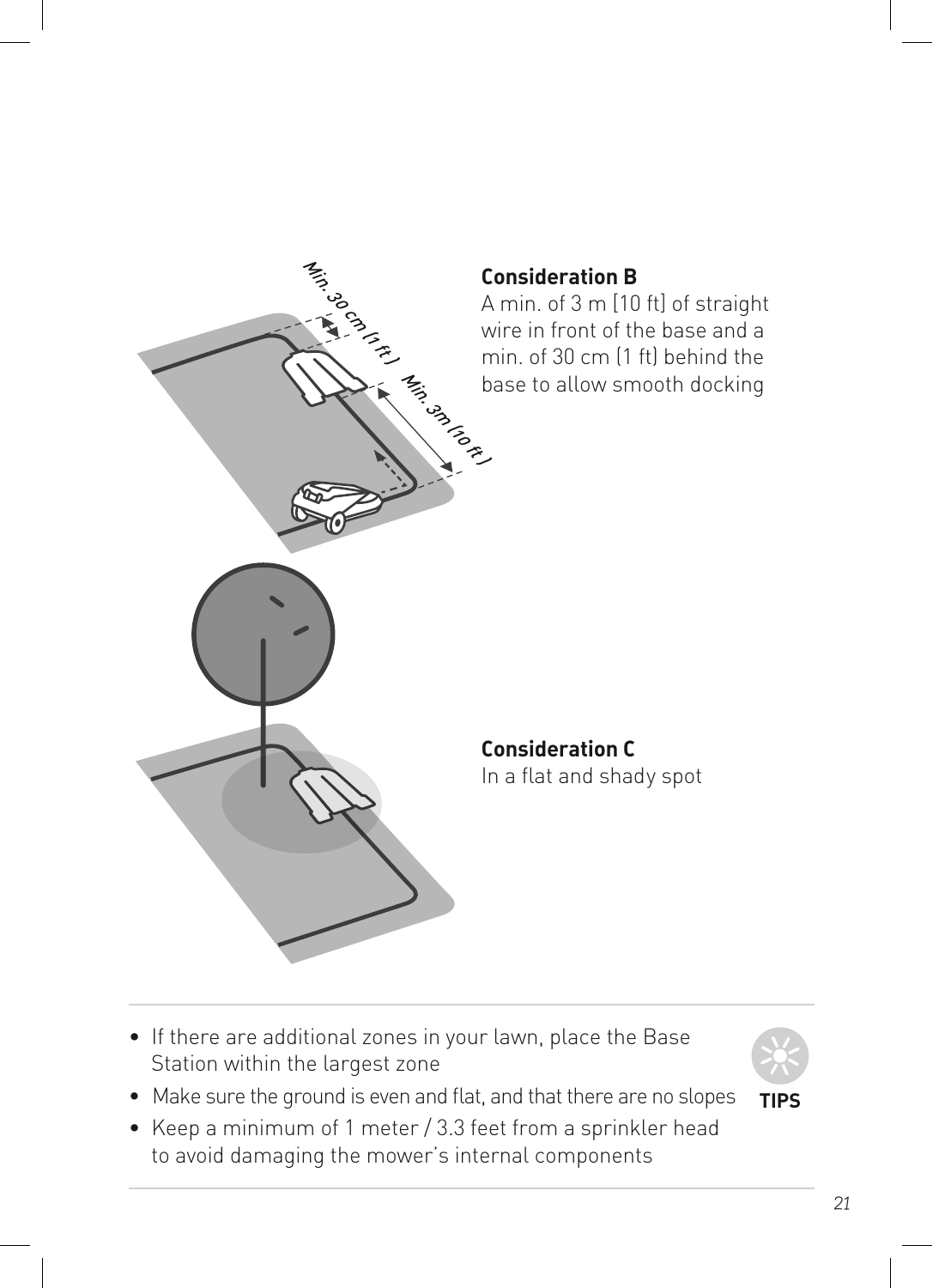![](_page_21_Picture_0.jpeg)

Lay the perimeter wire ("virtual boundary"), which defines the working area for the mower.

> Now you're ready to install the Perimeter Wire. Let's take it step by step.

- Have your mower's package nearby.
- Be sure to cut your grass with your old mower one last time before you start wiring. This will make inserting pegs easier and help ensure that the mower doesn't cut the wire.
	- Hammer

**TIPS**

- Small, flat & Phillips screwdrivers
- **WHAT YOU'LL NEED** • Combination pliers ... A sunny day and a sunny mood :)

*First Things First: Obstacles and Slopes*

Before you put a single peg into the ground, take note of any obstacles or slopes.

#### **OBSTACLES**

![](_page_21_Picture_12.jpeg)

#### **Soft Obstacles**

Soft obstacles are flower beds, ponds or small trees. They need to be protected by creating Perimeter Islands.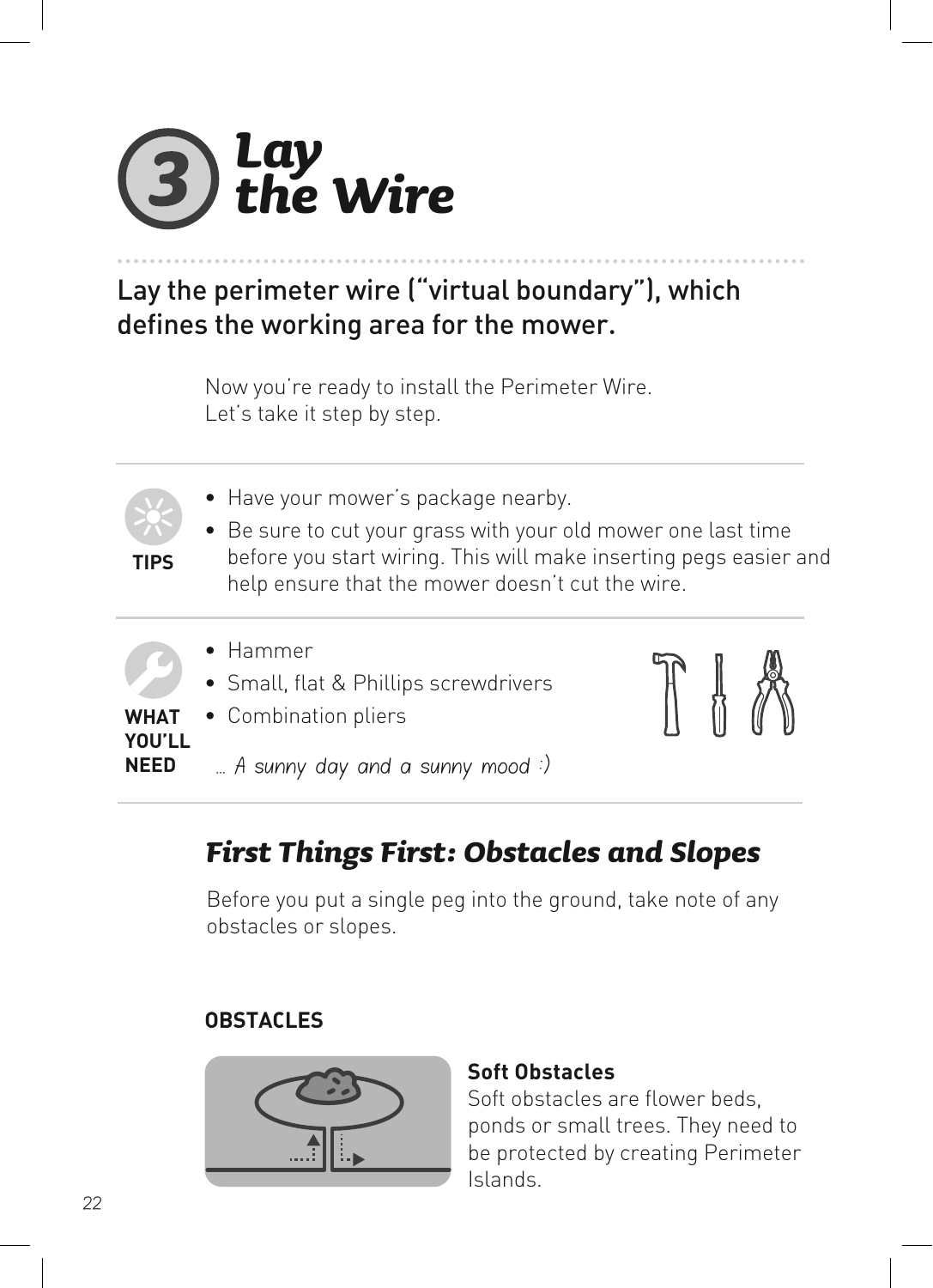![](_page_22_Picture_0.jpeg)

#### **Hard Obstacles**

Hard obstacles are vertical, rigid and higher than 15 cm (6 in), such as trees or telephone poles. If a Hard Obstacle has a diameter under 10 cm (4 in), it must be protected by a Perimeter Island. If the diameter is larger, it's not necessary.

### **SLOPES**

#### **Slopes along the edge**

To ensure your mower doesn't slip off the lawn, especially when the grass is wet, the Perimeter Wire must exclude a slope along the edge of your lawn with an incline of over 15% that is, 15 cm rise per 1 m [6 in rise per 3 ft].

![](_page_22_Figure_6.jpeg)

#### **The slope is too steep if...**

The mower tilts off the ground while climbing it. Exclude such slopes from the cutting area.

**TIP**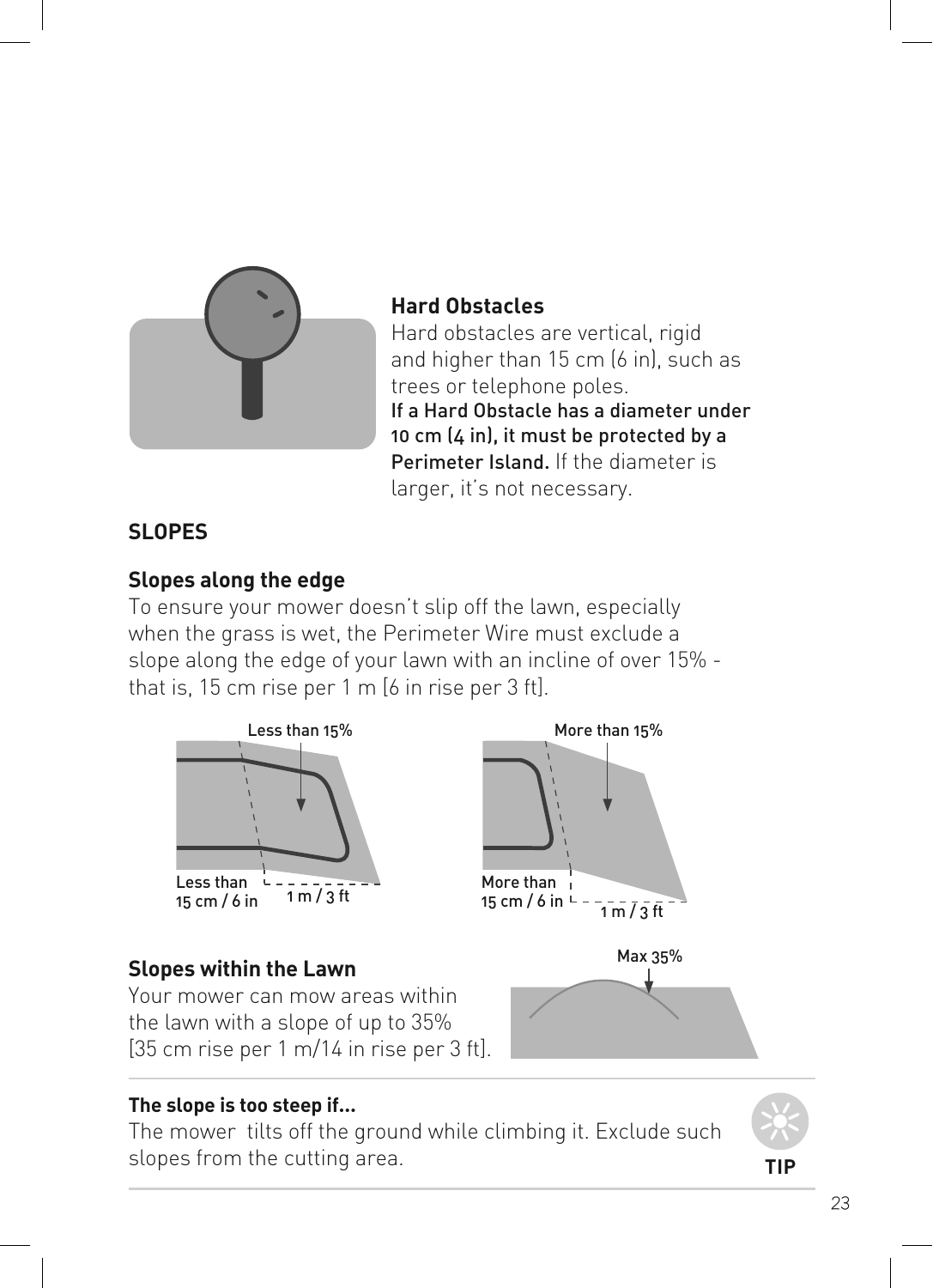### *A. Make a Good Start*

![](_page_23_Picture_1.jpeg)

Pull out approx. 30 cm (1 ft) of wire through the hole in the spool's plastic covering and peg the beginning of the wire to the ground where you intend to install your Base Station.

![](_page_23_Figure_3.jpeg)

![](_page_23_Picture_4.jpeg)

Start unwinding the wire counter-clockwise around the lawn, starting at the Base Station's location.

Lay it loosely along the perimeter as you walk along the lawn edge. If you get to any area/object that needs special care, make sure you carefully lay the Perimeter Wire as described in the following sections.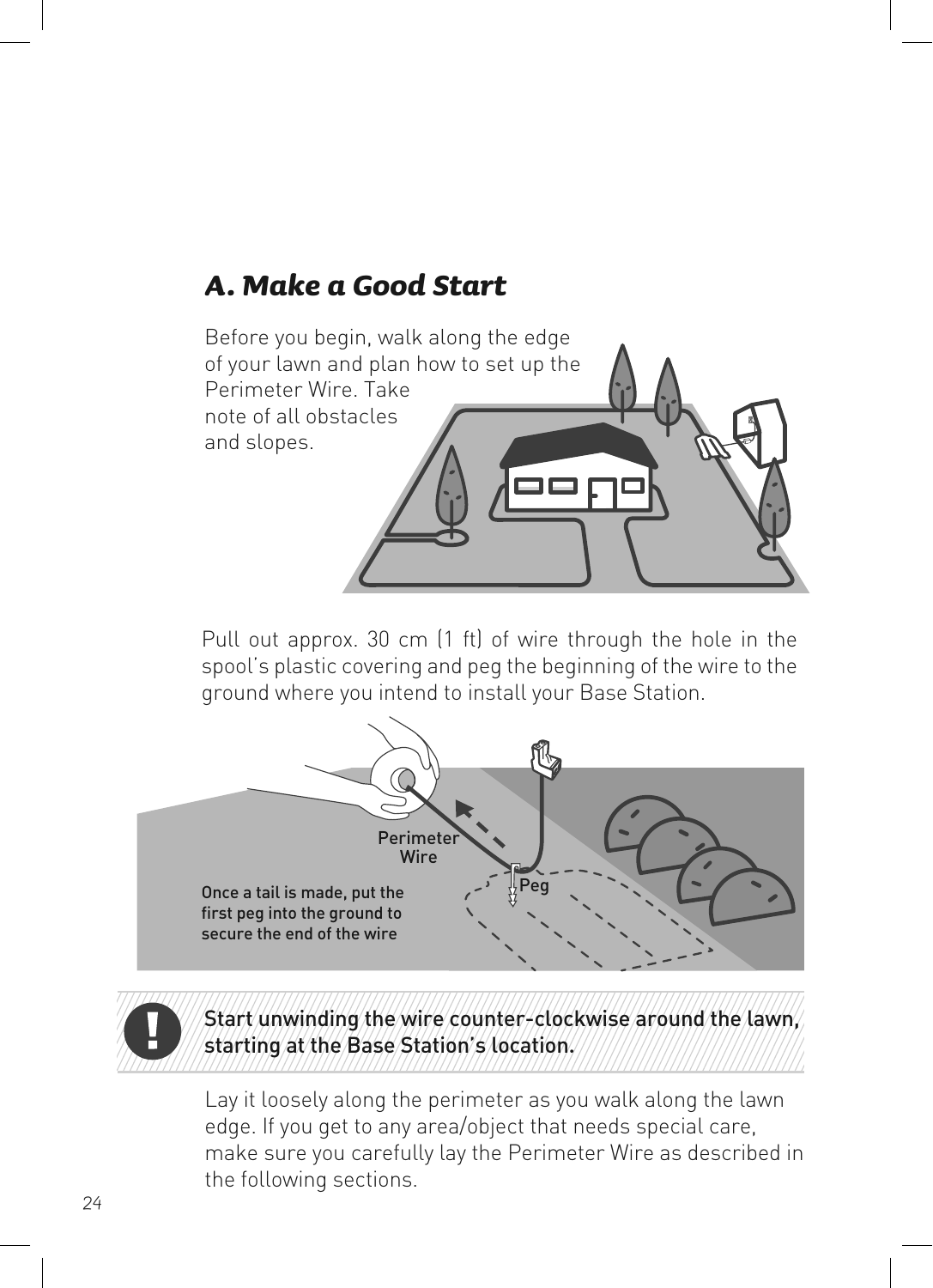### *B. Maintain Proper Distance*

The Perimeter Wire is secured to the ground by the pegs supplied with the product. Use the RoboRuler to determine the distances you should leave between the Perimeter Wire and the lawn's edge and obstacles.

![](_page_24_Figure_2.jpeg)

![](_page_24_Figure_3.jpeg)

• Insert pegs every few meters/feet and at corners. At this early stage, set a minimal number of pegs. You will insert all necessary pegs later.

![](_page_24_Picture_5.jpeg)

- Pull the wire tight while hammering the pegs to their final depth in the ground.
- Take care not to damage irrigation pipes.

![](_page_24_Figure_8.jpeg)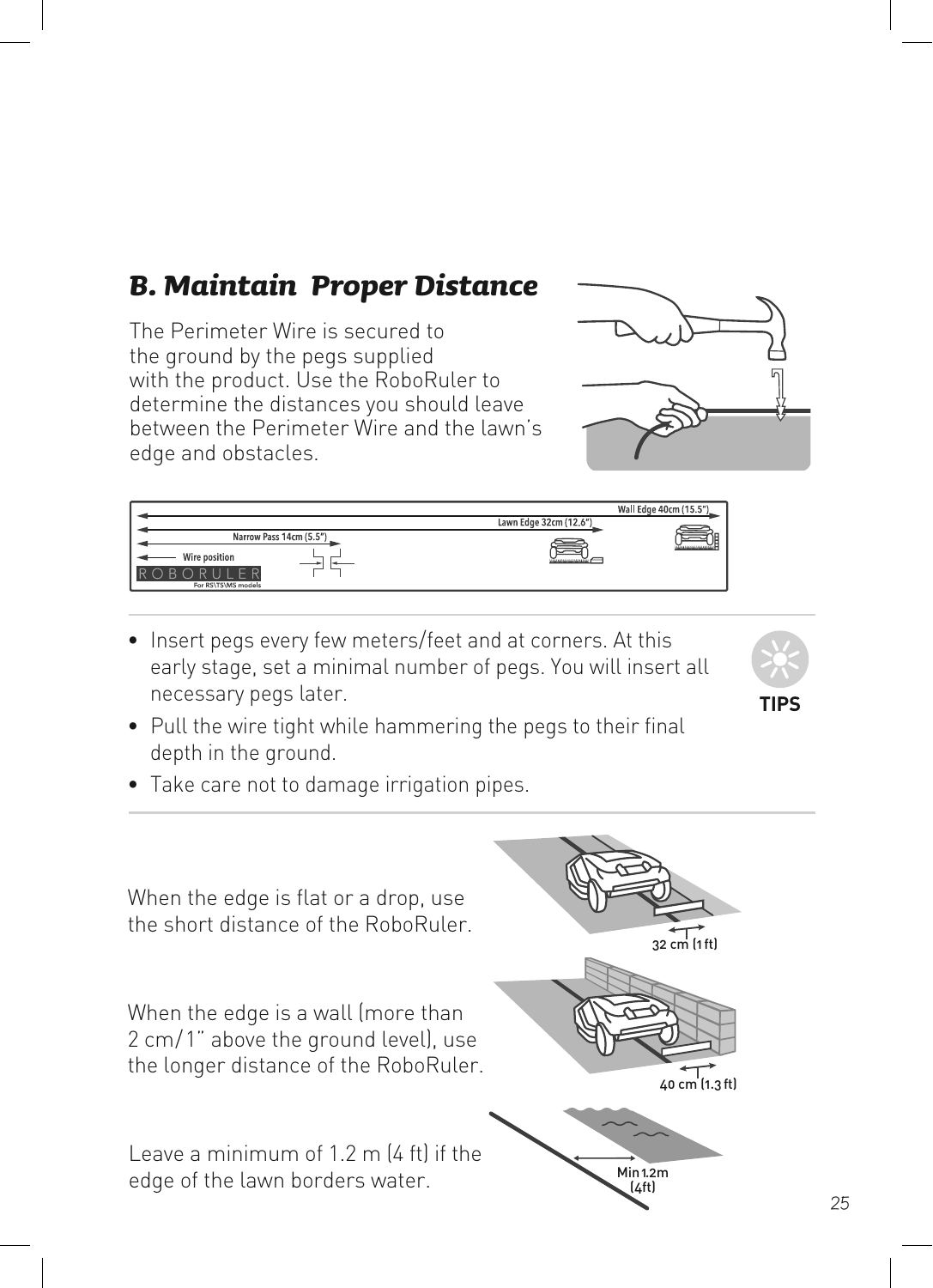![](_page_25_Figure_0.jpeg)

### *C. Make Smooth Turns*

Perimeter Wire").

Maintain a 45° angle at all left-turn corners when laying the wire along the perimeter.

![](_page_25_Figure_3.jpeg)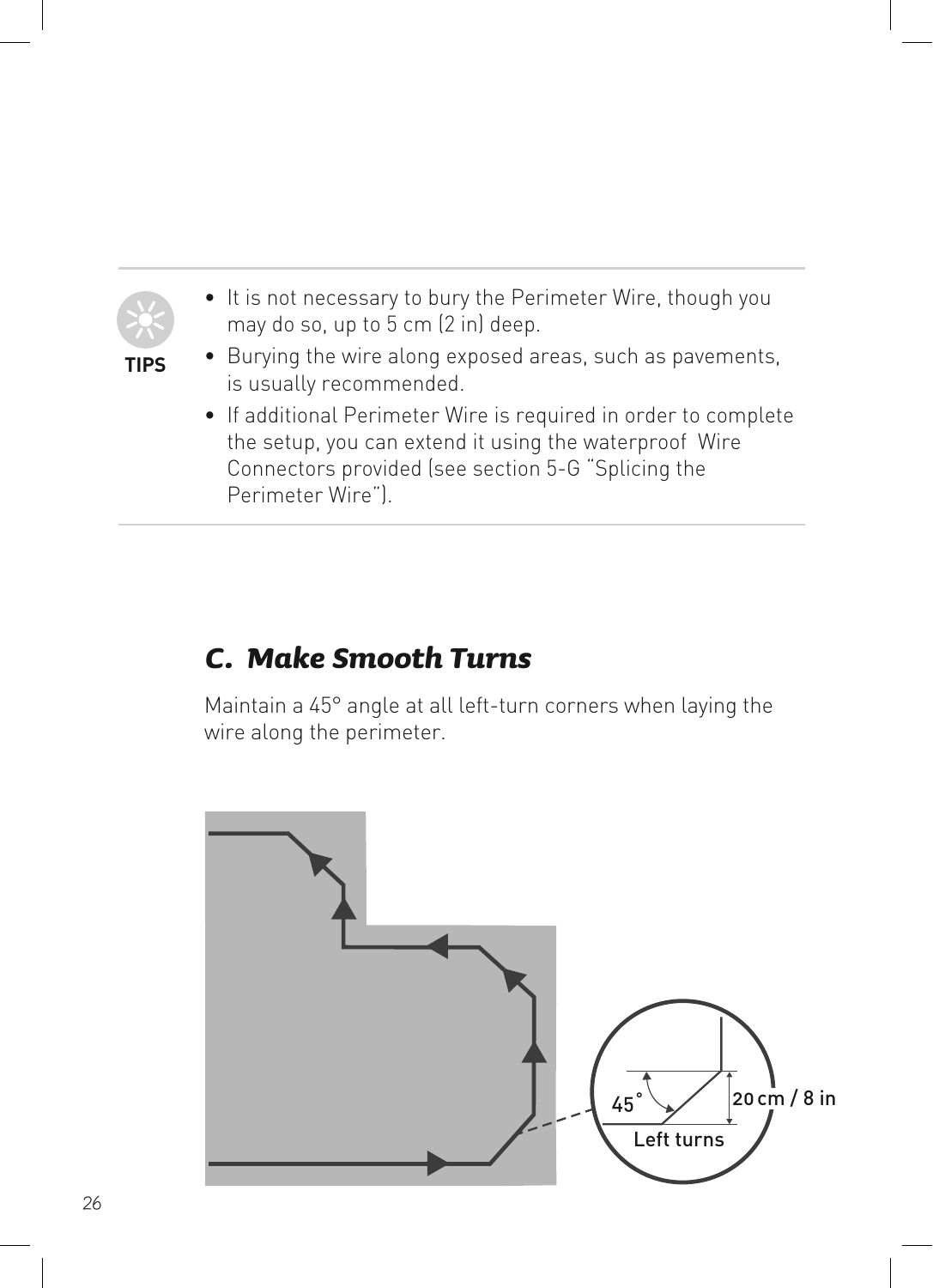### *D. Protect Soft Obstacles*

Objects such as flower beds, ponds, or small trees must be protected by setting Perimeter Islands.

![](_page_26_Figure_2.jpeg)

- Wires leading to and from an island should be fastened with the same peg
- Perimeter Islands should either be rectangular or round

![](_page_26_Picture_5.jpeg)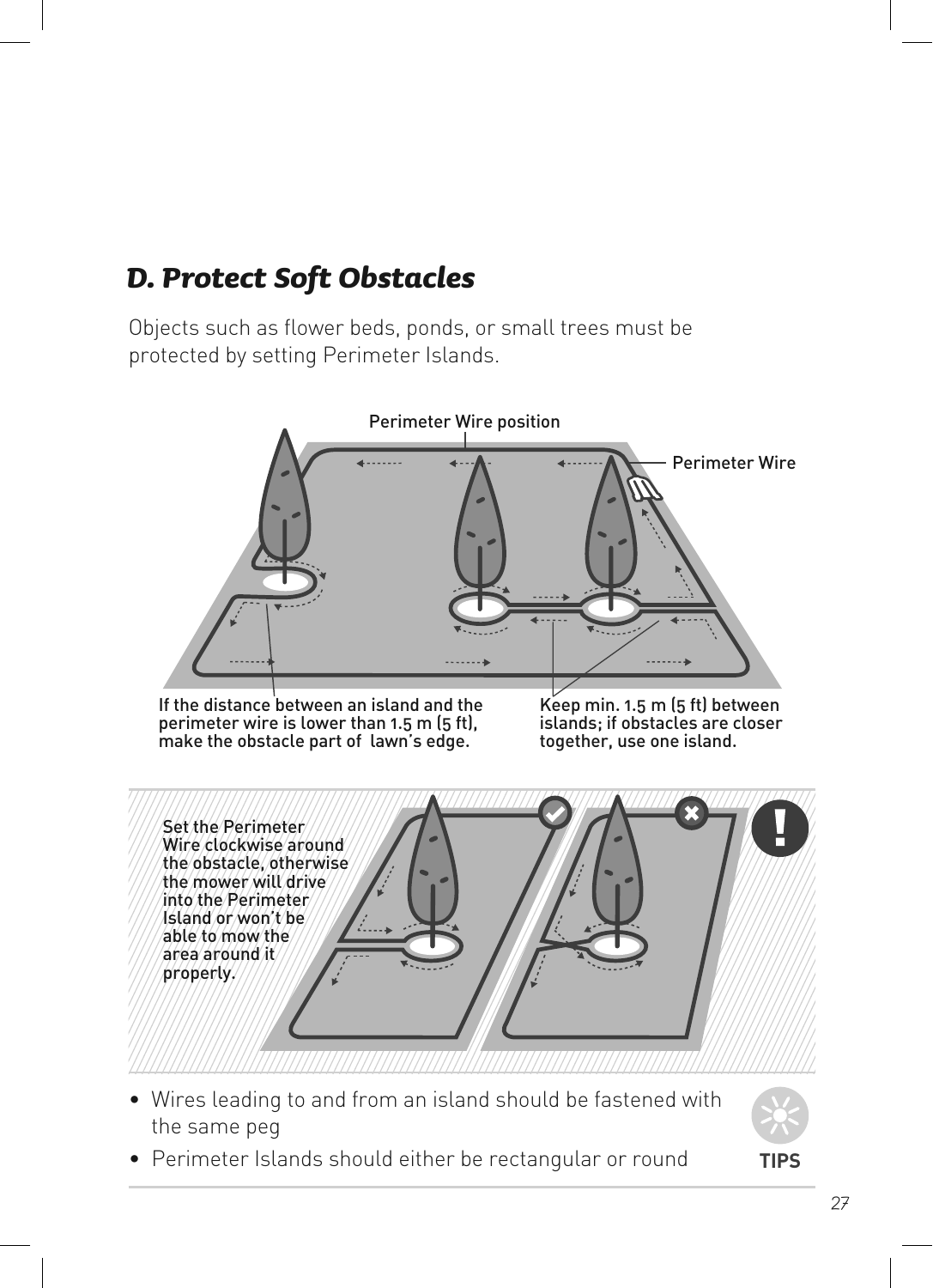### *Recall Your Lawn Type*

![](_page_27_Picture_1.jpeg)

**Type A**  Main Zone only

![](_page_27_Picture_3.jpeg)

**Type B**  Main Zone + Sub Zone

![](_page_27_Picture_5.jpeg)

**Type C**  Main Zone + Separated Zone

![](_page_27_Picture_7.jpeg)

**Type D**  Main Zone + Sub Zone + Separated Zone

### *E. How to Wire a Sub Zone*

**Type B / Type D**

Don't have a Sub Zone? Skip this section!

![](_page_27_Picture_12.jpeg)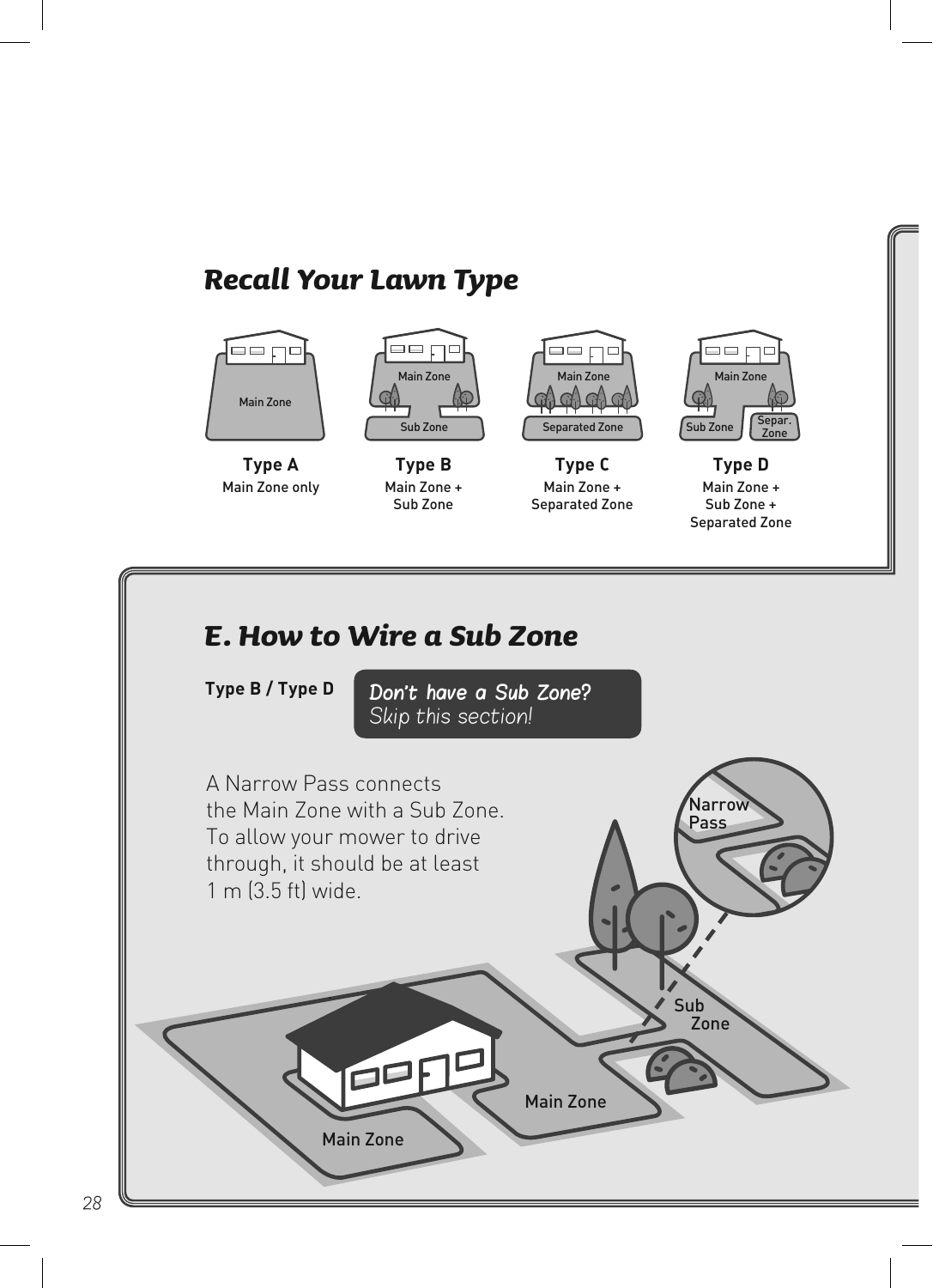![](_page_28_Figure_0.jpeg)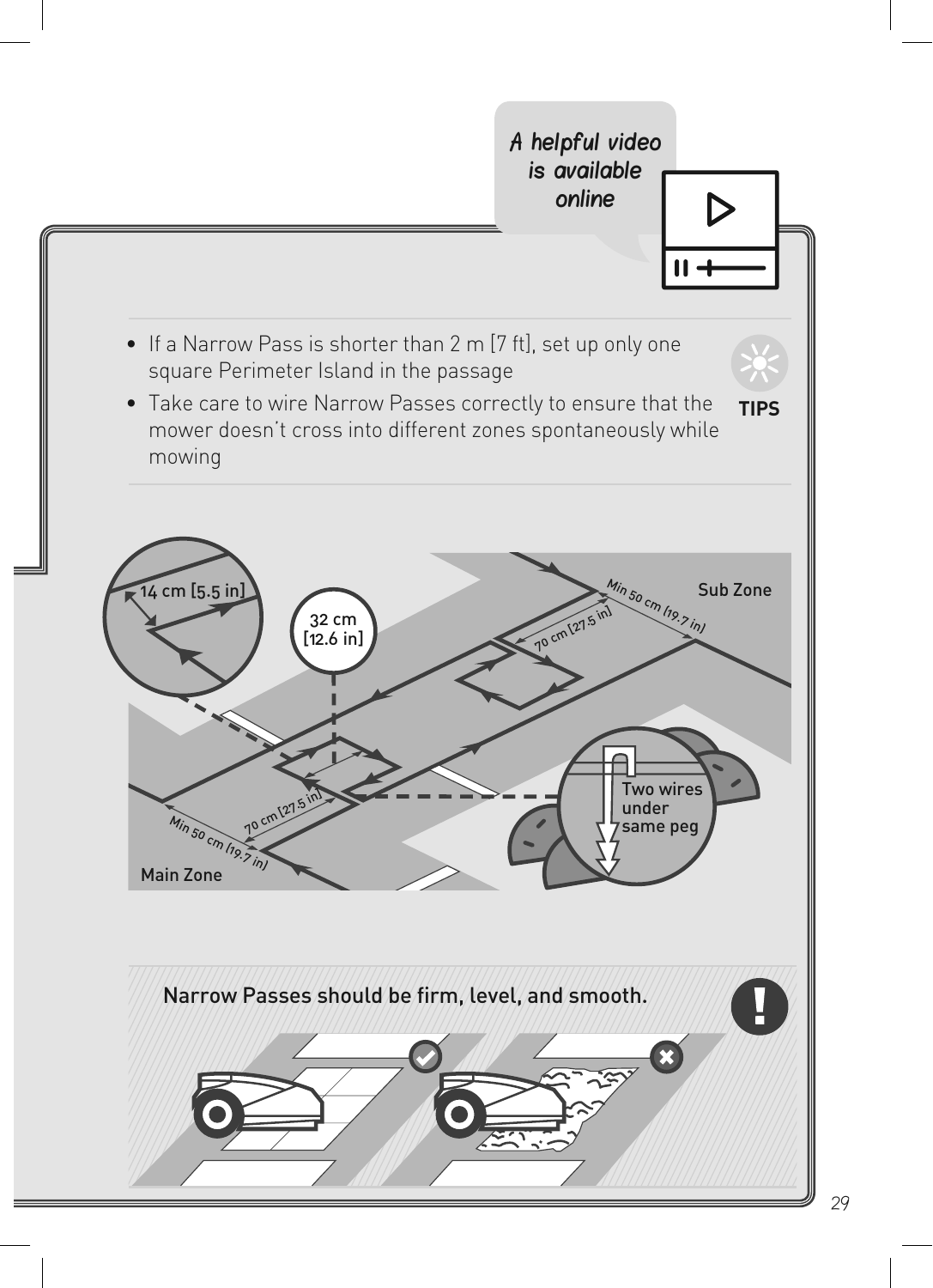![](_page_29_Figure_0.jpeg)

**Type C / Type D**

Don't have a Separated Zone? Skip this section!

If your Separated Zone is larger than 120 m $^{2}/1291$  ft<sup>2</sup>  $(200 \text{ m}^2/2150 \text{ ft}^2 \text{ for models over } 3000 \text{ m}^2/30000 \text{ ft}^2)$ , your mower won't be able to finish it in a single operation. Therefore, it is recommended to wire it separately and connect it to its own Base Station.

If your Separated Zone is smaller than 120 m $^{2}/1291$  ft $^{2}$  $(200 \text{ m}^2/2150 \text{ ft}^2 \text{ for models over } 3000 \text{ m}^2/30000 \text{ ft}^2)$ , you can wire it in one of two ways.

#### **OPTION 1**

Extend the Perimeter Wire from the Main Zone, over the obstacle.

![](_page_29_Picture_7.jpeg)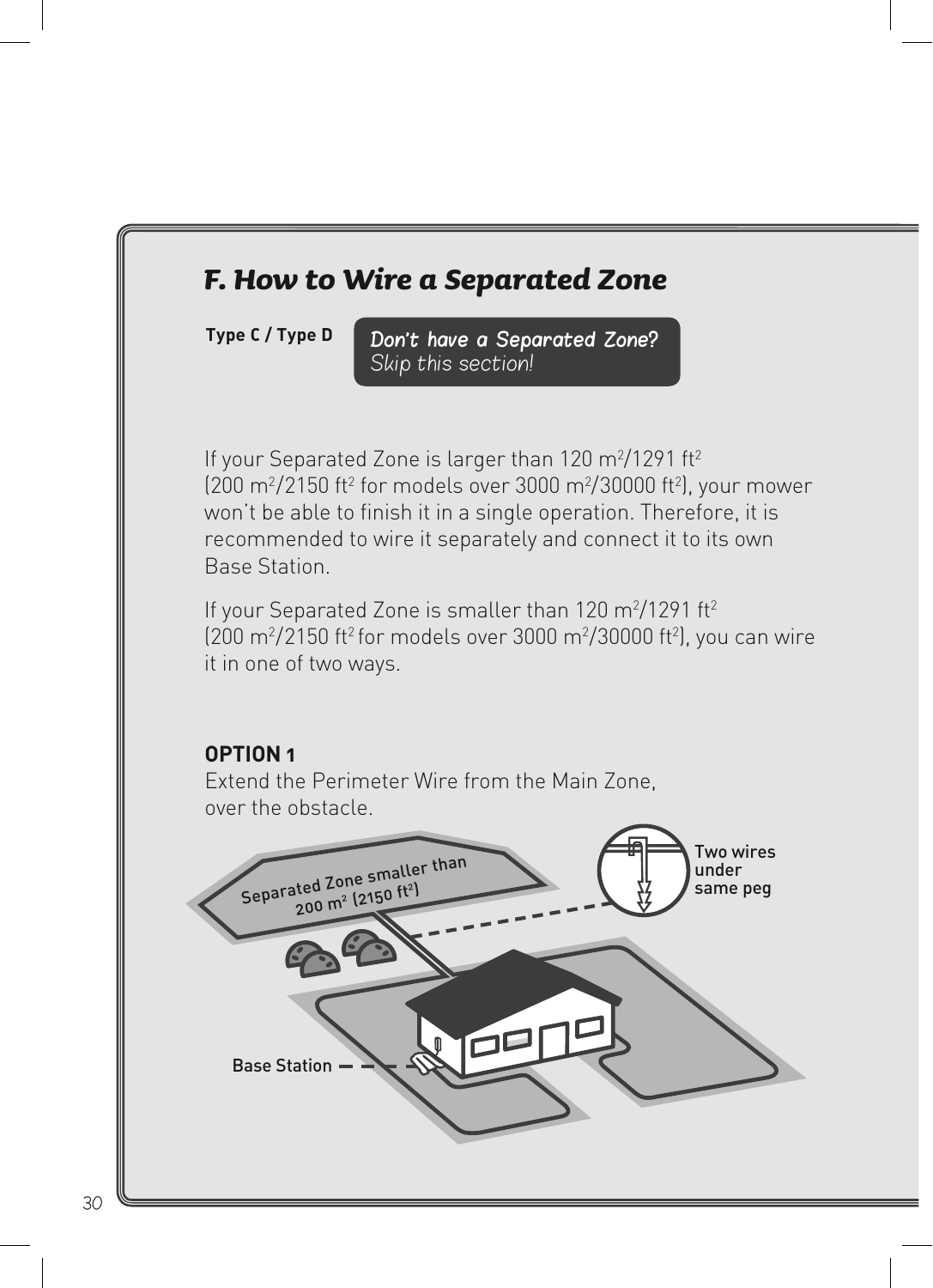#### **OPTION 2**

Wire the Zone separately and connect it to a Perimeter Switch (optional accessory).

![](_page_30_Picture_2.jpeg)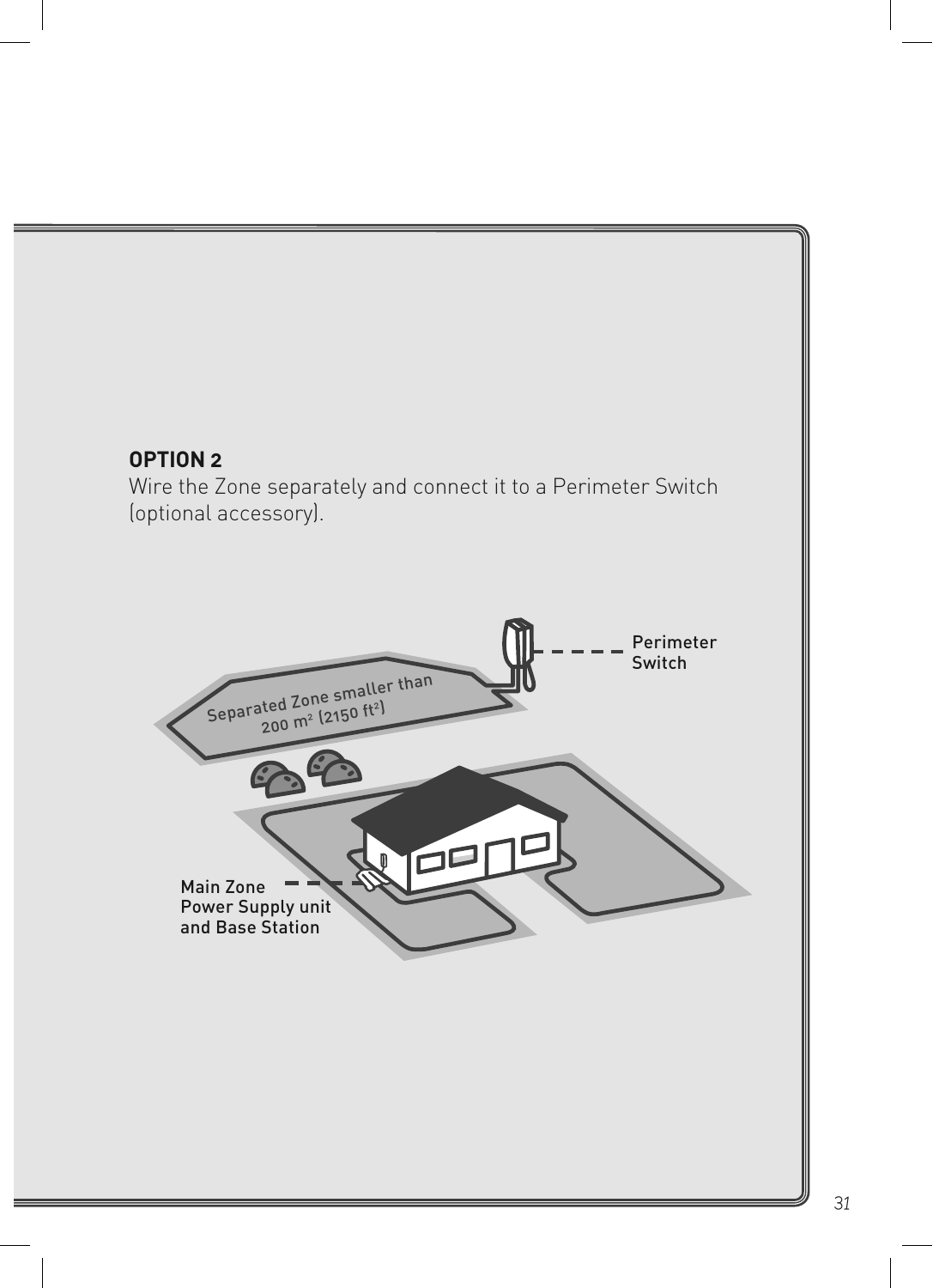### *G. Complete Wire Setup*

Once the Perimeter Wire has been laid completely, the two ends of the wire that meet at the Base Station should be joined together.

![](_page_31_Picture_2.jpeg)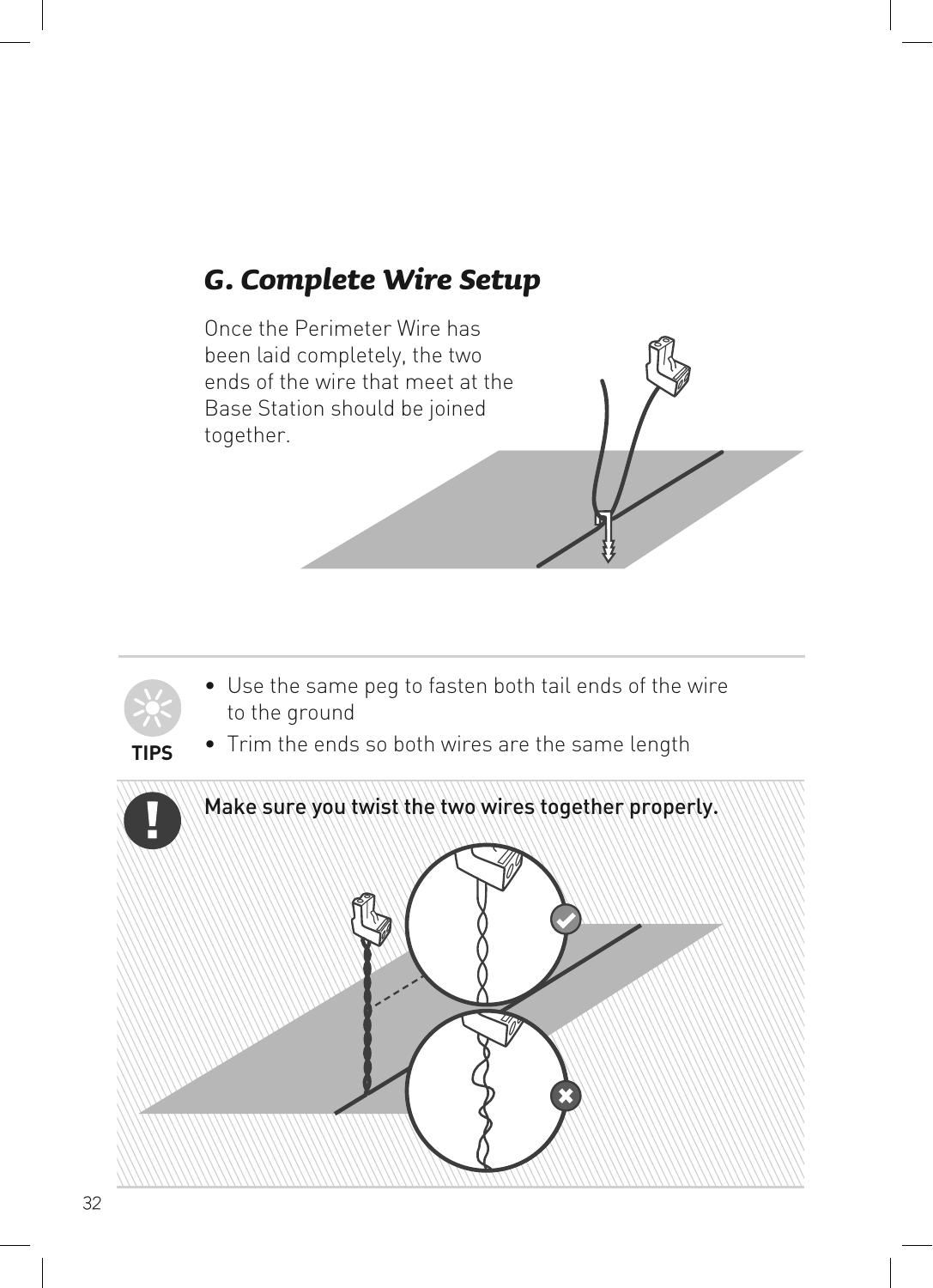Strip back 5 mm (0.2 in) of insulation from the wire ends, insert the twisted wire into the connector and secure it using a small flat screwdriver.

![](_page_32_Figure_1.jpeg)

![](_page_32_Figure_2.jpeg)

Yay! You've done the hardest part!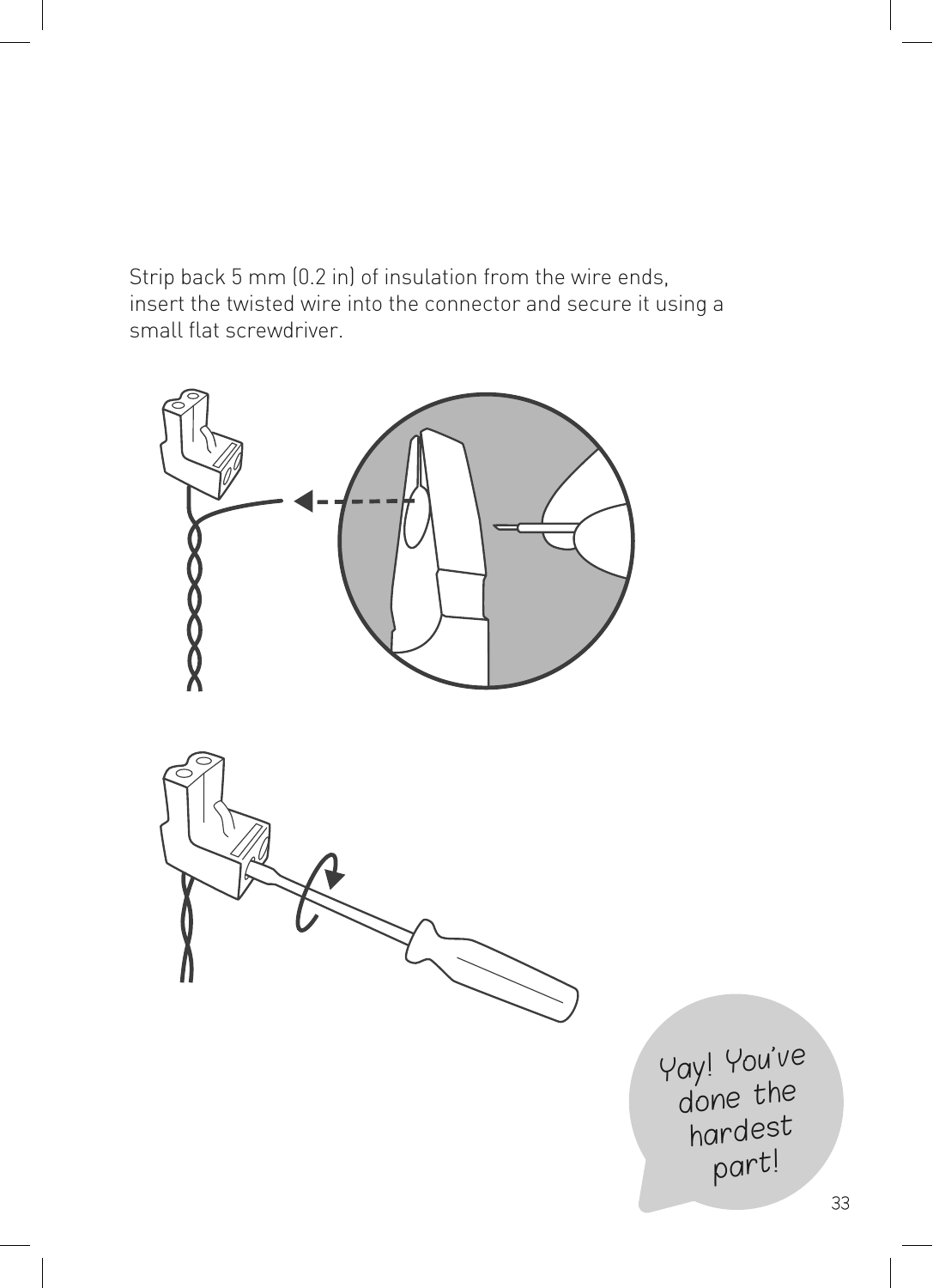![](_page_33_Picture_0.jpeg)

### Install and connect the Base Station and Power Supply

### *A. Install and Connect the Base Station*

Place the Base Station in its planned location.

Remove the Base Station's head from the Base: **A.** Pull the lever upward. **B.** Push the Base Station's head from the front side in

the direction marked.

B Push  $\circledcirc$ A Pull

Feed both the Perimeter Wire (A) and the extension cable (B) through the slot in the rear side of the Base **Station** 

![](_page_33_Picture_7.jpeg)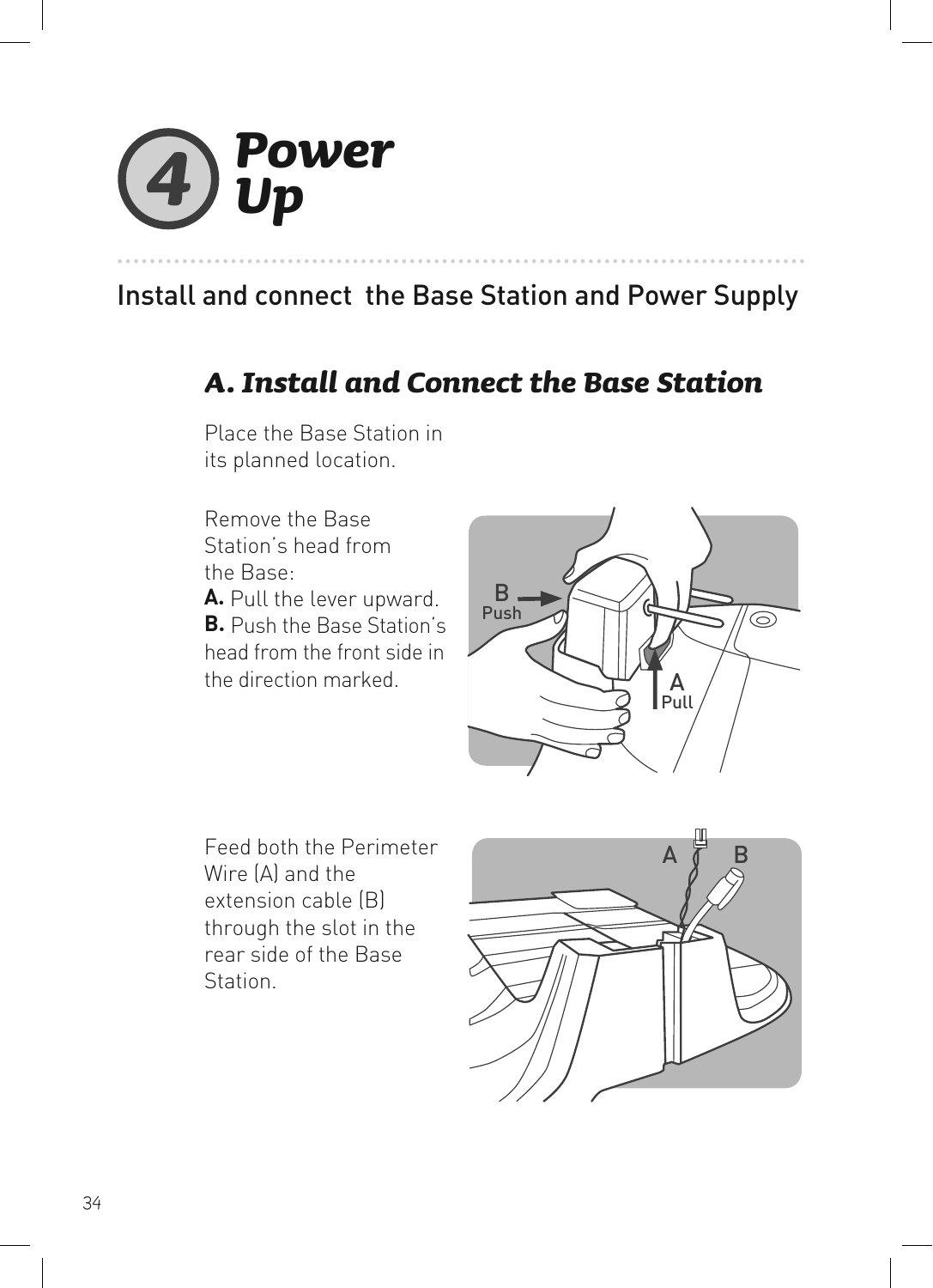Attach the Perimeter Wire connector to point A on the Base Station's head. Attach the 20 m (65 ft) extension cable to point B on the Base Station's head.

![](_page_34_Figure_1.jpeg)

Slide the Base Station's head back into place on the sliders (C). Make sure it is inserted properly all the way through. Press the lever down until it clicks in place.

Feed the Extension Cable into the Power Supply unit.

Place the Base Station in its location and align it so that it's centered over the Perimeter Wire. Insert two stakes as shown. The remaining stakes will be inserted at a later stage.

![](_page_34_Picture_5.jpeg)

![](_page_34_Figure_6.jpeg)

Be careful not to damage irrigation pipes when hammering down the stakes.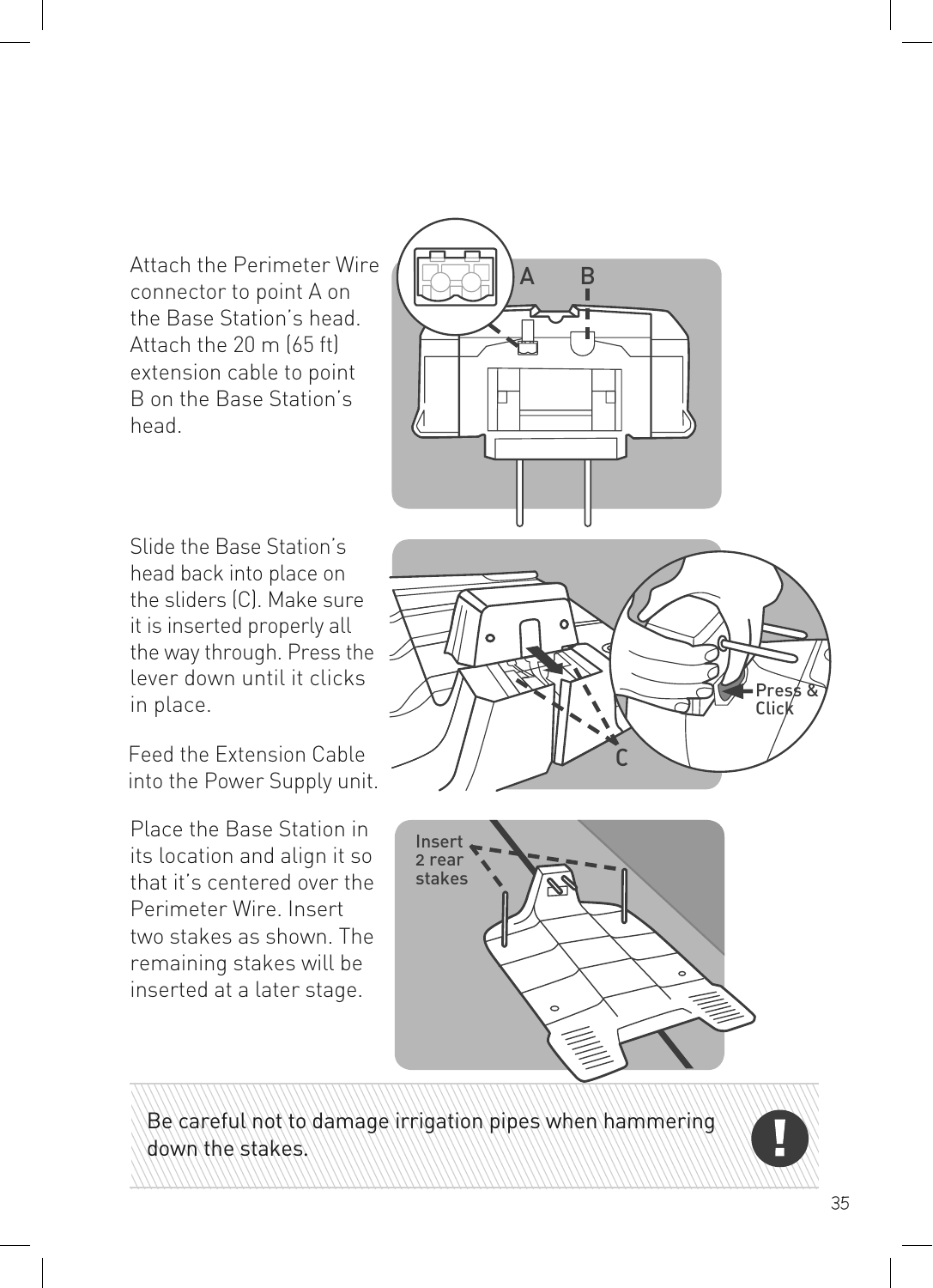### *B. Connect the Power Supply unit*

![](_page_35_Picture_1.jpeg)

Consider the following in order to select a proper **TIP** location for the Power<br>Supply up it Supply unit:

- Select a suitable location near a power outlet
- Position it outside the lawn perimeter
- A dry and sheltered location is preferable

![](_page_35_Figure_6.jpeg)

Connect the DC cable from the Power Supply unit to the 20 m (65 ft) extension cable.

![](_page_35_Picture_8.jpeg)

Make sure the connector is inserted the whole way up to the white mark.

![](_page_35_Figure_10.jpeg)

![](_page_35_Picture_11.jpeg)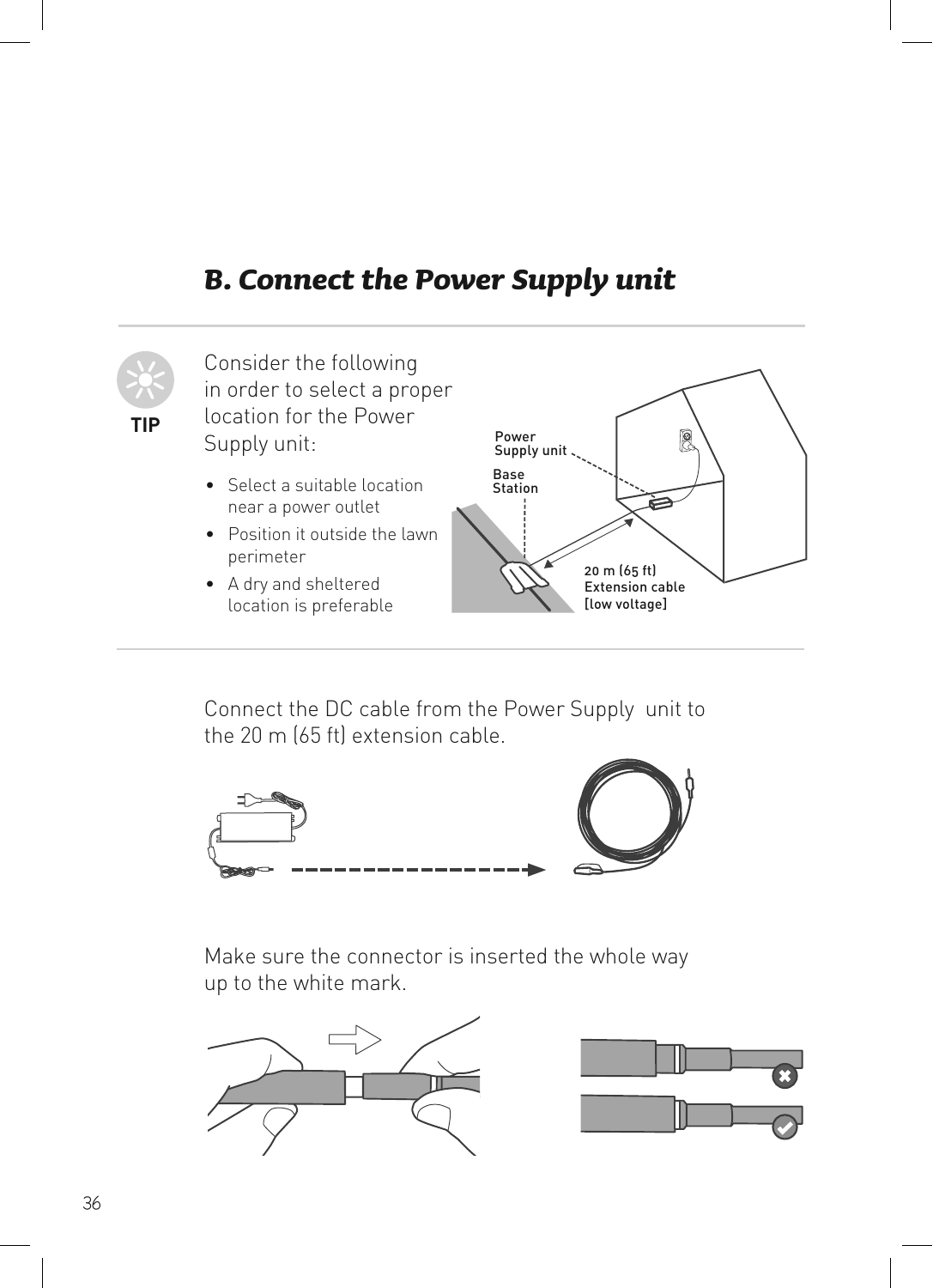Connect the Power Supply unit to a regular power outlet.

![](_page_36_Picture_1.jpeg)

Now you should see the LED indication on the Base Station blinking green (if the mower is outside), or steady green (if the mower is inside the Base Station).

![](_page_36_Picture_3.jpeg)

#### **Caution**

The Extension Cable from the Power Supply to the Base Station should be securely fastened to the ground! It should never present a tripping hazard. The Extension Cable should cross ONLY over soft surfaces. It should not cross over hard surfaces (e.g., sidewalk, driveway) where it cannot be securely fastened.

Just one more step to go...;)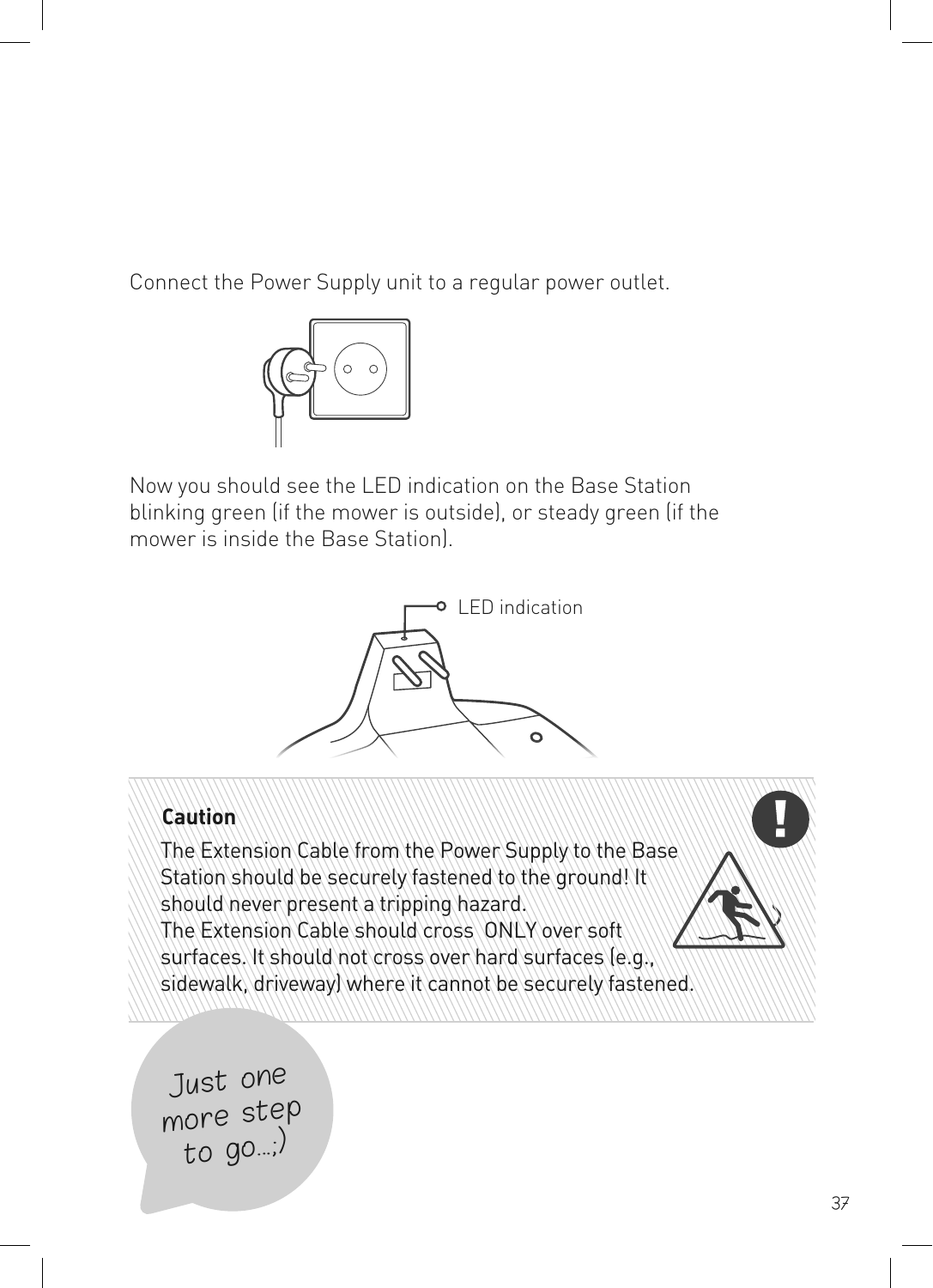### *Ready, Set, Test*

### **Prepare your mower and give it a test drive.**

Congratulations! Now you are ready to give it a whirl.

### **WHAT YOU'LL NEED:**

- The mower
- Remaining Pegs
- Remaining Base Station stakes
- ... A glass of champagne (or equivalent)

### *A. Start up*

There are a few things to do before your mower can start.

Adjust the cutting height (20-80 mm/0.8-3 in) by turning the mowing height adjustment knob while pushing it down.

![](_page_37_Figure_11.jpeg)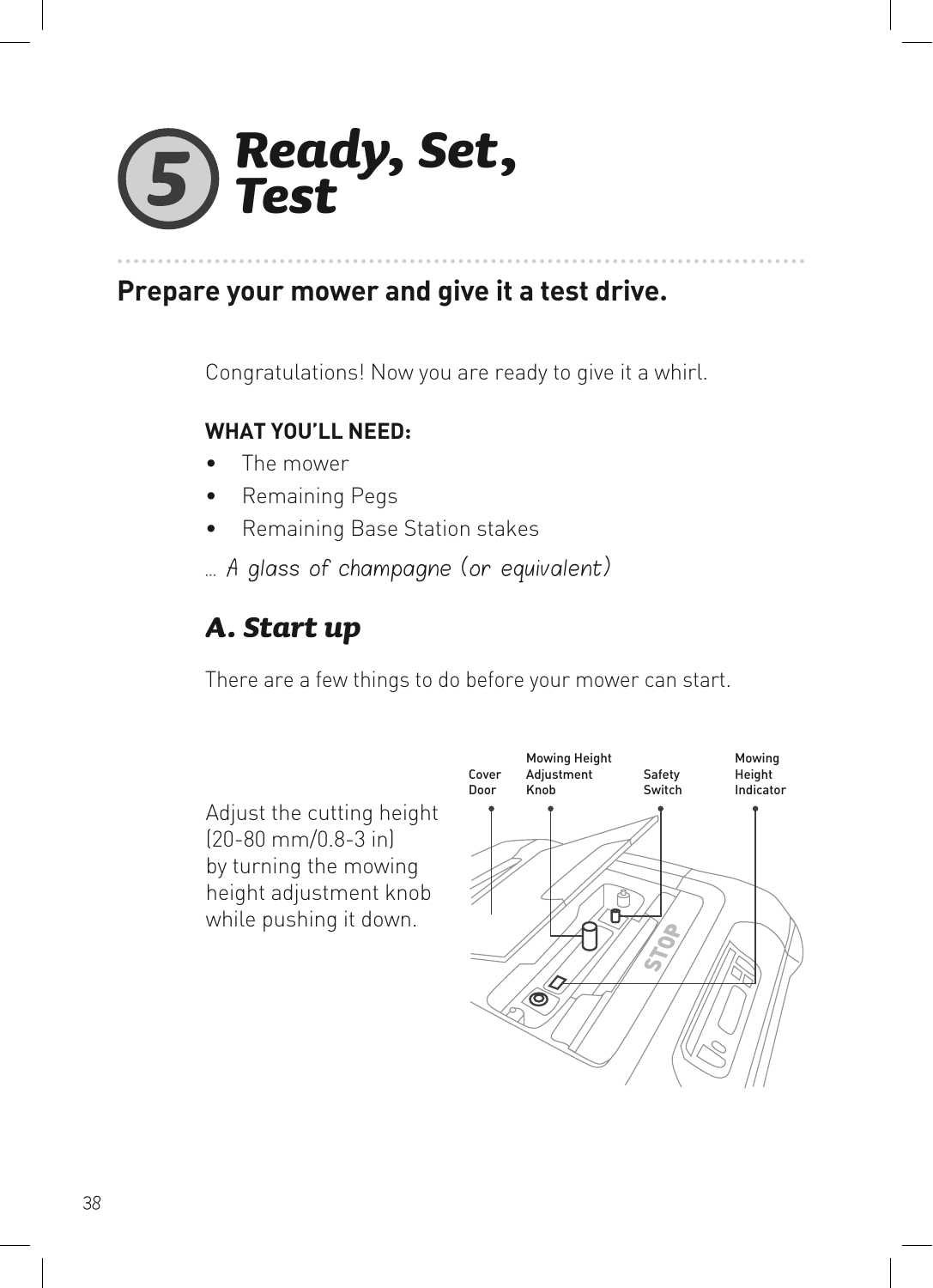![](_page_38_Picture_0.jpeg)

Insert the fuse.

### **Caution** Make sure the fuse holder is fully screwed in.

Switch on the Safety Switch.

### *B. Set Basic Settings*

Follow the instructions on the screen for a quick initial configuration.

### **Caution**

Your mower has enough power to complete the configuration. Then, before mowing for the first time, you'll need to do a first-time charge that will take up to 24 hours.

### Set Language

![](_page_38_Figure_9.jpeg)

Scroll with the arrows to select the desired value.

Press GO to confirm the selection and move to the next item. To go back a step or cancel an action, press the back arrow.

### Set Date

![](_page_38_Picture_13.jpeg)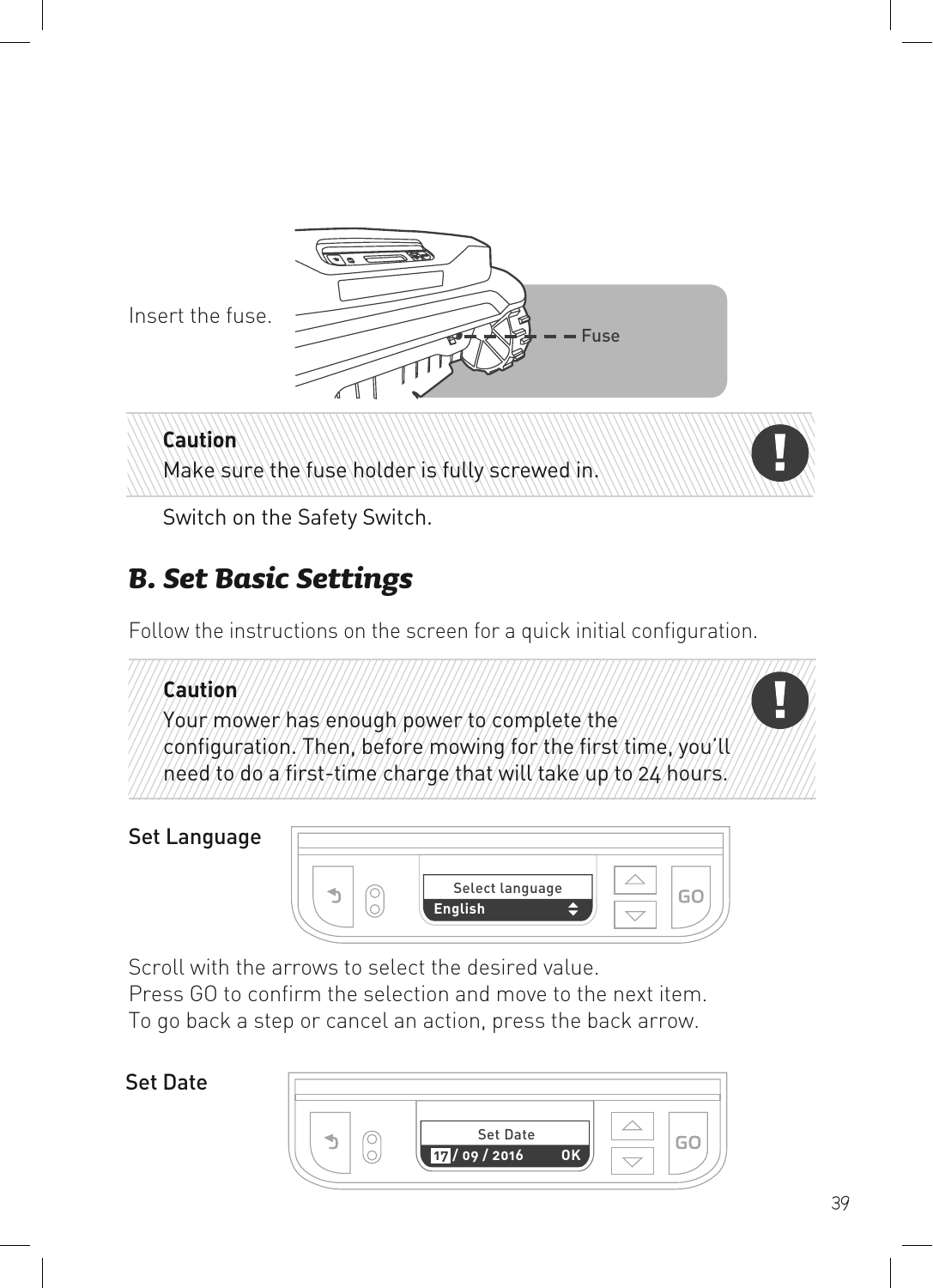![](_page_39_Figure_0.jpeg)

![](_page_39_Picture_1.jpeg)

To restart the setup at any time, press and hold  $STOP + down$ arrow together for at least 4 seconds.

![](_page_39_Picture_3.jpeg)

### *C. Test Base Station Position*

Place the mower on the lawn, 3 m (10 ft) in front of the entrance to the Base Station, facing the Perimeter Wire, and press GO to start the test.

![](_page_39_Figure_6.jpeg)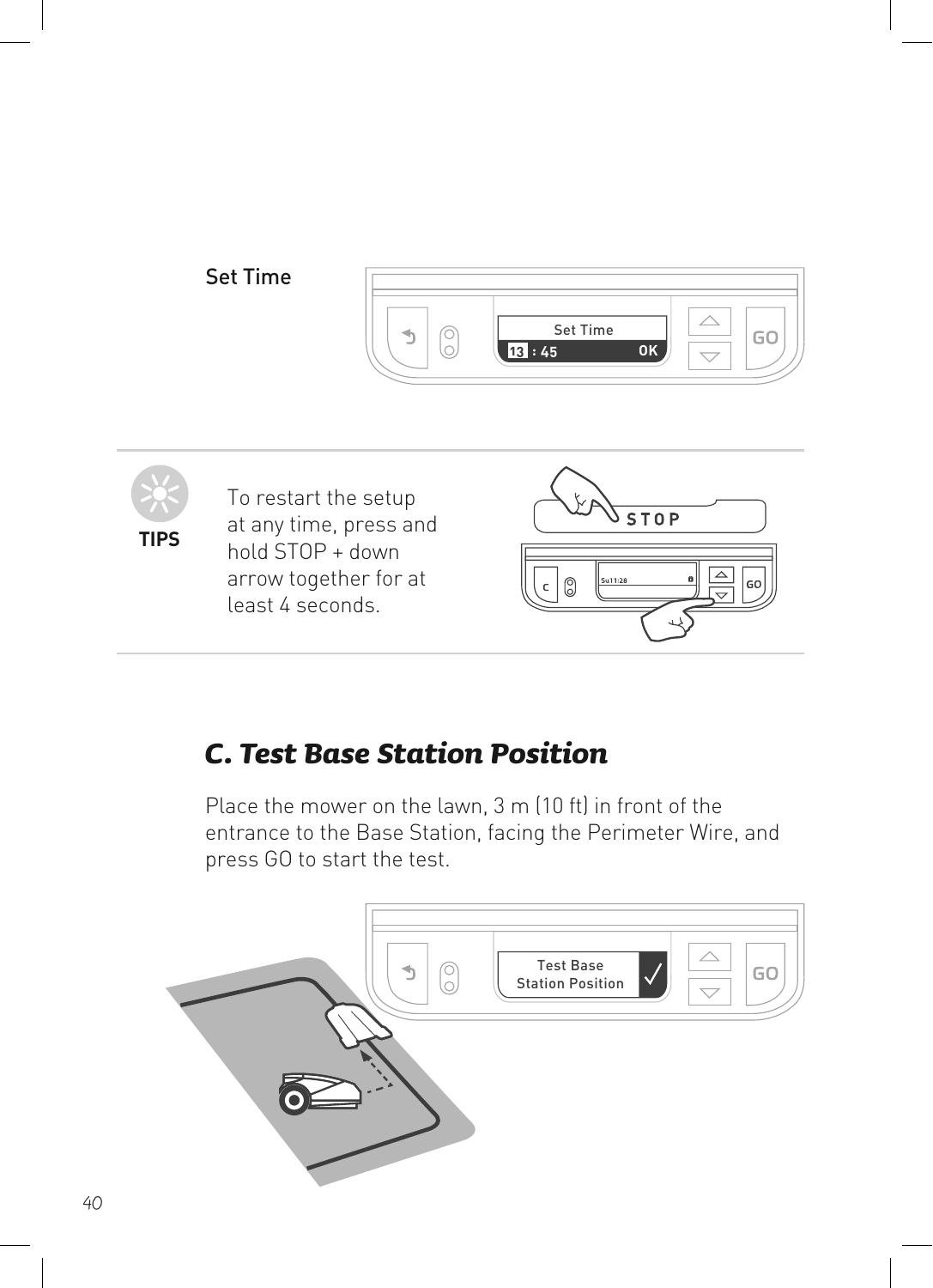The mower will drive to the Base Station and enter it.

![](_page_40_Picture_1.jpeg)

Next, it will drive out and wait in front of the Base Station and tell you to Peg Base. Insert the remaining four stakes into the Base Station. Press GO.

![](_page_40_Picture_3.jpeg)

![](_page_40_Picture_4.jpeg)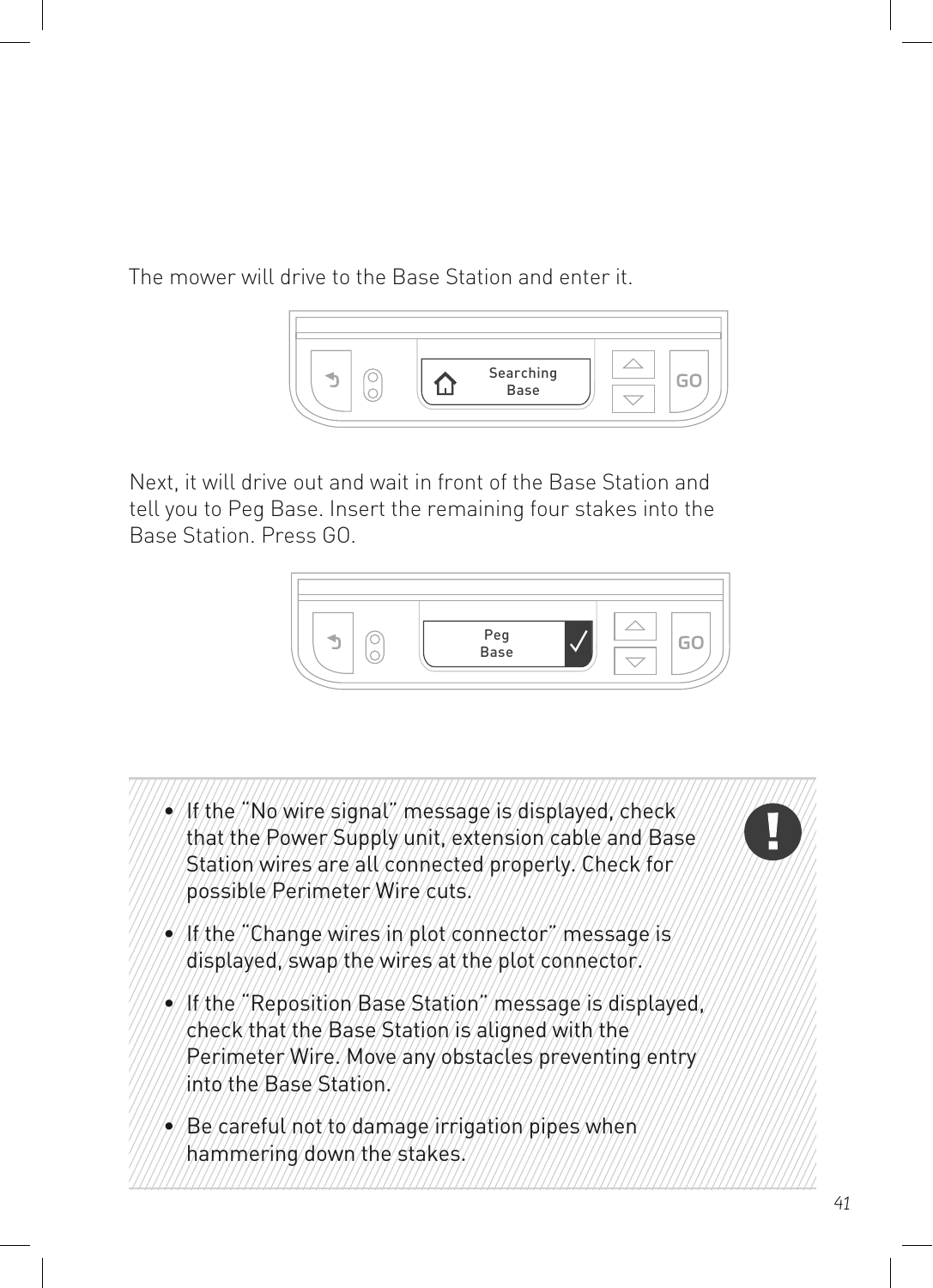### *D. Test Perimeter Wire*

![](_page_41_Picture_1.jpeg)

Enter the size of your Main Zone area. When you see the message "Test wire position," it means your mower is ready to test. Press GO. It will start driving.

![](_page_41_Figure_3.jpeg)

Walk alongside as the mower tours the perimeter. At the end of a successful tour the message "Wire test succeeded!" will be displayed and the mower will reenter the Base Station. Press GO.

If the "Adjust wire" message is displayed and the mower stops and drives backwards, move the wire slightly inward and press GO to continue the wire test.

### *E. Add Sub Zones*

The mower will now prompt you to add any additional Sub Zone(s). Select X to skip this section if you don't have any Sub Zones.

If you select the Sub Zone option, the mower will travel along the wire to the Sub Zone on its own. When it is at least 5 m (16 ft) inside the Sub Zone, press STOP and select the area size of the Sub Zone. After finishing the process, the mower will drive back to the Base Station.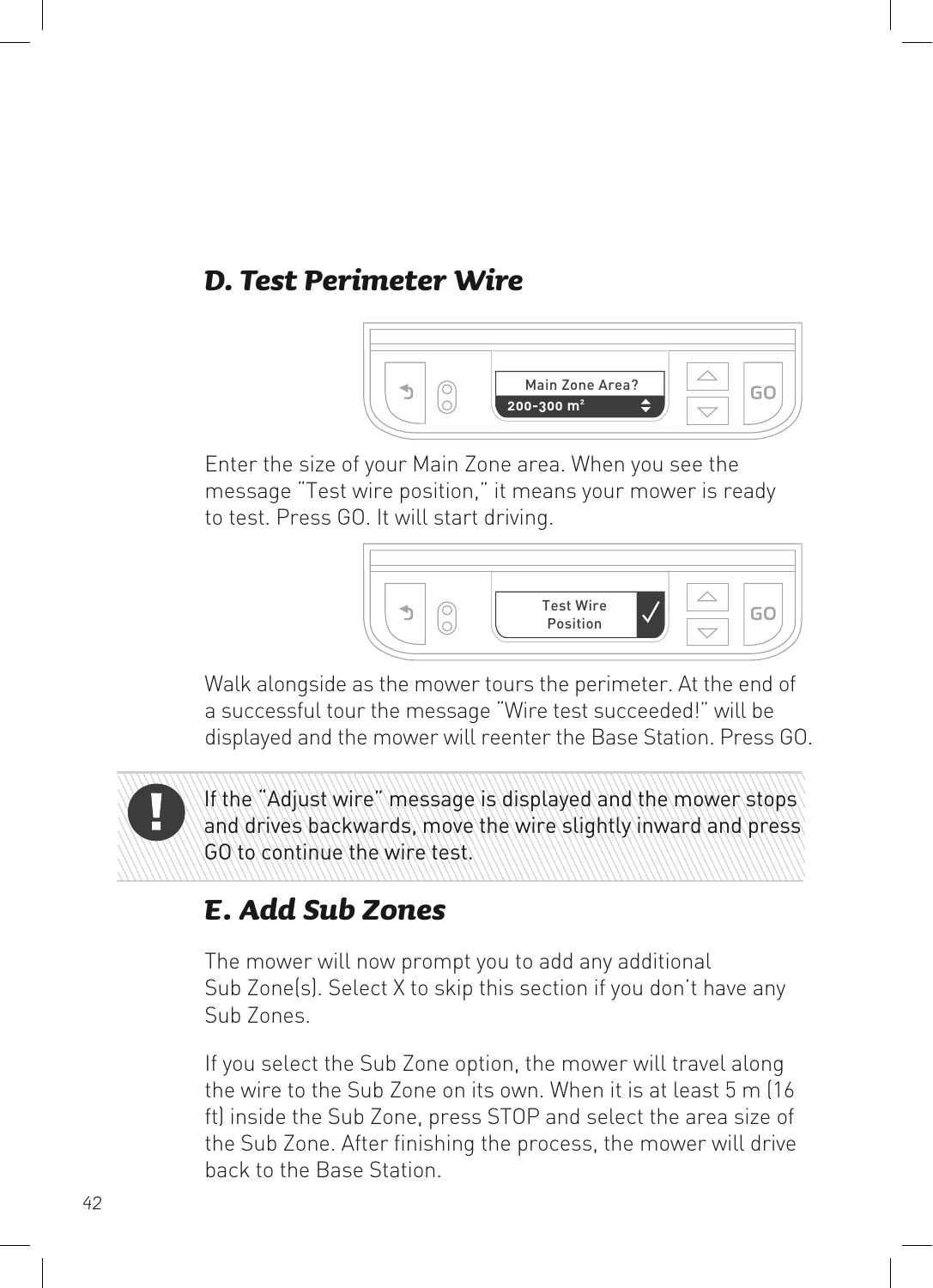### *F. Finish Installing the Perimeter Wire*

Insert the remaining pegs along the Perimeter Wire, approx. 1 m (3.3 ft) apart.

![](_page_42_Figure_2.jpeg)

Hammer the extension cable into the ground so it's not a tripping hazard.

### *G. Charge your mower*

Place your mower on the Base Station and let it fully charge before its first mow (up to 24 hours). Once it is fully charged, it will depart automatically according to its mowing schedule.

![](_page_42_Picture_6.jpeg)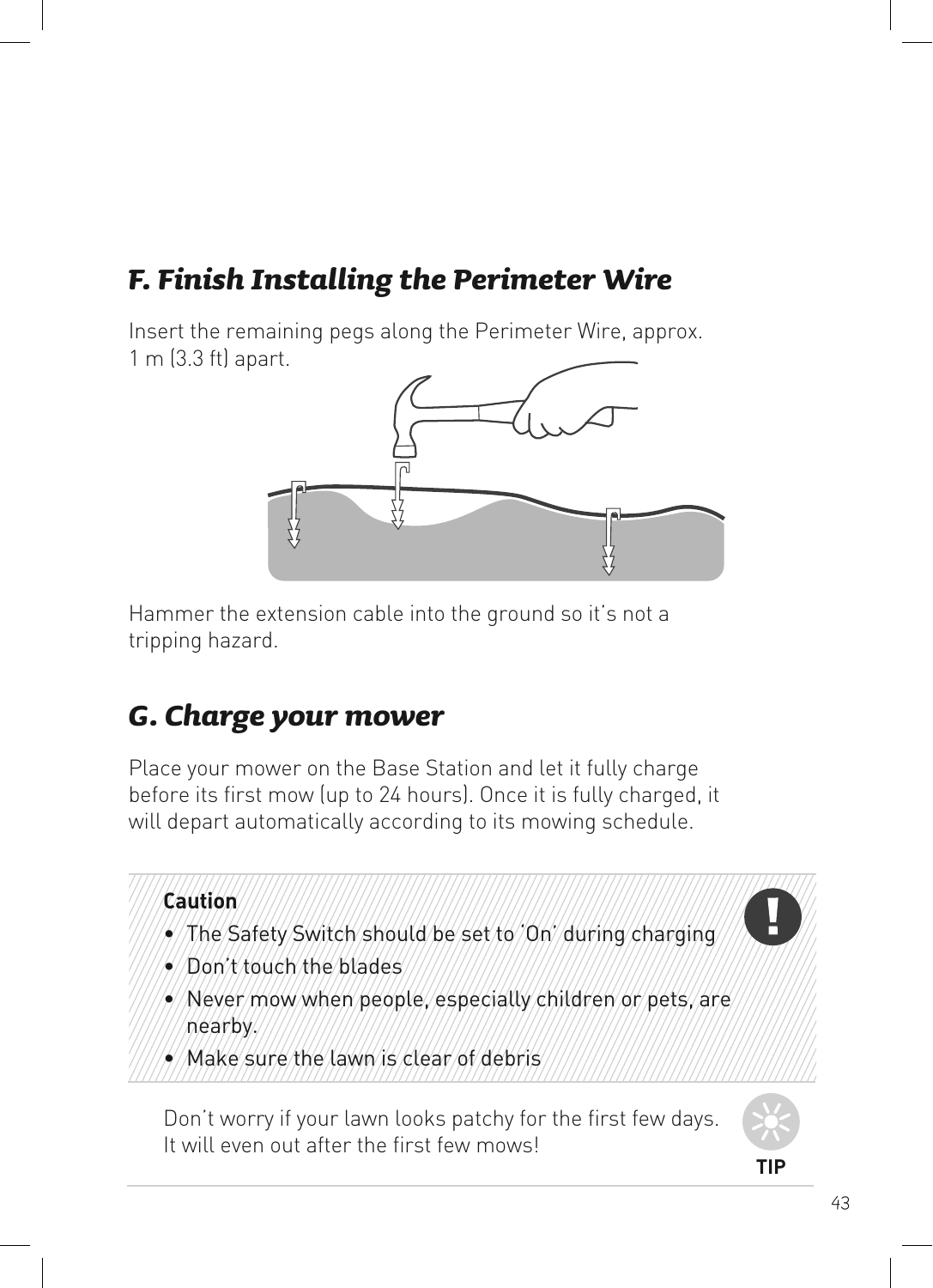![](_page_43_Figure_0.jpeg)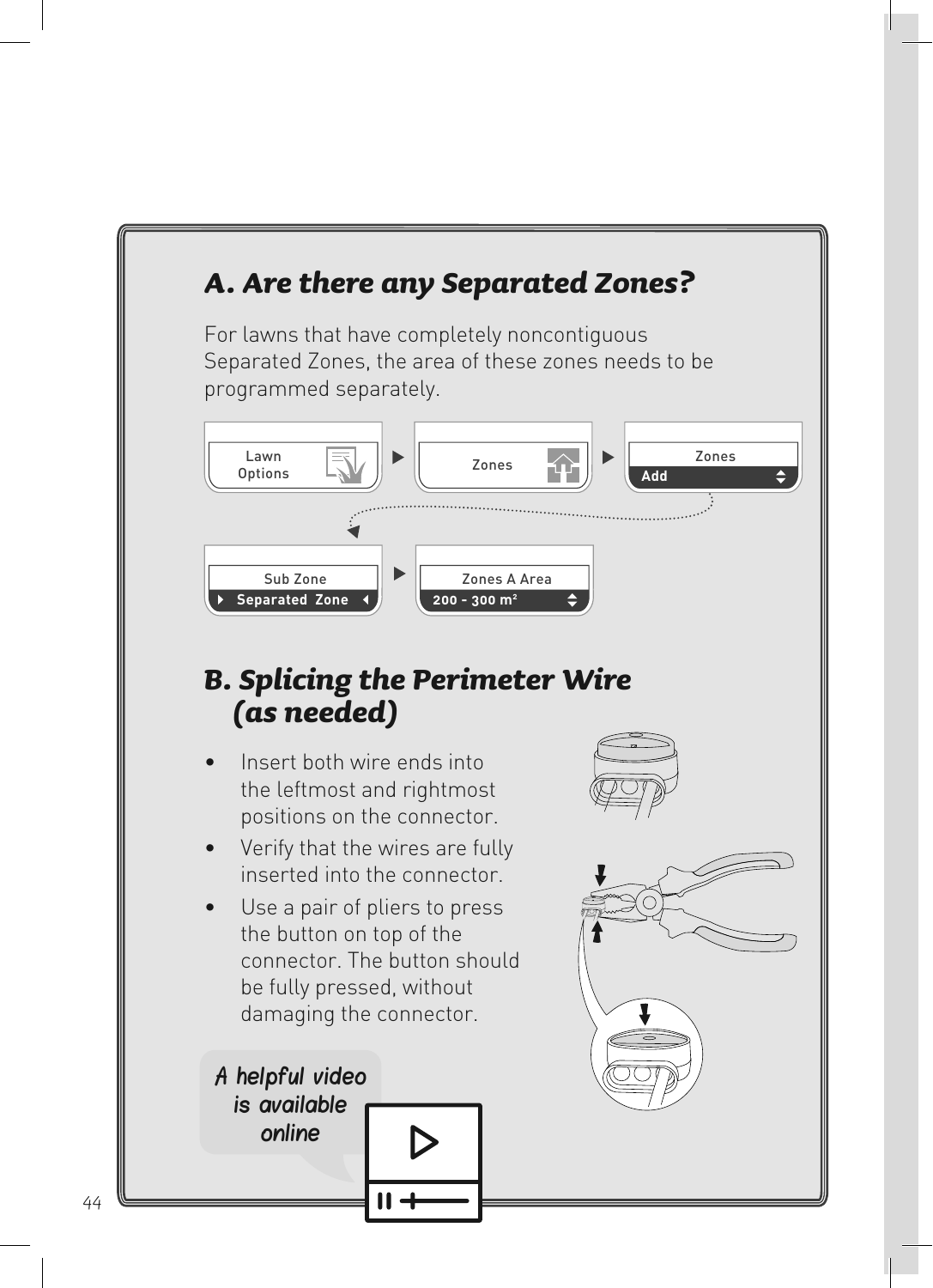# *Well Done!*

### *Now relax, and let your mower do the work.*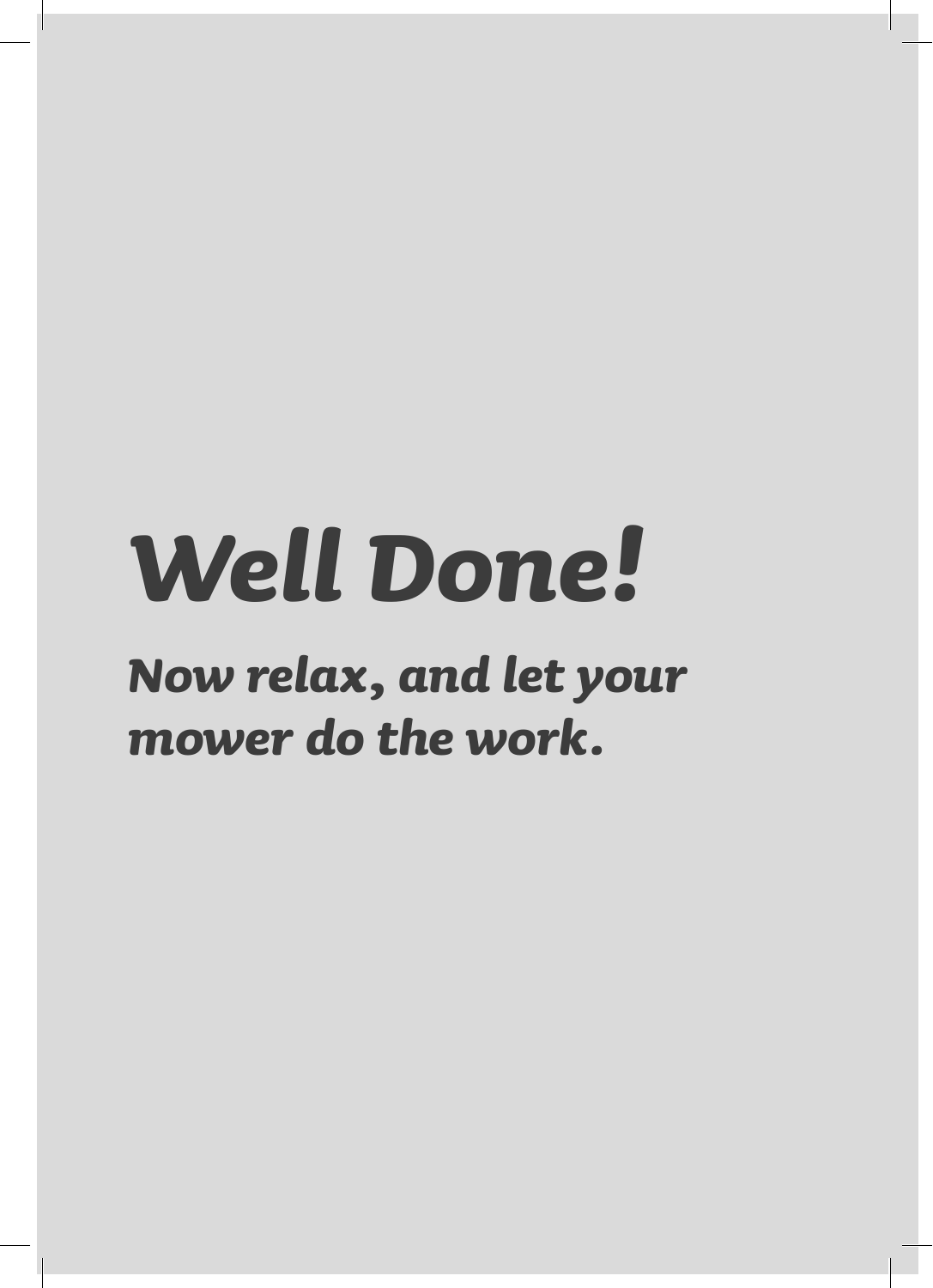- *Knowing your mower*
- *Menu structure*
- *Automatic operation*
- $\Theta$   $\Theta$   $\Theta$   $\Theta$ *Manual operation*
- *Features how to*
- *Periodic maintenance*
- *Troubleshooting*
- 8 *FAQs*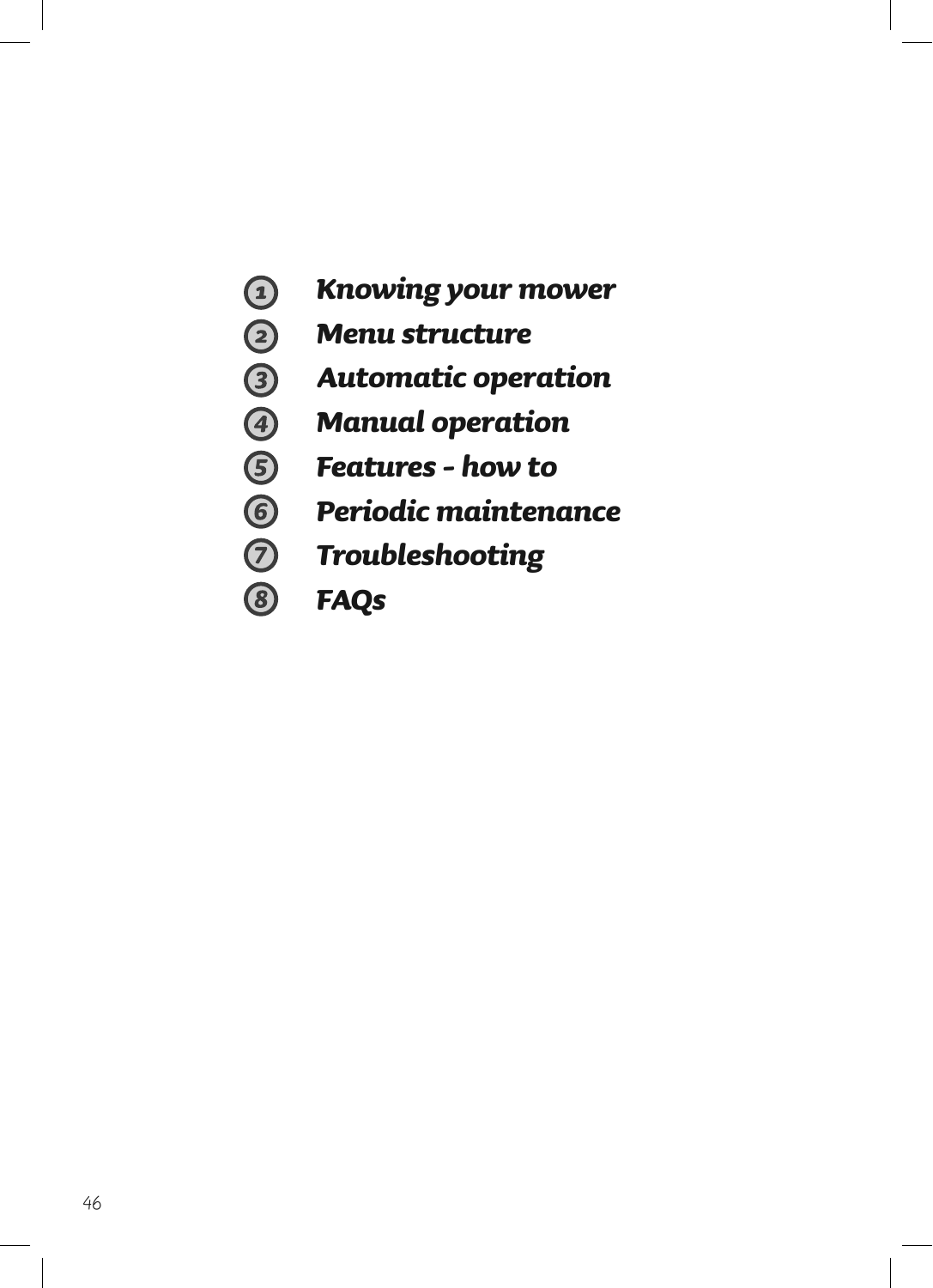### *Knowing your*  7 *mower*

In order to fully enjoy your mower, learn about its different parts and messages. Understanding how it works and "interacts" will lead to its smooth and easy operation.

### External Parts

![](_page_46_Figure_3.jpeg)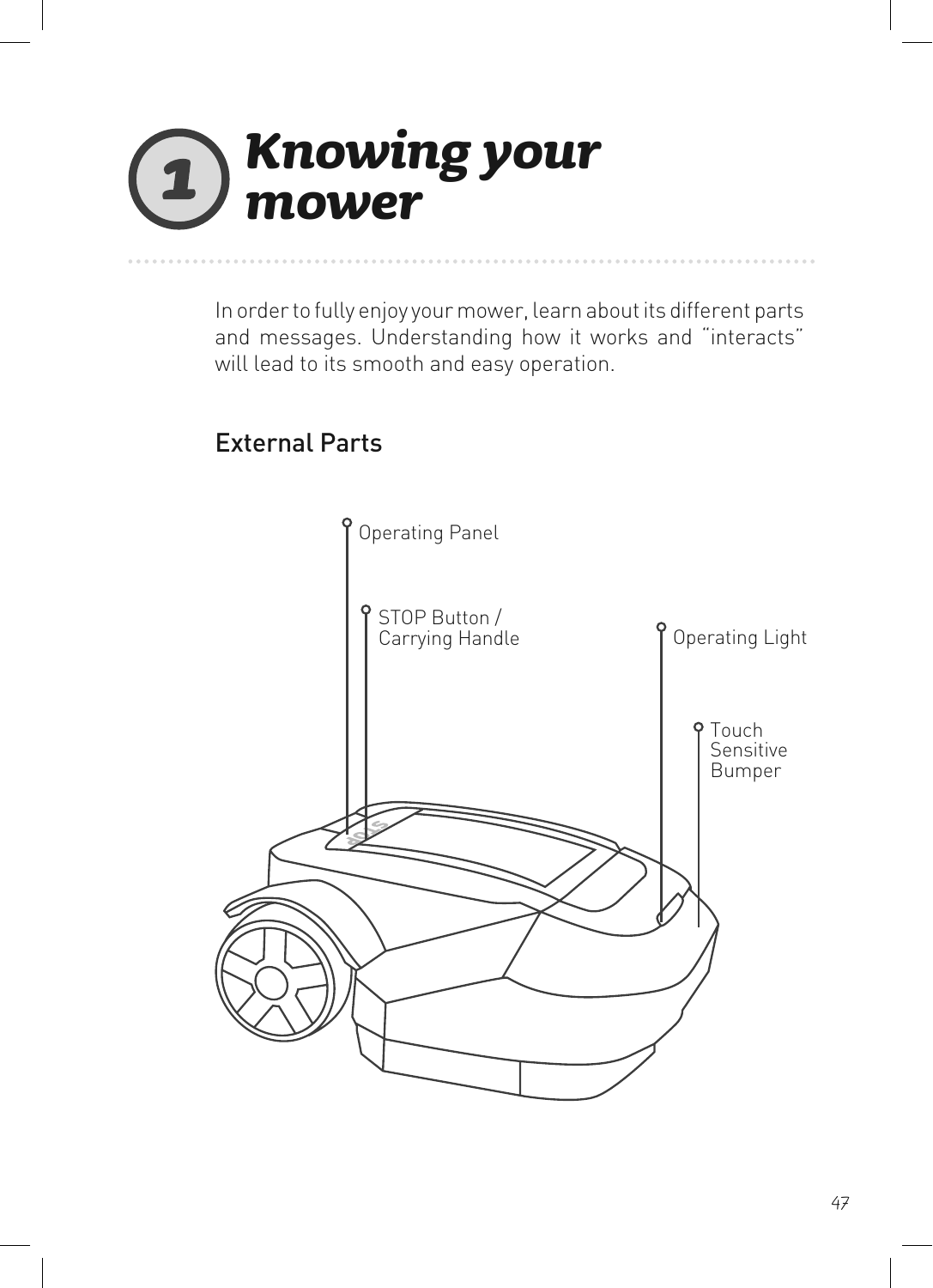### Under the Hood Parts

![](_page_47_Figure_1.jpeg)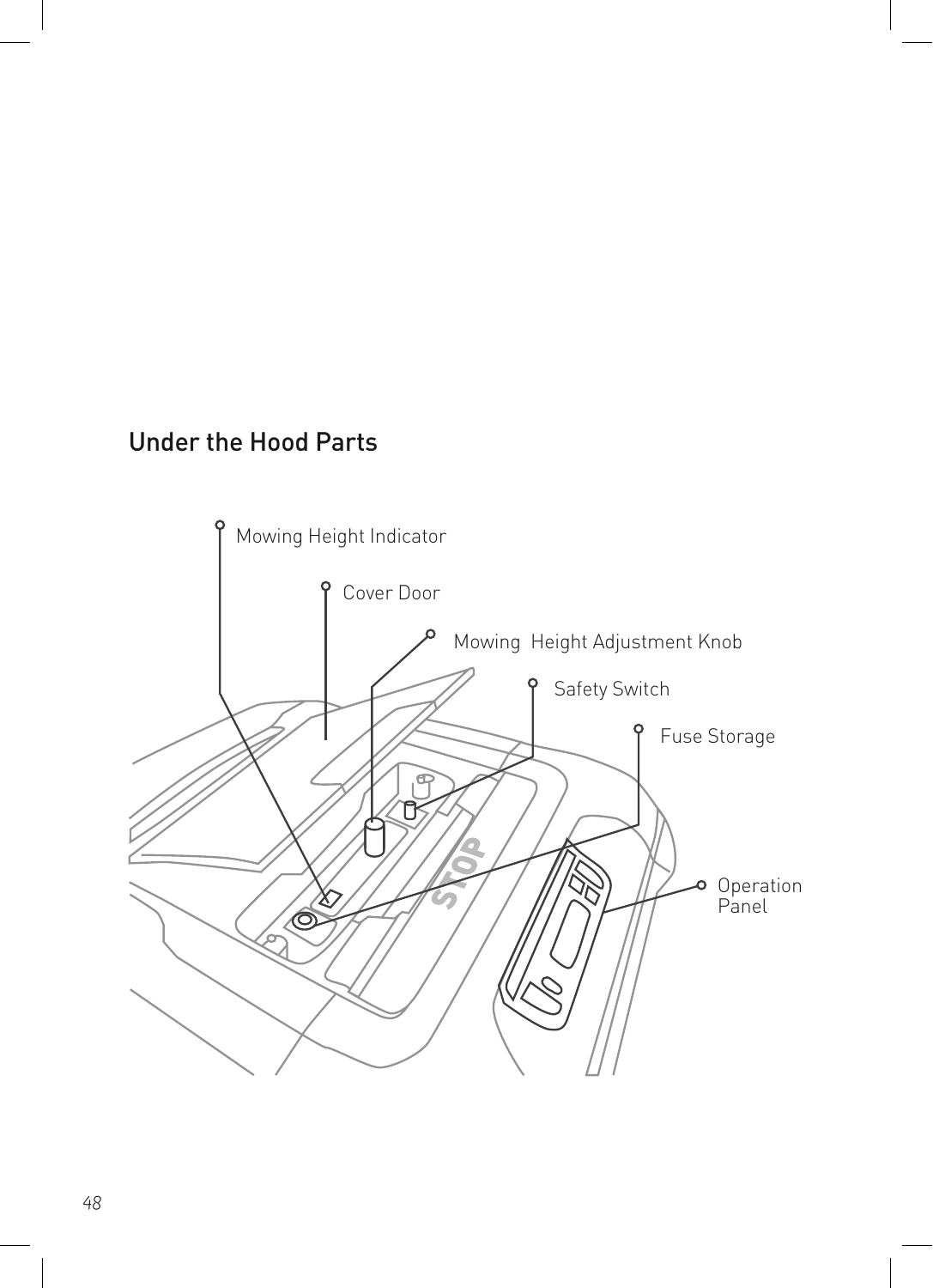### Operation Panel

![](_page_48_Figure_1.jpeg)

### LCD display

![](_page_48_Figure_3.jpeg)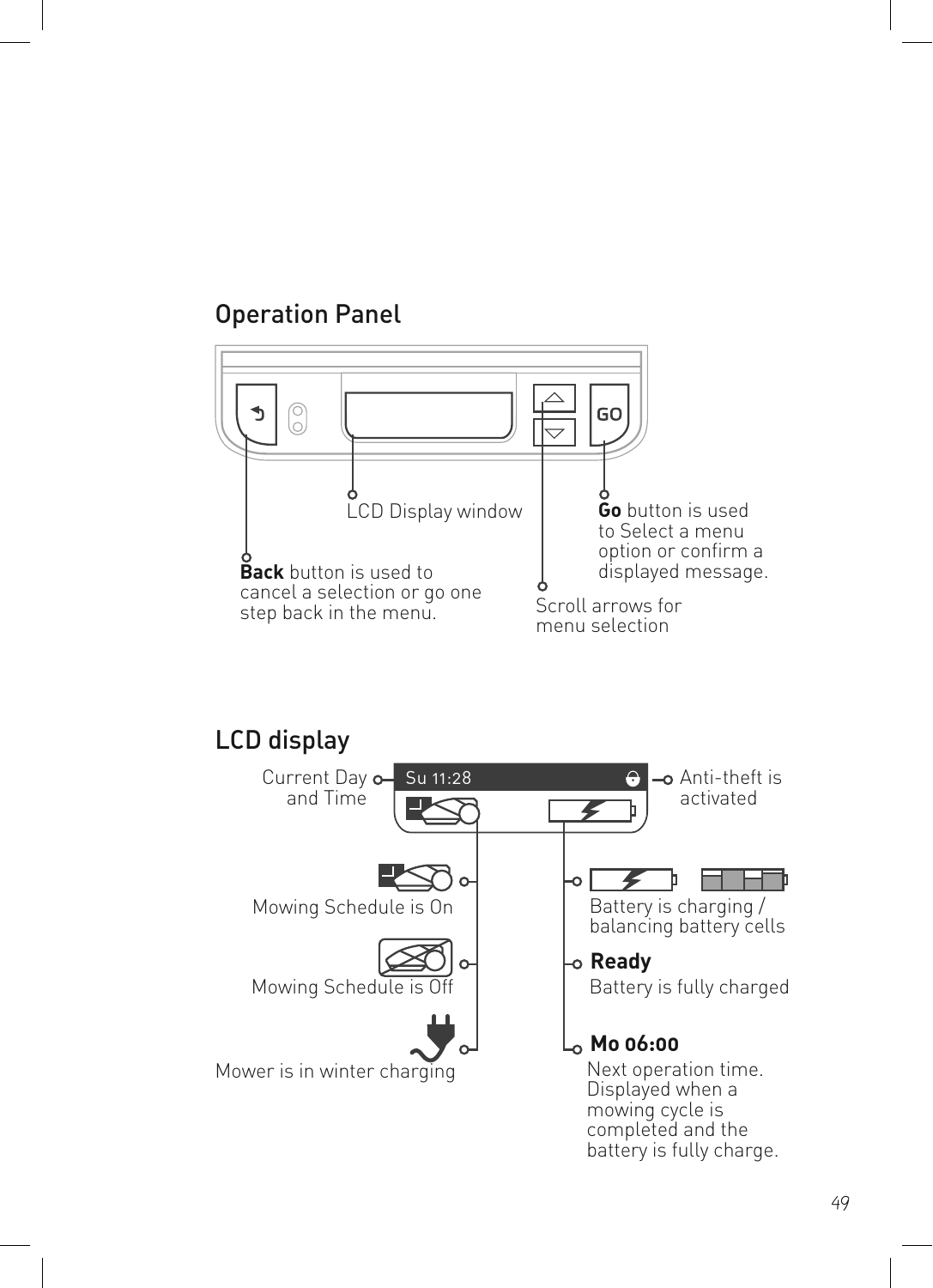### Base Station LED indication

![](_page_49_Picture_1.jpeg)

| <i>Indication</i> | <b>Meaning</b>                                                |
|-------------------|---------------------------------------------------------------|
| Steady green      | Perimeter wire signal is OK; the<br>mower is inside the base  |
| Blinking green    | Perimeter wire signal is OK; the<br>mower is outside the base |
| Blinking red fast | Perimeter wire is damaged or<br>disconnected                  |
| Blinking red slow | Poor perimeter wire connection or<br>the wire is too long     |
| Steady red        | Faulty power supply                                           |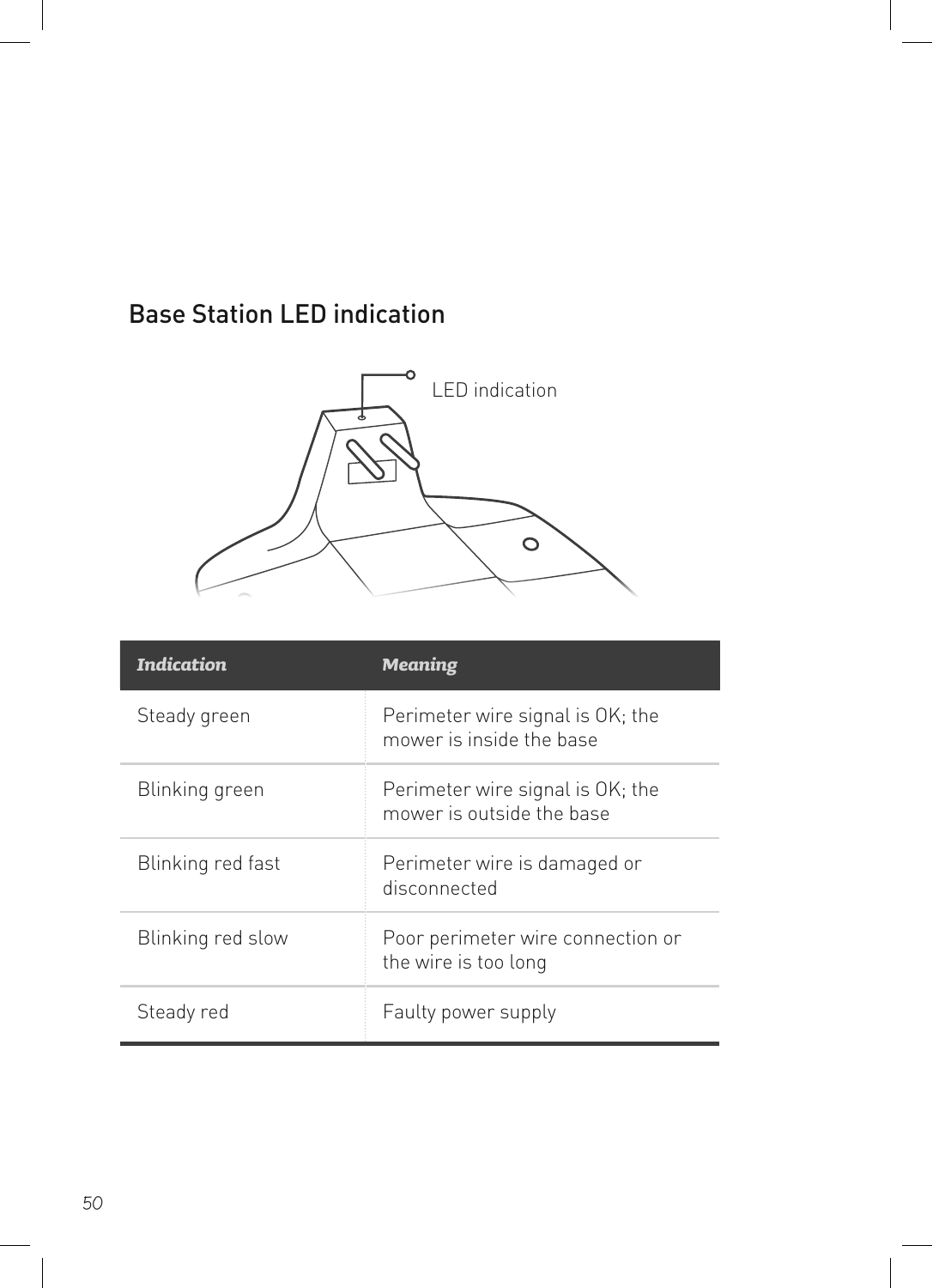![](_page_50_Picture_0.jpeg)

For a full description of all menu items, please refer to our online Help Center.

Navigate the menus by using the **arrows** and make a selection by pressing **Go**.

![](_page_50_Picture_3.jpeg)

### **Lawn Options**

Configure lawn and mowing parameters

![](_page_50_Figure_6.jpeg)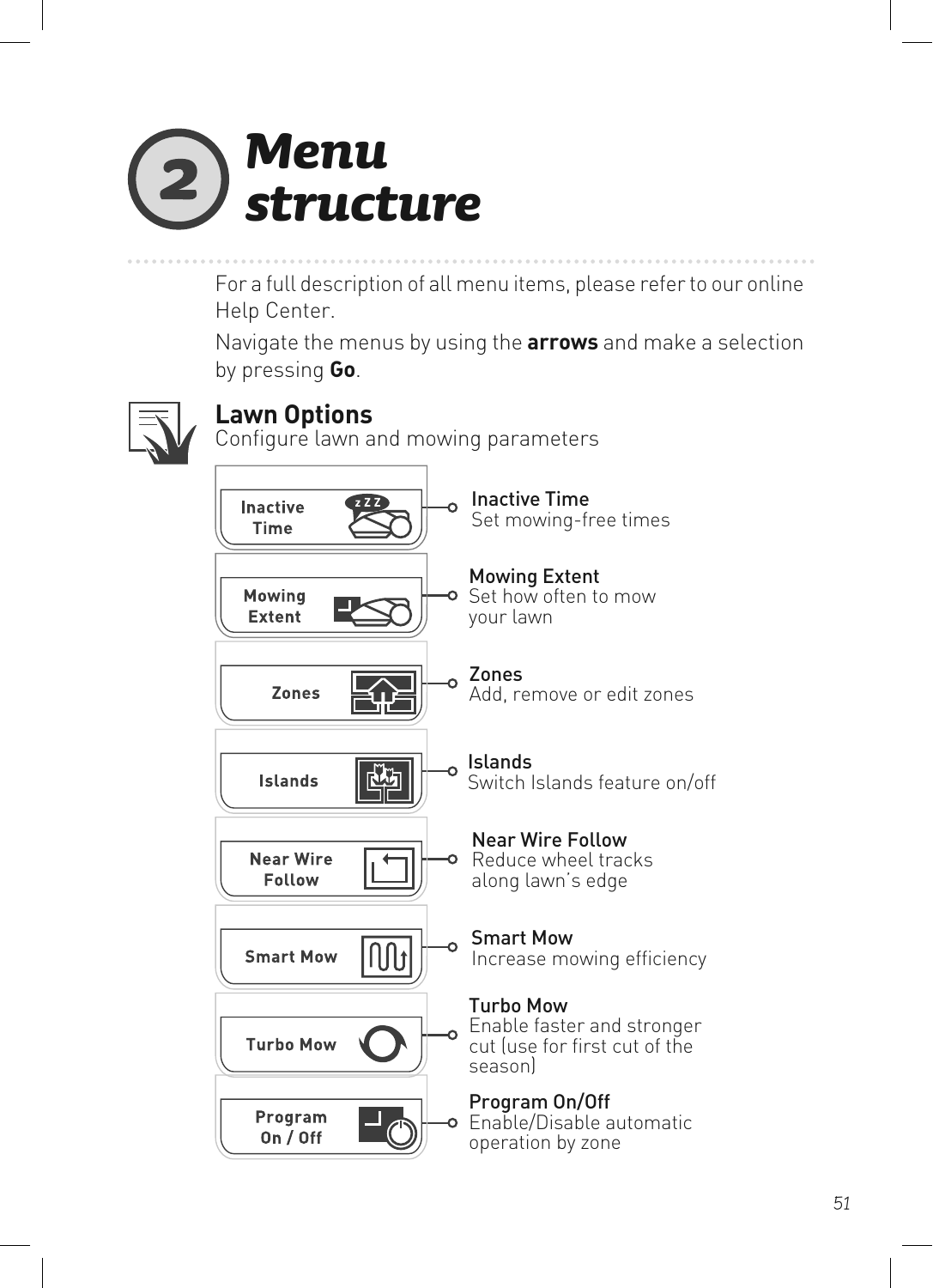![](_page_51_Figure_0.jpeg)

### **Mower Options**

Configure user preferences

![](_page_51_Figure_3.jpeg)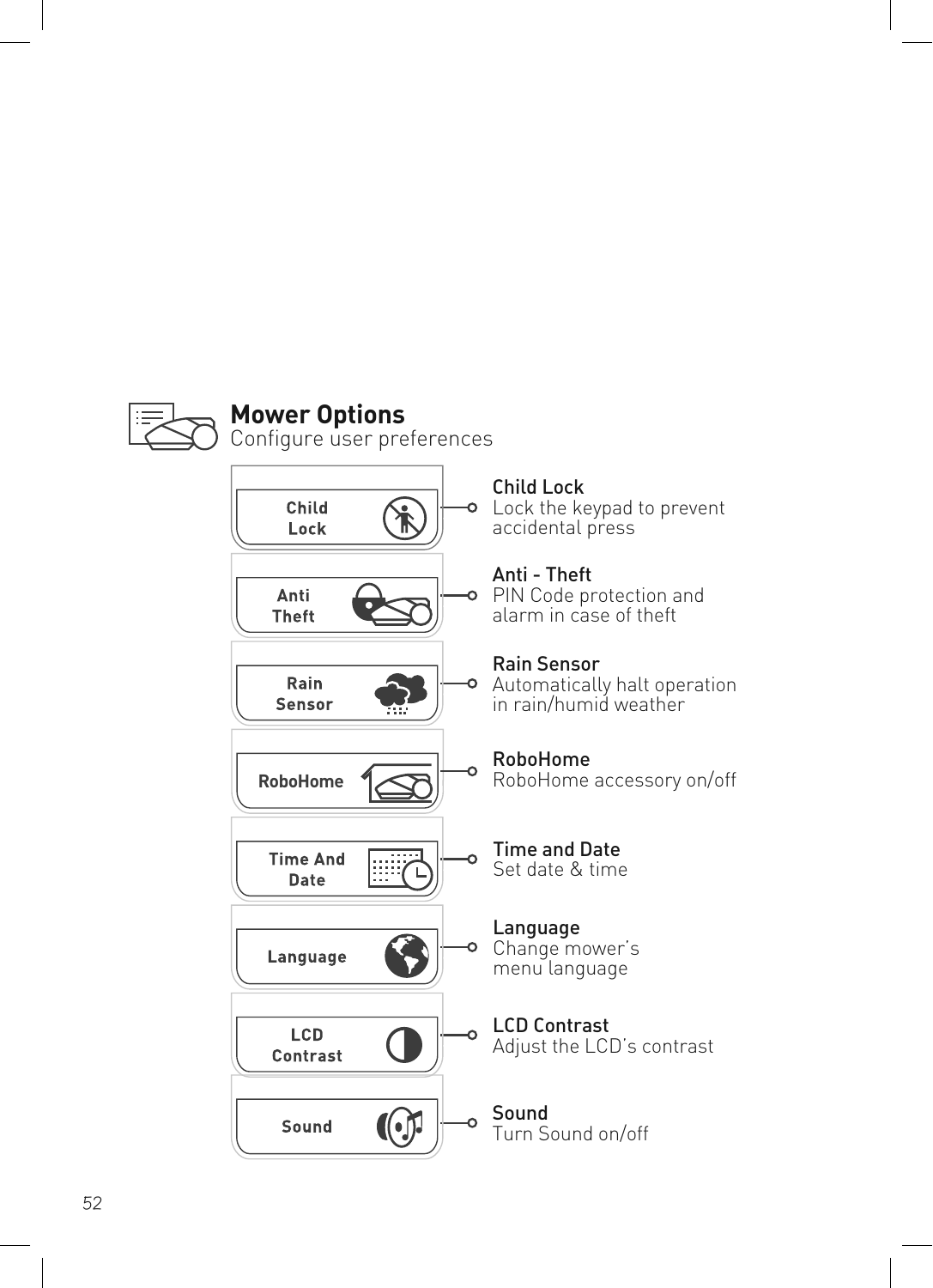### *Automatic operation*

Learn how to configure automatic operation and manually bypass/override it when needed

- The Area size setting automatically determines the required mowing time for your lawn - the duration of a "Mowing Cycle"
- The mower usually performs several consecutive mowing operations until it completes a full Mowing Cycle
- Each mowing operation starts at predetermined times, once the mower is fully charged
- You can restrict automatic operation at particular times via the Inactive Time setting
- Once a Mowing Cycle is completed, the mower will stay in the Base Station until the next cycle begins
- The interval between mowing cycles is defined by the Mowing Frequency setting
- If required, extra mowing time can be added via the Mowing Hours setting to improve mowing results.

### **Tell your mower how often to mow**

Mowing Frequency\* controls the periodicity of mowing cycles. The higher the frequency, the more frequently your lawn will be mowed and vice versa.

Mowing frequencies:

**Low** - 1 Mowing Cycle per week **Medium** - 2 Mowing Cycles per week **High** - Lawn is mowed daily

\*This option is only available for zones with a Base Station.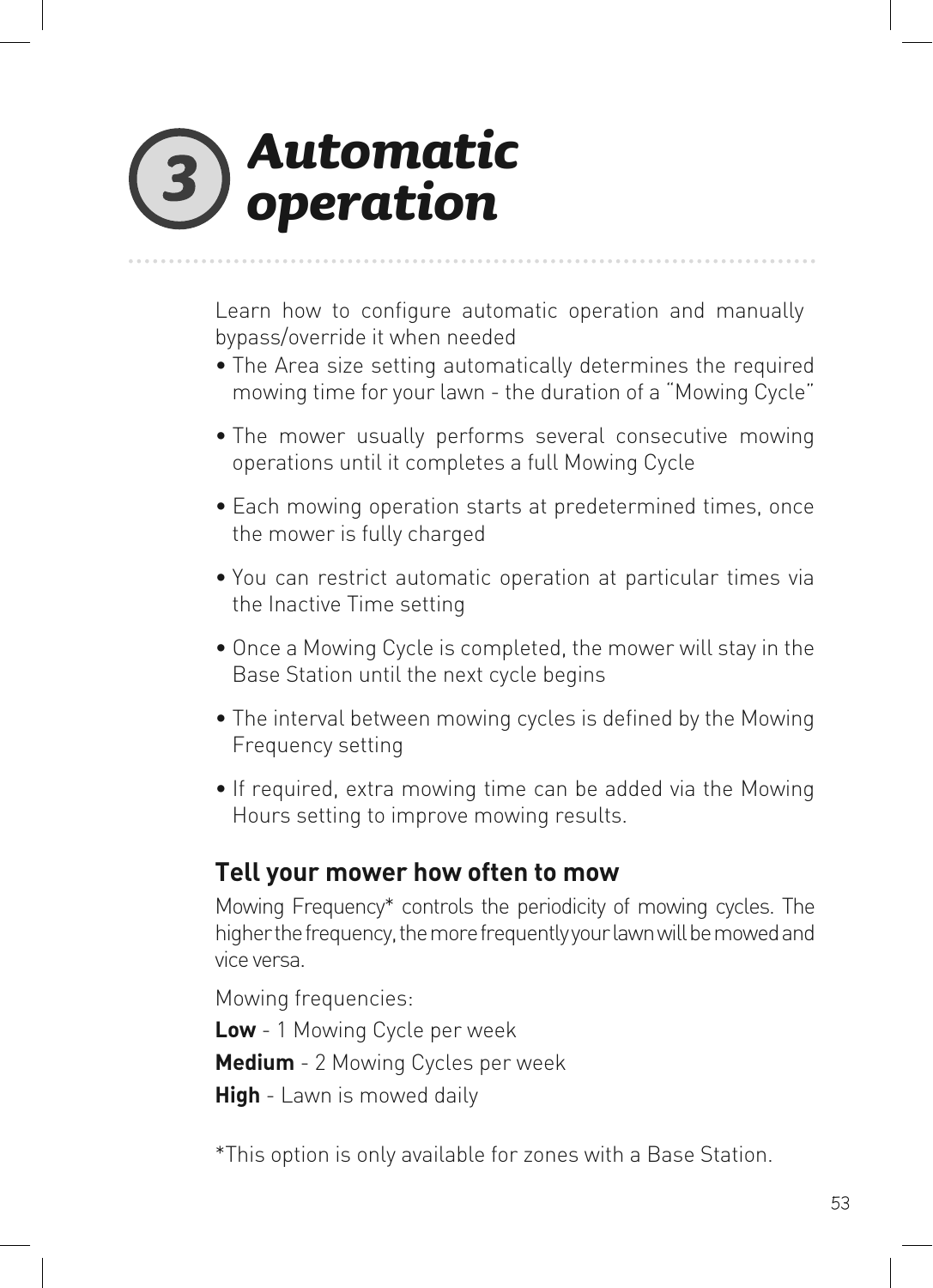![](_page_53_Figure_0.jpeg)

### **When you need extra mowing time**

If the mowing results are not satisfactory, the 'Mowing Hours' option allows adjusting the duration of the mowing cycle allocated for your area setting (by percentage):

![](_page_53_Figure_3.jpeg)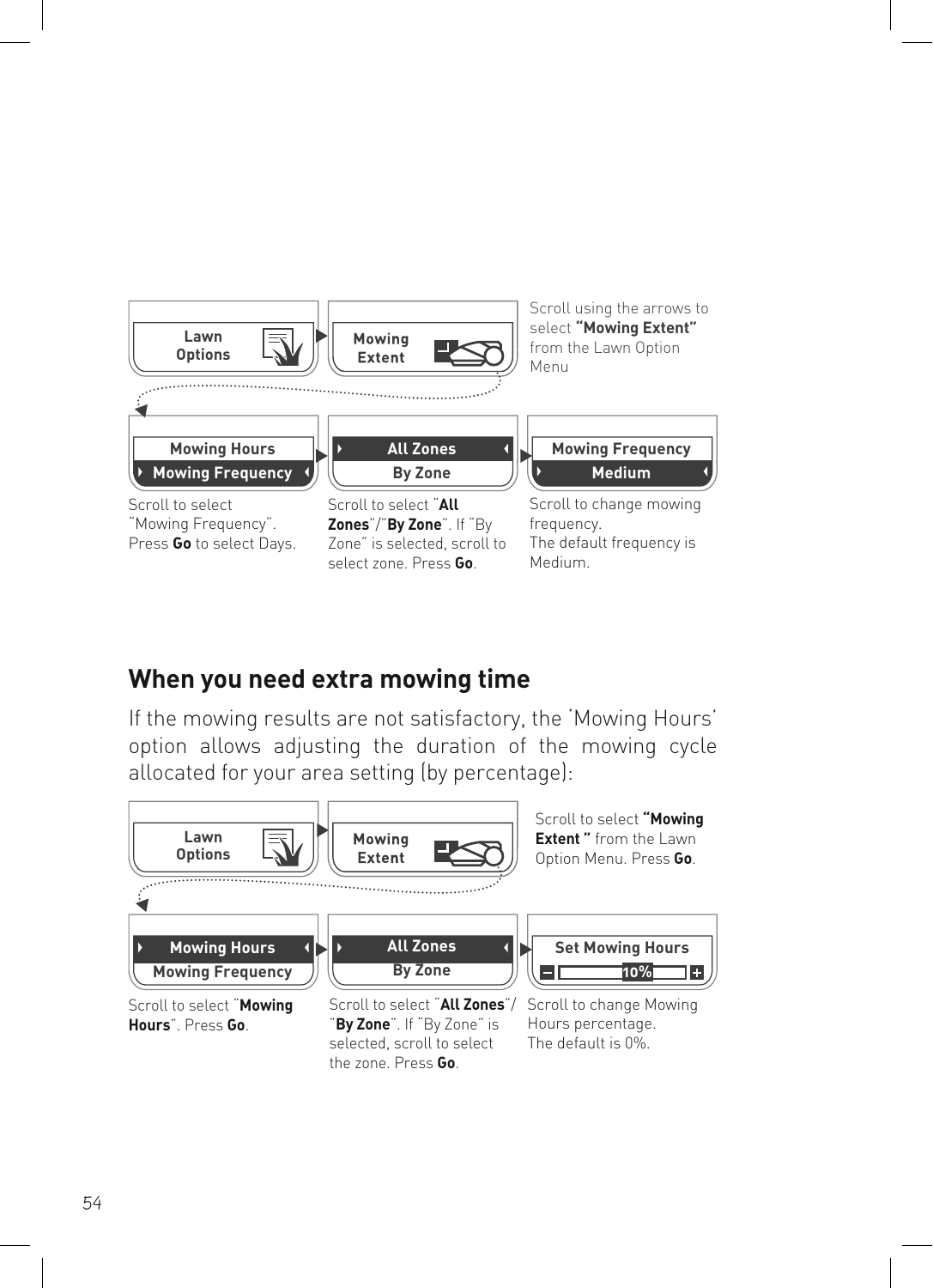### **To set specific "mowing free" days and hours:**

![](_page_54_Picture_1.jpeg)

### **Pause automatic operation for a specific zone**

The Program On/Off menu allows pausing automatic operation in a particular zone of your lawn.

When Program is set to Off in a particular zone, the mower will skip the operation in that zone, but will continue to mow the edge of the entire lawn anyway.

![](_page_54_Figure_5.jpeg)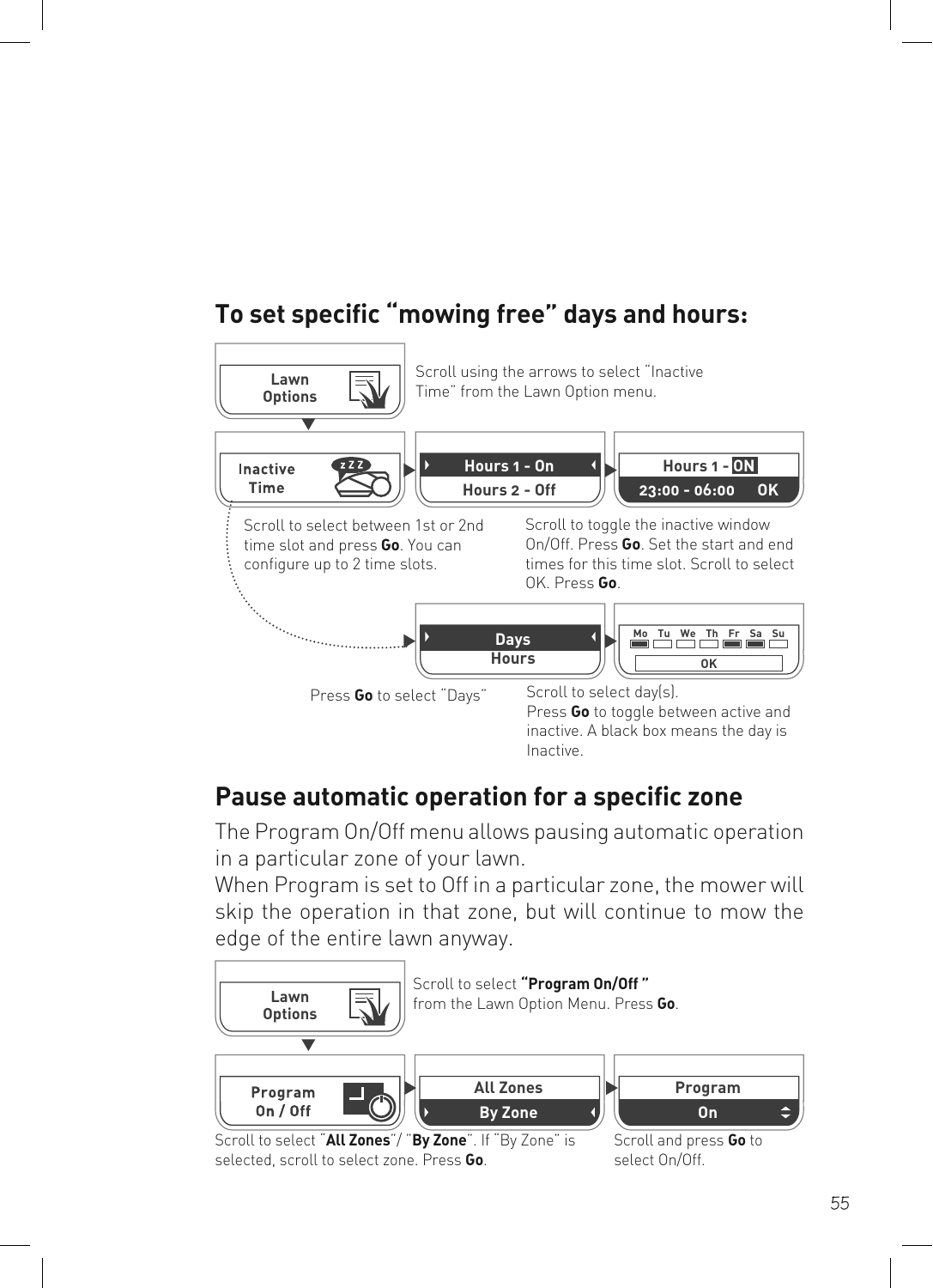### *Manual operation*

Manual Operation is used when you want to start a mowing operation, regardless of the mowing schedule.

### **Manual Operation with or without edging**

To initiate Manual Operation:

![](_page_55_Figure_4.jpeg)

Scroll to the zone you want the mower to mow. Press **Go**.

Press Go. Scroll to the operation mode (Edge+Mow or Mow Only). Press **Go**.

![](_page_55_Picture_7.jpeg)

### **Adjusting the mowing height**

- Lift the Bumper Door at the top of the mower.
- Set the mowing height by turning knob (A) while pushing it down. The cutting height is displayed to the left of knob (B)
- The mowing height's range is 20-80 mm (0.8-3 in)

![](_page_55_Figure_12.jpeg)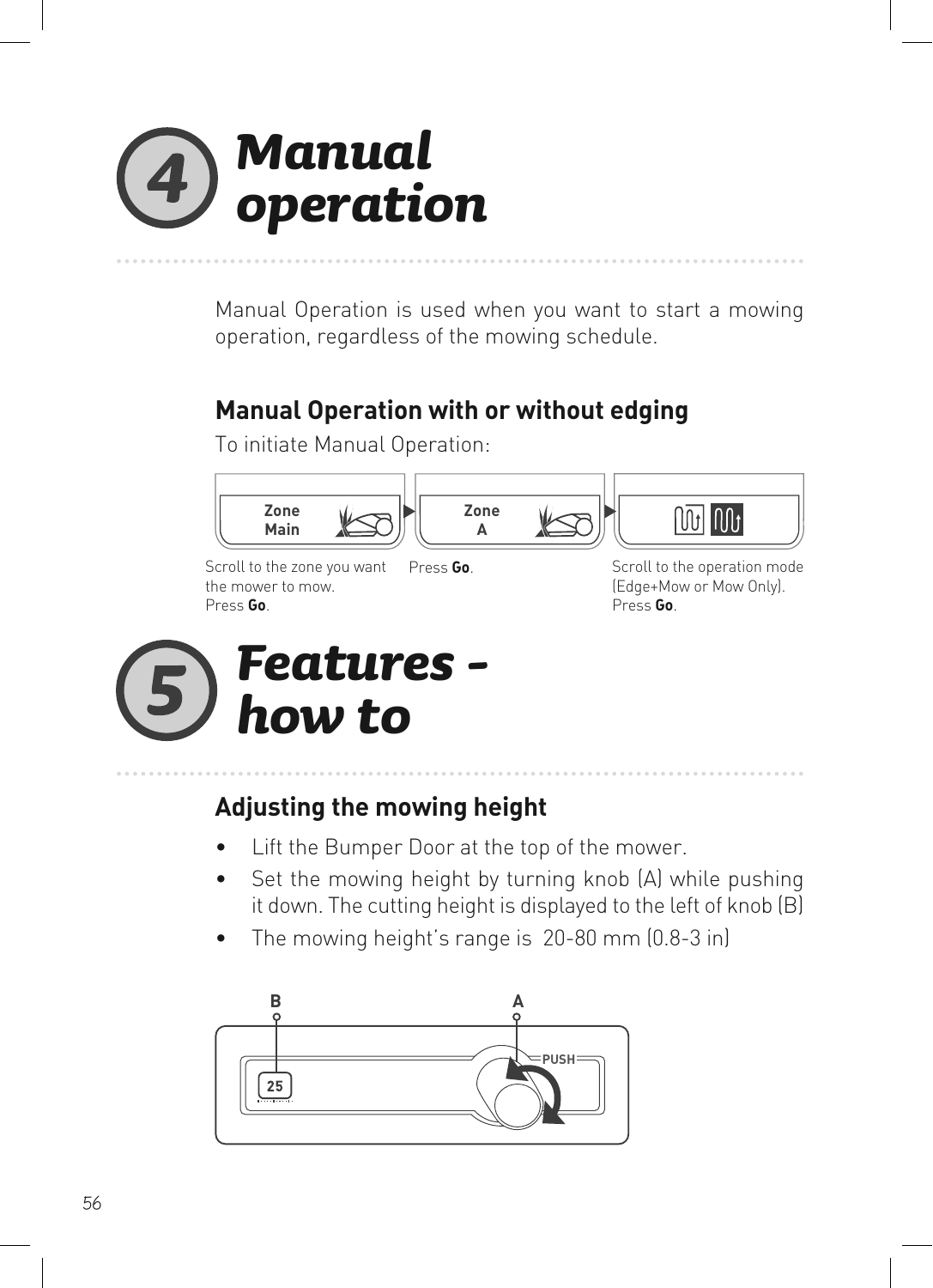### **Child Lock**

This feature is turned Off by default. To turn this feature on:

![](_page_56_Figure_2.jpeg)

#### **To temporarily release keys locked:**

Press Up arrow, and then Back. The keys will relock after 30 min. without user intervention.

### **Anti-Theft / Disabling Device feature**

The Anti-Theft / Disabling Device prevents anyone from using or driving your mower unless they have a valid code to enter. In addition, it sets off an alarm in the event of unintended removal of the mower from its designated area. By default, this feature is turned Off. To turn it On for the first time:

![](_page_56_Figure_7.jpeg)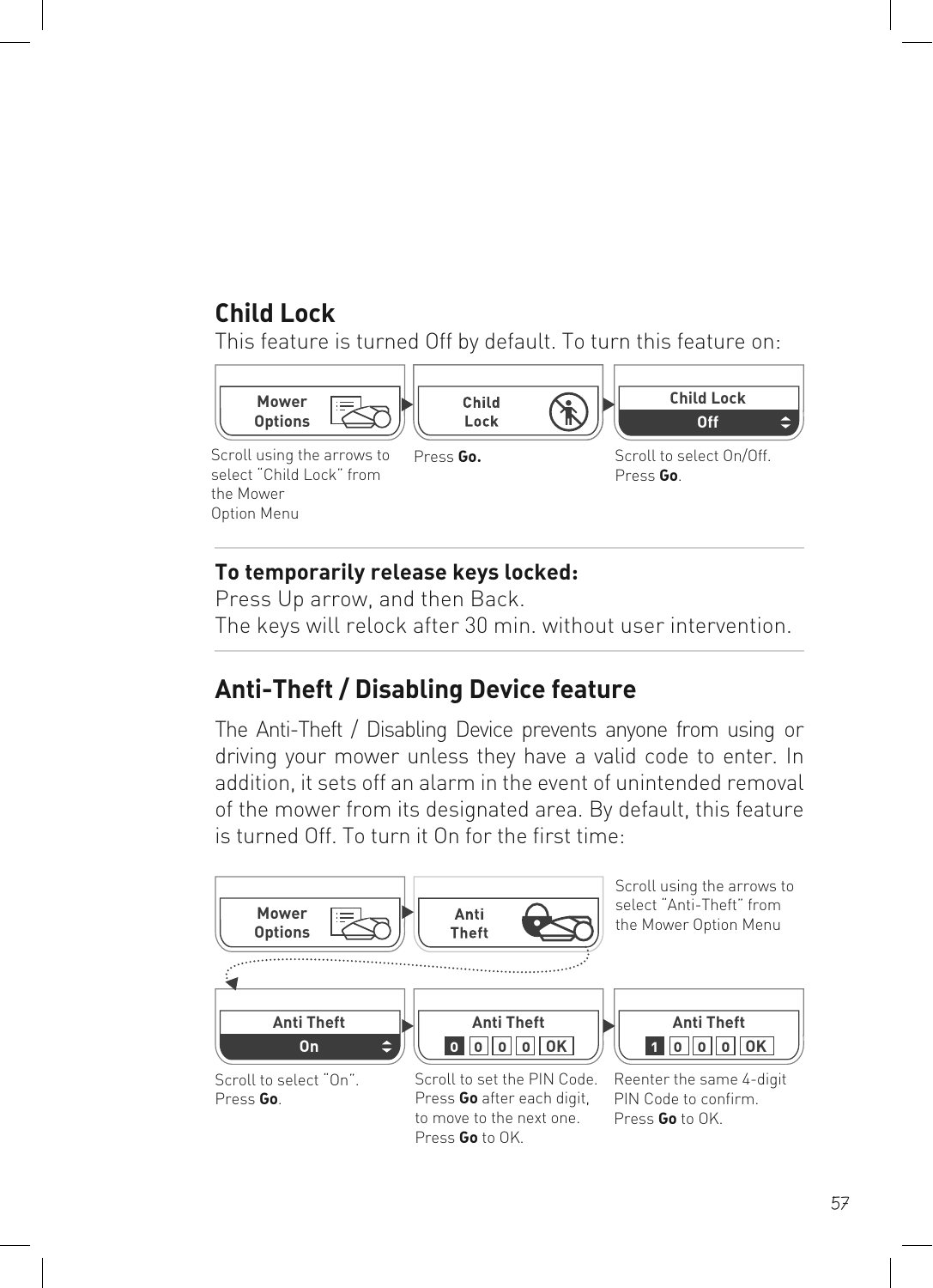### *Periodic maintenance*

### **WARNING Severe injury and damage hazard!**

Always turn the Safety Switch off before lifting the mower. Blades are very sharp. They can cause severe cuts or lacerations. Always wear heavy work gloves when working with or around the blades. NEVER use a damaged or broken blade. NEVER sharpen the blade manually.

### *Once a month:*

- Inspect the underside of the mower. Clean if necessary. Carefully scrape the collected grass debris (using a small stick or similar object) from under the mowing deck.
- Check the Perimeter Wire and add pegs where it is loose and not tight to the ground. In case of seasonal changes in the lawn, make sure to adjust the wire accordingly.
- Inspect the Base Station, clean it from mud and debris to allow proper docking.

![](_page_57_Picture_7.jpeg)

#### **IMPORTANT!**

NEVER use a high pressure water to clean the mower. Liquids can damage components. Use only a damp or wet cloth to wipe the surface clean after scraping.

To allow better maintenance and to keep your mower in good condition, it is recommended to take it to a certified dealer for service prior to winter storage.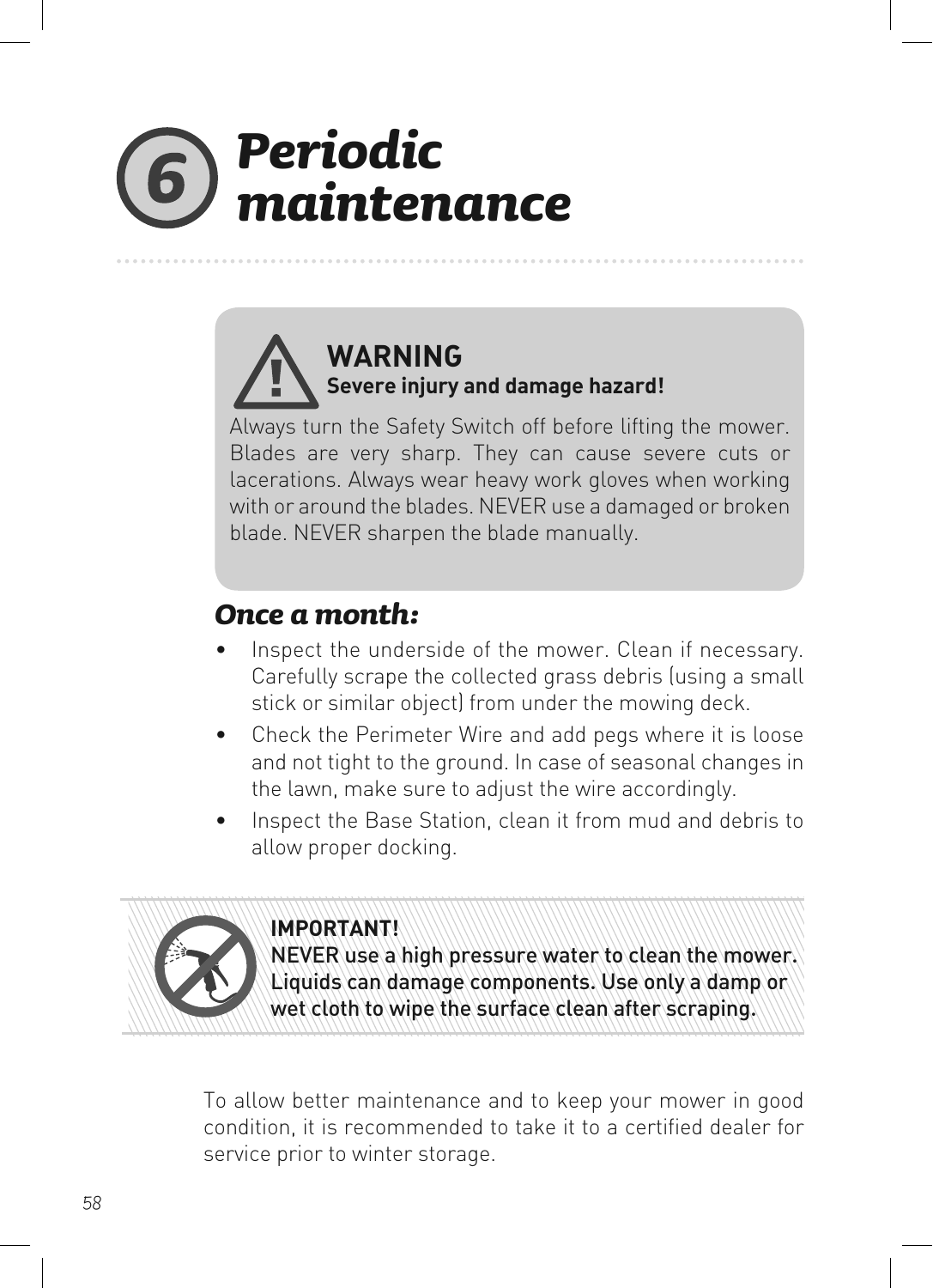### *Troubleshooting*

| <b>Message</b><br><b>Displayed</b>                         | Probable<br><b>Cause / Event</b>                                                                            | <b>Corrective</b><br><b>Action</b>                                                                                                    |
|------------------------------------------------------------|-------------------------------------------------------------------------------------------------------------|---------------------------------------------------------------------------------------------------------------------------------------|
| Cross<br><b>Outside</b>                                    | The Perimeter Wire is too<br>close to the edge.                                                             | Move the wire towards the inner side of<br>the lawn.                                                                                  |
|                                                            | The lawn slope near the<br>edge is too big and causes<br>the mower to slip outside.                         | Do not include areas with very steep<br>slopes.                                                                                       |
|                                                            | The lawn's edge is too<br>bumpy.                                                                            | Fill holes and pits along the edge till<br>level with the ground.                                                                     |
| <b>Stuck</b><br><b>In Place</b>                            | The mower got stuck in<br>place. It cannot continue                                                         | Check the ground for holes or<br>indentations. Fill it with some earth.                                                               |
|                                                            | driving.                                                                                                    | Check if the Perimeter Wire is not<br>too close to the edge. Move the wire<br>towards the inner side of the lawn.                     |
| <b>Check Mow</b><br><b>Height</b>                          | Mowing system is in<br>overload due to very tall<br>grass or an obstacle that is<br>stuck or wrapped around | Switch off the Safety Switch and inspect<br>the blades. Remove any foreign object<br>or excessive clogging inside the mowing<br>deck. |
|                                                            | the blades.                                                                                                 | Raise the mowing height and switch the<br>TurboMode on                                                                                |
| <b>Check</b><br><b>Power</b>                               | There is a temporary power<br>cut.                                                                          | Confirm that the Power Supply unit is<br>plugged in into mains.                                                                       |
|                                                            | The Power Supply unit is<br>not plugged in properly.                                                        | Confirm the Power Supply is plugged in.                                                                                               |
|                                                            | There is no charging<br>source detected.                                                                    | Clean the charging contacts on<br>the Base Station and verify proper<br>connection of the Base Station to the<br>Power Supply unit.   |
| <b>No Wire</b><br><b>Signal</b><br>/ Waiting<br>for Signal | Power Supply unit is<br>unplugged or there is a<br>temporary power cut.                                     | Make sure the Base Station is<br>connected to the mains supply.                                                                       |
|                                                            | Signal generator may need<br>to be restarted.                                                               | Disconnect the Power Supply from the<br>mains supply and reconnect after 10<br>seconds.                                               |
|                                                            | The Perimeter Wire is not<br>connected to the Base<br>Station.                                              | Check the connection of the Perimeter<br>Wire to the Base Station.                                                                    |
|                                                            | The Perimeter Wire is cut.                                                                                  | Check for cuts in the Perimeter Wire.                                                                                                 |